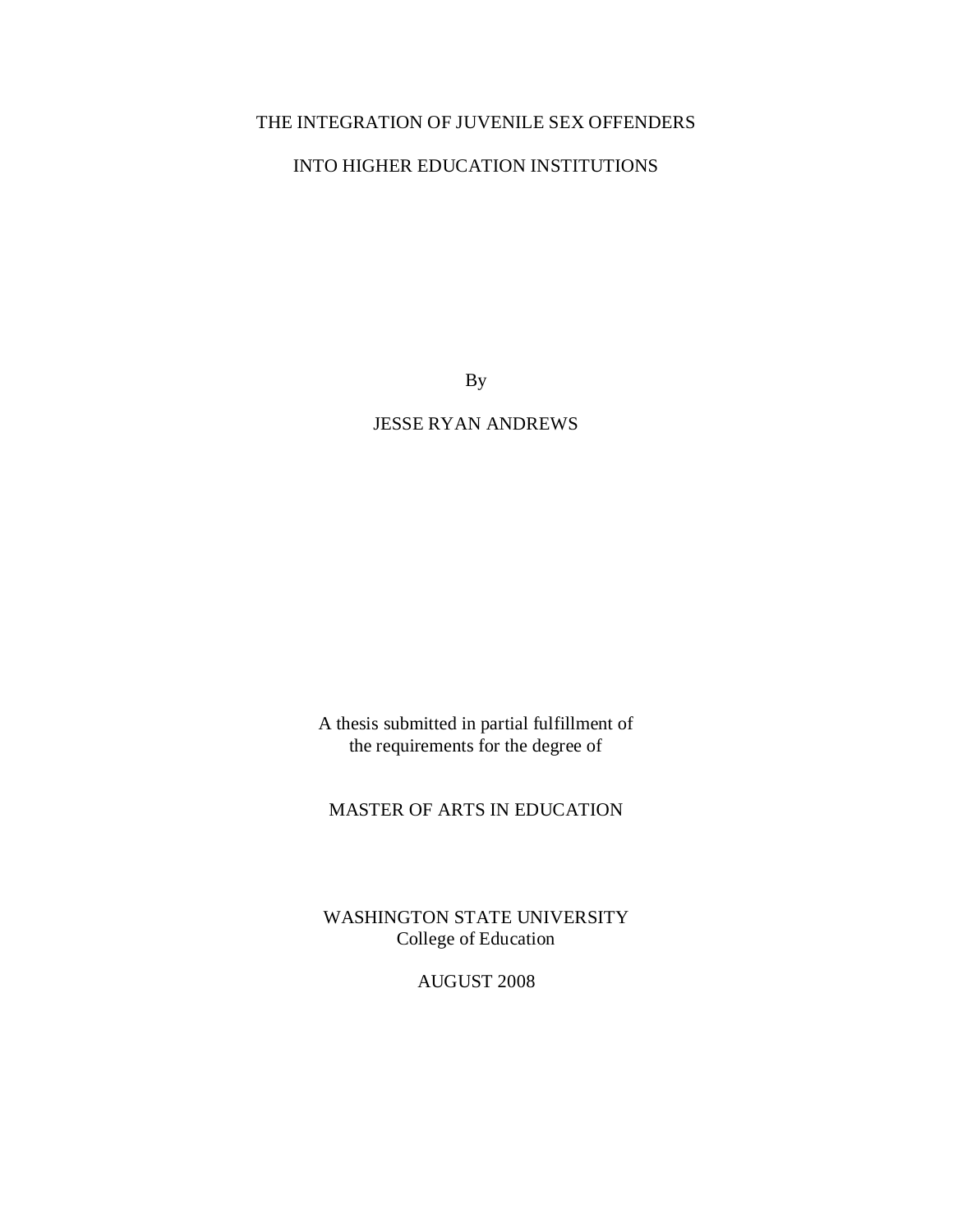To the Faculty of Washington State University:

The members of the Committee appointed to examine the thesis of JESSE RYAN ANDREWS find it satisfactory and recommend that it be accepted.

Chair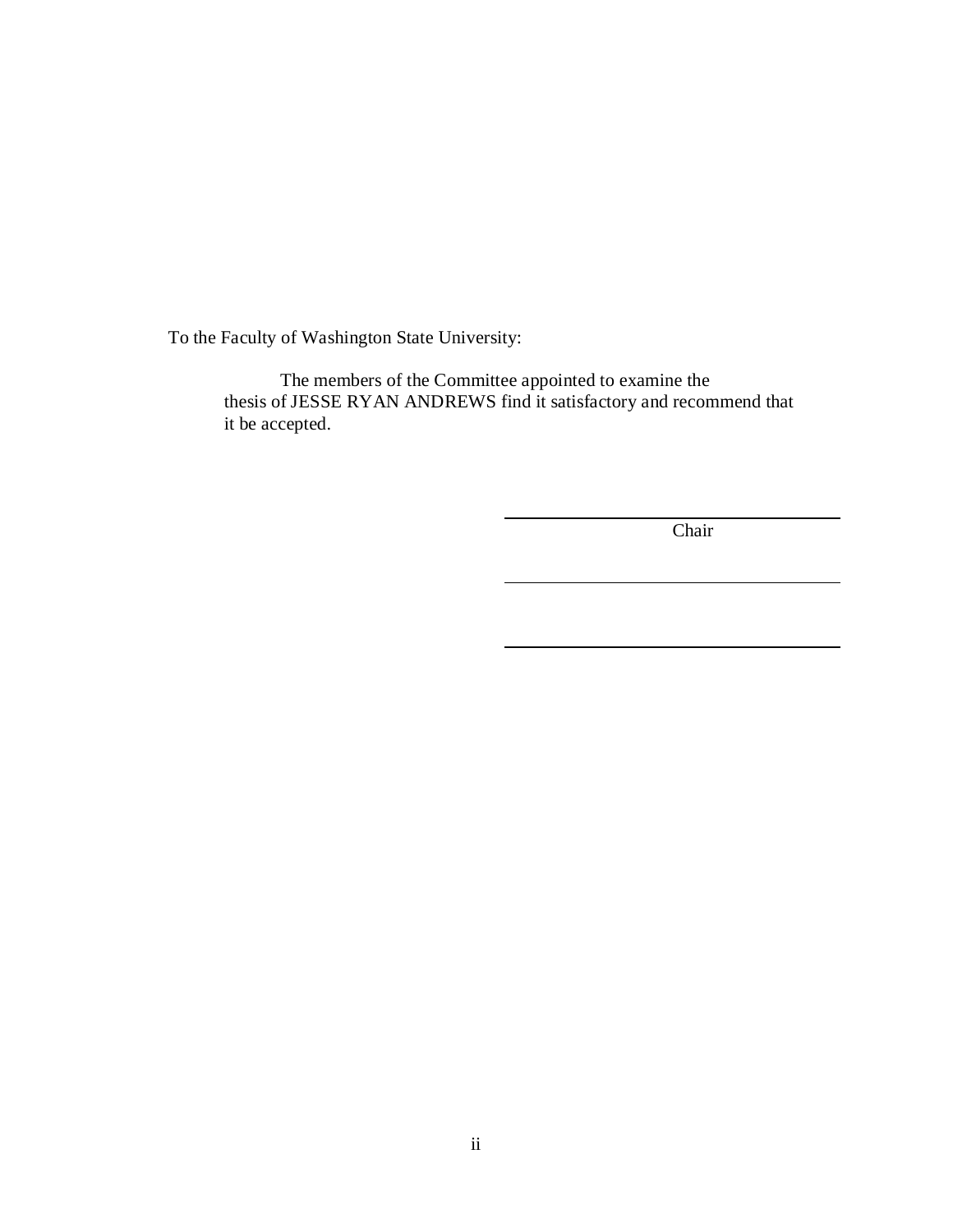### ACKNOWLEDGEMENT

Countless people have guided me and provided me support in the process of writing this thesis and I would like to acknowledge a few key people. First, I want to extend my sincerest gratitude to Dr. Len Foster for always providing constructive criticism, pushing me to produce my best work, and urging me to follow my passion. I must also extend my appreciation to Katie. You provided me with moral and emotional support throughout this entire process. Through the long hours and late nights your support never wavered and I could not have done this without you.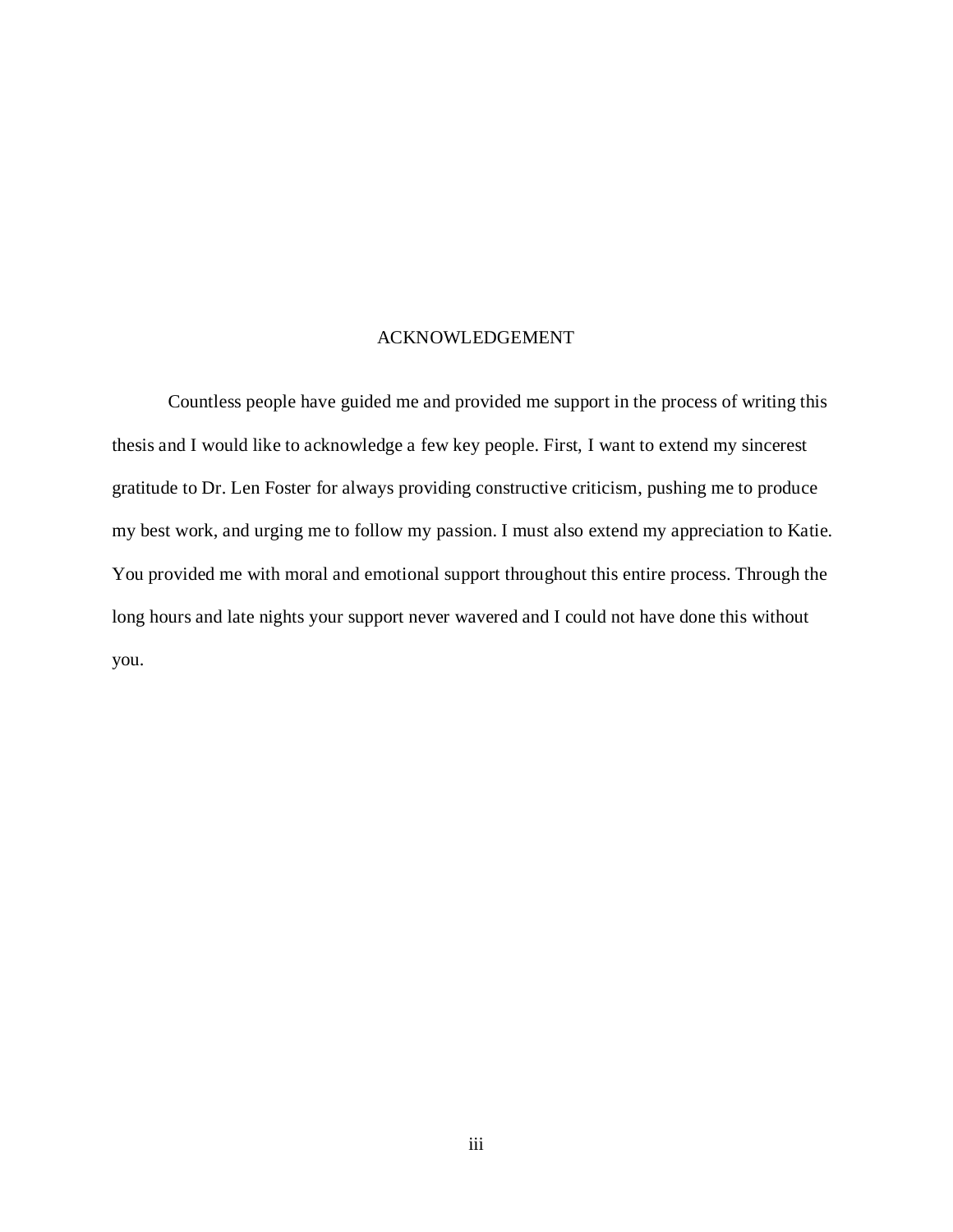### THE INTEGRATION OF JUVENILE SEX OFFENDERS

### INTO HIGHER EDUCATION INSTITUTIONS

Abstract

by Jesse Ryan Andrews, M.A. Washington State University August 2008

Chair: Michael Pavel

This study provided a review of literature relevant to juvenile sex offenders and their inclusion at higher education institutions (HEI"s). Additionally, this study looked at five institutional policies governing the procedures for handling juvenile sex offenders enrolling at the institution and sought to determine if the policies corresponded with insights from the literature.

The results of this study indicate a majority of the institutional policies follow insights in the literature on peer involvement, but all of the policies differ from the literature and either mandate or allow for community notification. Further, this study provides recommendations to university administrators for writing institutional policies that balance the right to an education and the need for safety of juvenile sex offenders and campus communities.

iv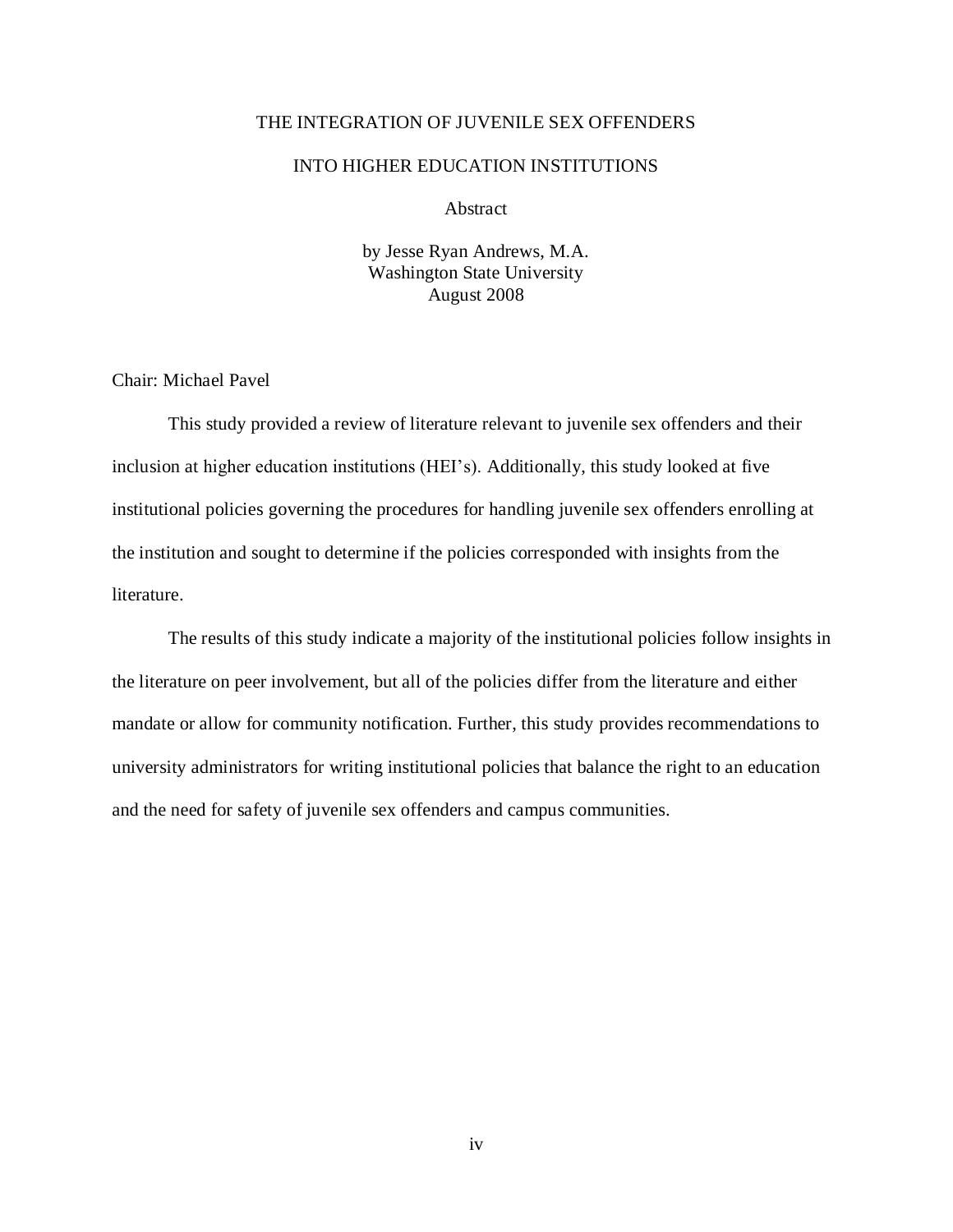## TABLE OF CONTENTS

| <b>CHAPTER</b>         |
|------------------------|
| 1. INTRODUCTION        |
|                        |
|                        |
| 2. LITERATURE REVIEW   |
|                        |
|                        |
|                        |
|                        |
| 3. METHODS             |
|                        |
|                        |
| 4. SUMMARY OF FINDINGS |
|                        |
|                        |
|                        |
|                        |
|                        |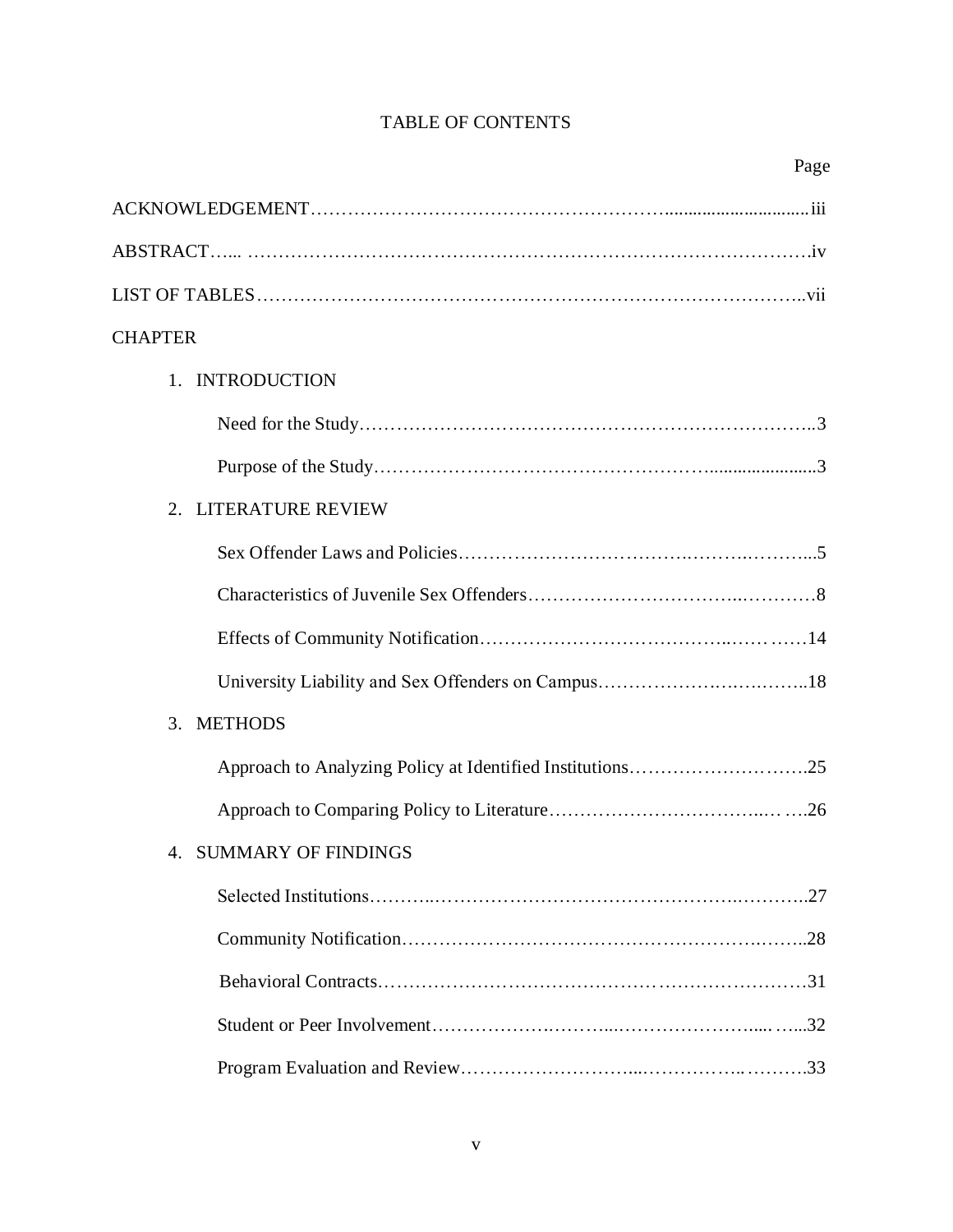| <b>APPENDIX</b>                                         |  |
|---------------------------------------------------------|--|
|                                                         |  |
|                                                         |  |
| C. EASTERN OREGON UNIVERSITY SEX OFFENDER POLICY        |  |
| D. WESTERN WASHINGTON UNIVERSITY SEX OFFENDER POLICY 58 |  |
|                                                         |  |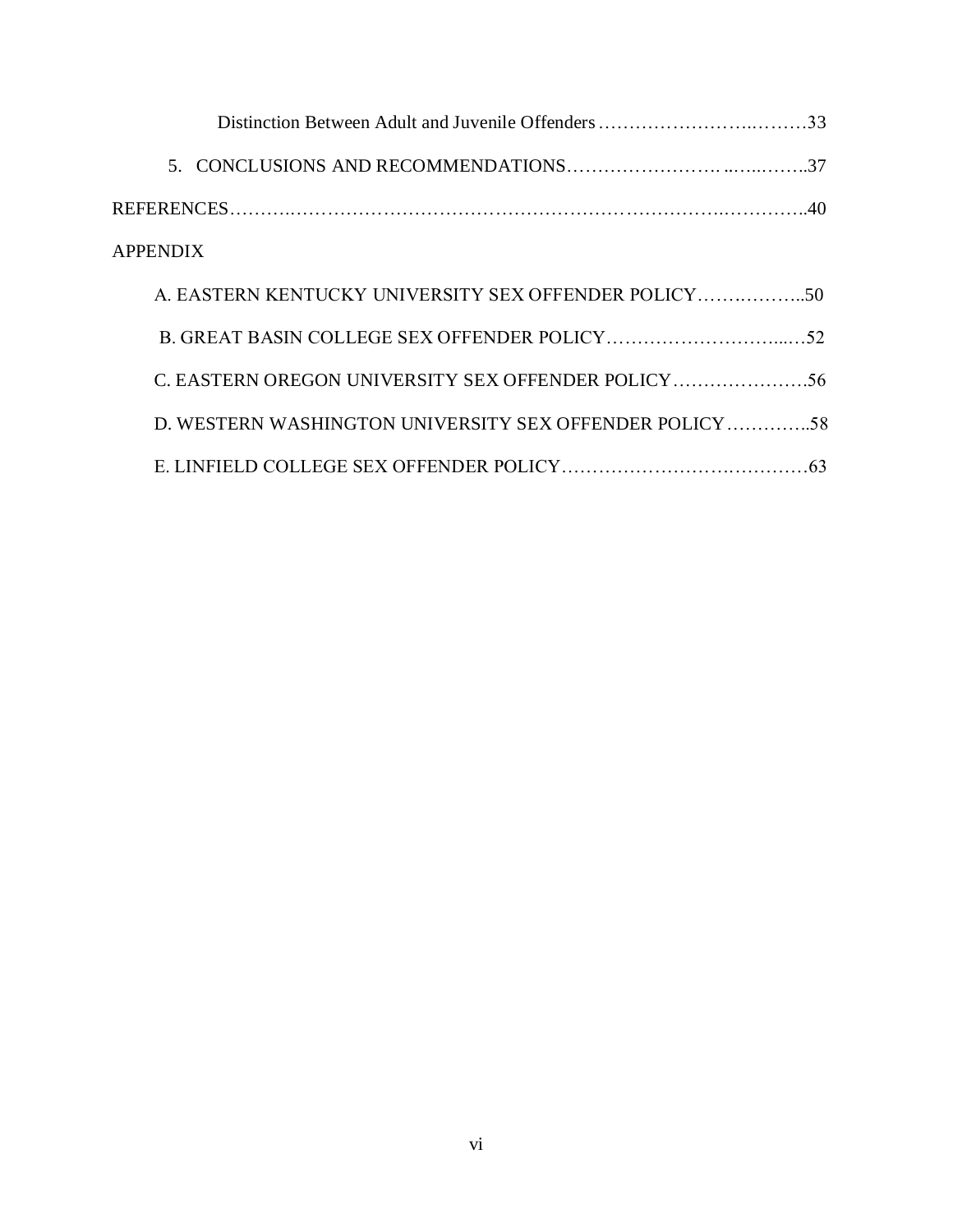## LIST OF TABLES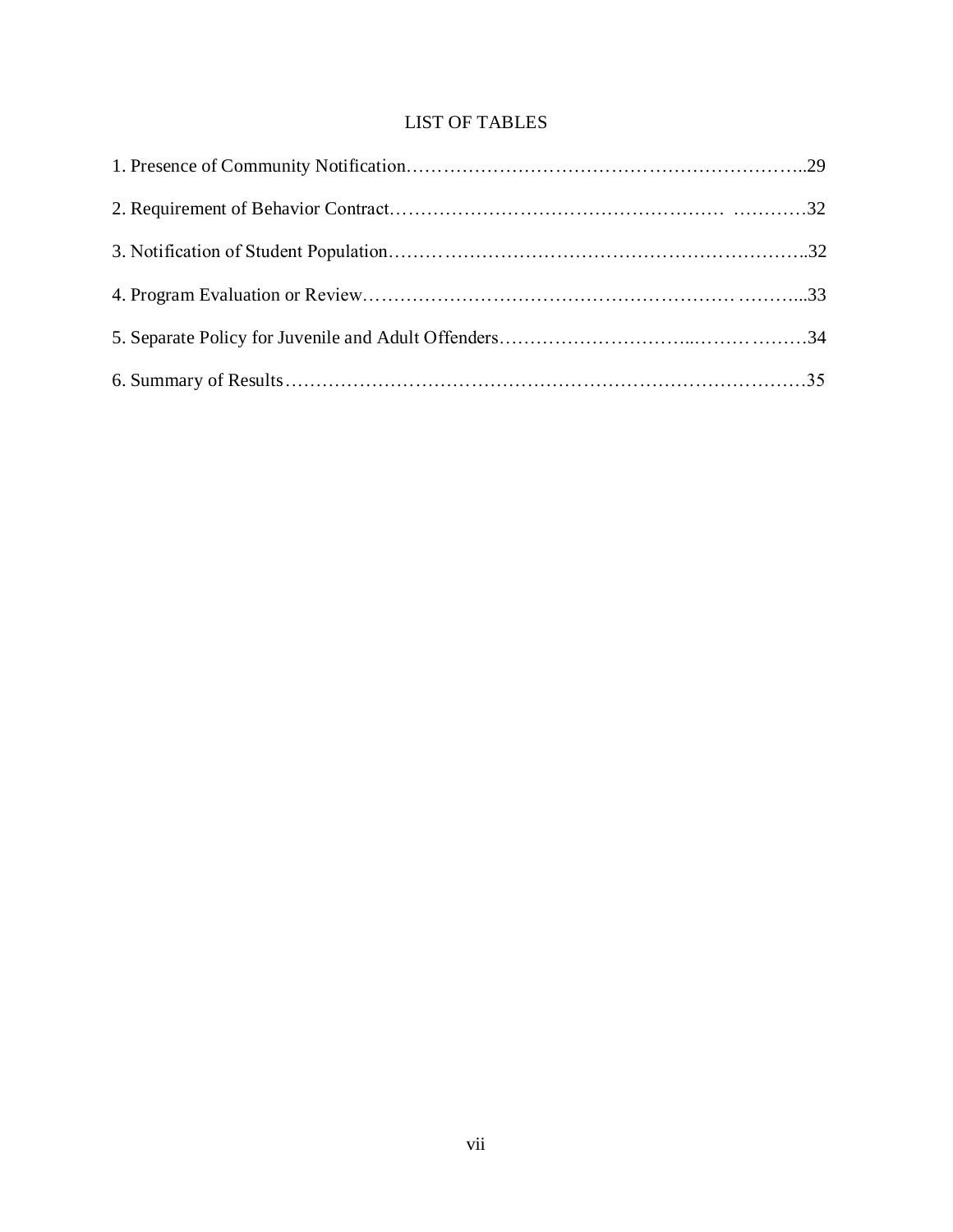# **Dedication**

This thesis is dedicated to Nathan. Working with you was a transformative experience both personally and professionally. You taught me more about this topic than anyone ever could and you inspired me to stand up.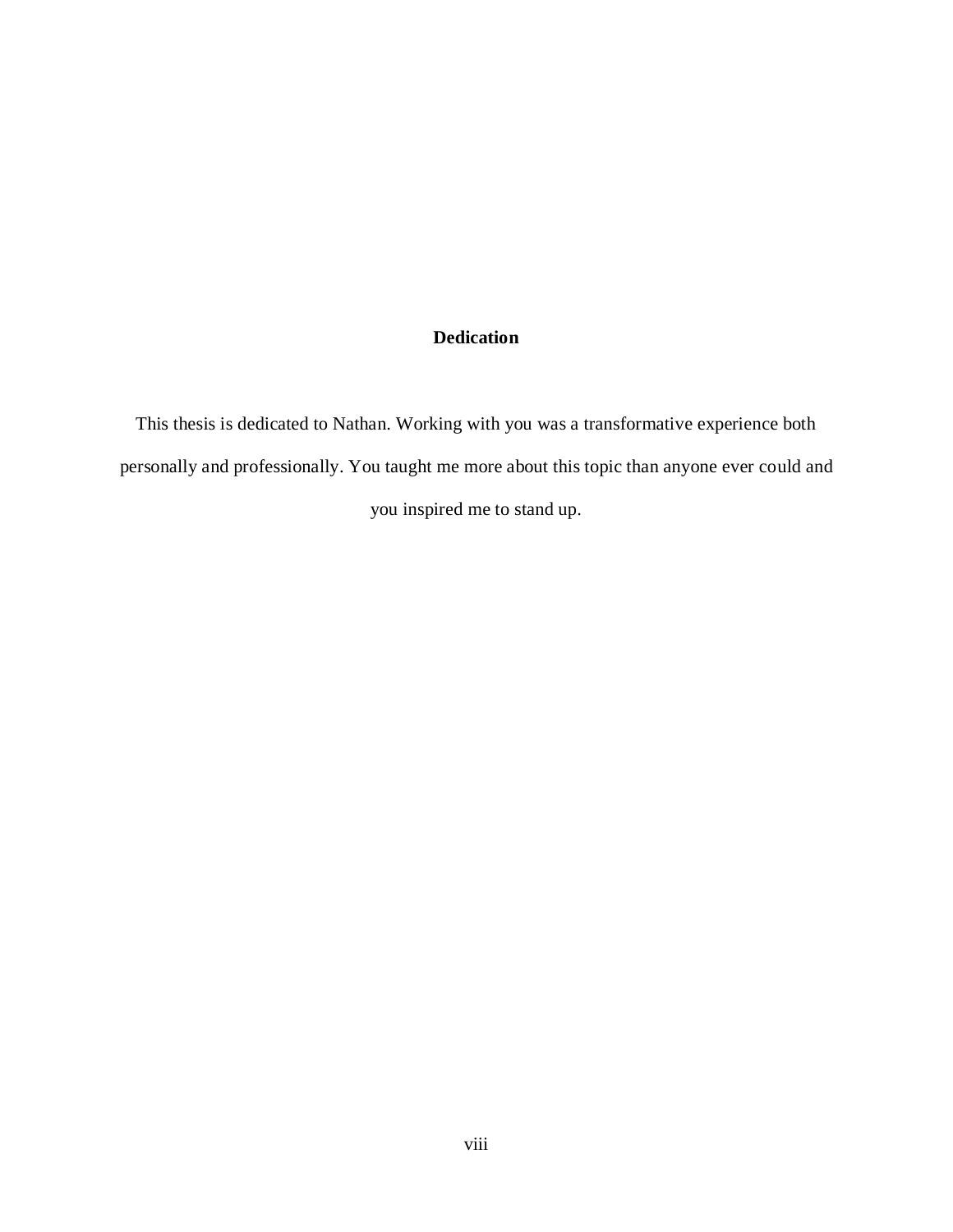### **CHAPTER ONE**

#### **INTRODUCTION**

The sexual abuse of children receives substantial attention through the media and has motivated lawmakers to respond with new laws (Center for Sex Offender Management, 1999a). A subset of child sexual abuse is abuse of children, by children. According to Federal Bureau of Investigation (FBI) statistics, nearly 16% of arrests for forcible rape in 1995 involved children under the age of 18 and juveniles under 18 years old accounted for 17% of all other sexual offenses that same year (Righthand & Welch, 2001). Some of these juvenile offenders will pursue their education upon completion of their incarceration and rehabilitation, and in doing so, many will face serious challenges including social isolation, bullying, harassment and acts of violence (Merritt, 2007).

Since 1994, when the *Jacob Wetterling Crimes against Children and Sexually Violent Offender Registration Act* was introduced, there has been an on-going and aggressive push to protect children from sexually violent predators – "the new bogeymen" (Lotke, 2003 ¶ 2). This law, the first federal law of it"s kind, mandated individual states establish and maintain a registry of sexual offenders living in a community (Turrentine, Stites, Campos, & Henke, 2003). Following the *Wetterling Act*, additional legislation gave rise to increased conditions and restrictions sex offenders would face upon release from incarceration or rehabilitation. Enacted in 1996, *Megan's Law* required states to notify community members when a convicted sex offender was being released into their community (Center for Sex Offender Management, 1999a). Notification, commonly in the form of flyers around a neighborhood as well as news reports before and after the offender"s release, may lead to negative responses from the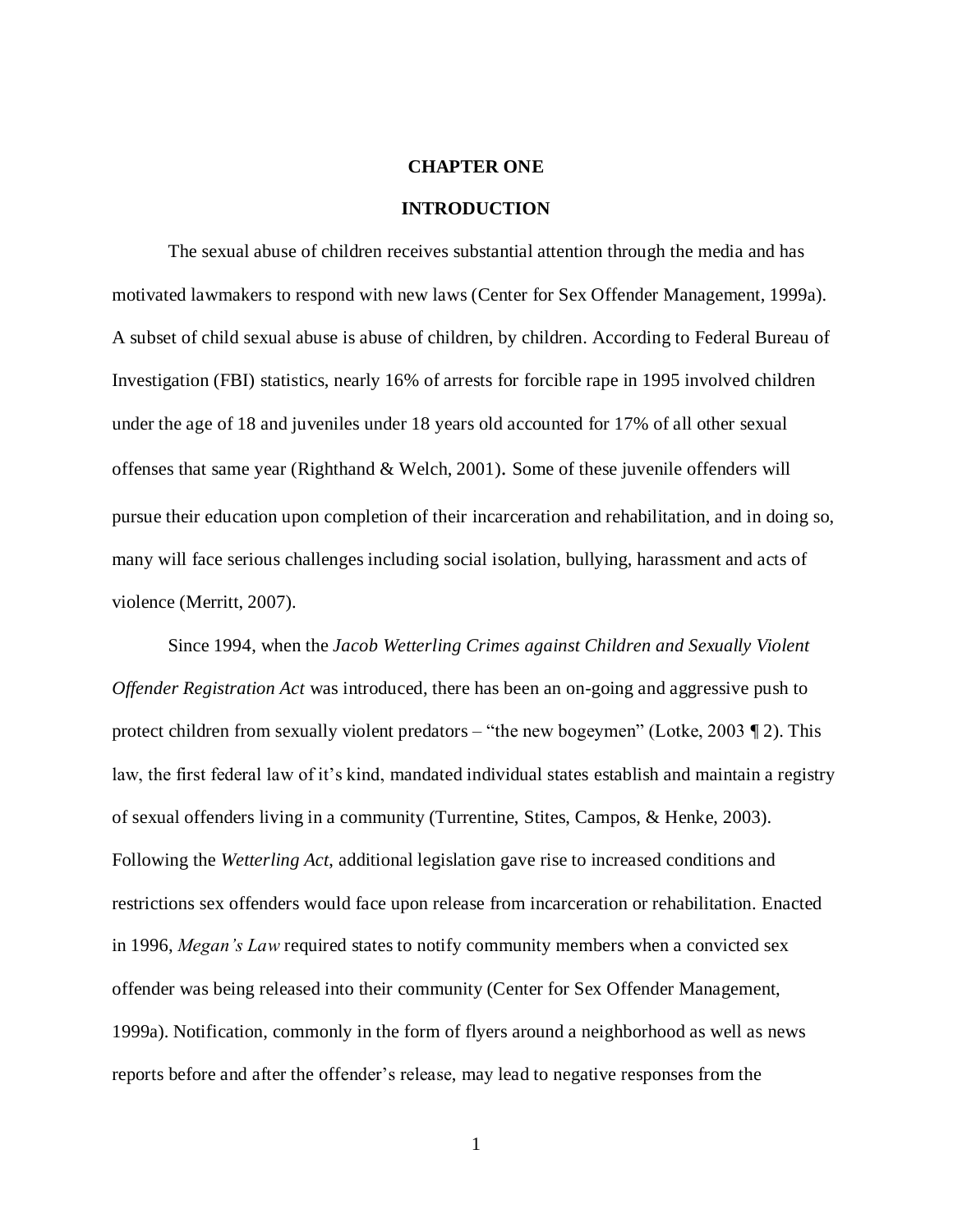community, including isolation and vigilante justice, making it difficult for a convicted offender to peacefully co-exist in any community (Freeman-Longo, 1996a). Several legal cases against *Megan's Law* have discussed the physical and emotional harm it imposes on juvenile sex offenders (Trivits & Repucci, 2002). Two separate incidences that gained notoriety illustrate the potential dangers of this law to sex offenders. In the state of Washington, a sex offender"s house was burned to the ground, and in New Jersey, an innocent man, assumed to be a registered sex offender was attacked by a father and son after they broke into a sex offender"s house (Steinbock, 1995).

Prior to 2002, notification was limited to residential communities. However, in 2002 the *Campus Sex Crimes Prevention Act* expanded notification requirements from the community to colleges and universities. In addition to notifying law enforcement when moving to a new community, sex offenders now must notify local law enforcement when they enroll at or become employed at a college or university. Law enforcement must then notify the campus safety office or university police department of the individual's legal status as a sex offender (O'Donnell  $\&$ Parker, 2005). The institution then has discretion over further notification. Future notification will vary on the sex offender's risk of re-offense and the individual institutional policy. This release of student information is made possible by an amendment to the *Family Educational Rights and Privacy Act (FERPA)* of 1974, contained within the *Campus Sex Crimes Prevention Act* that allows for release of sex offender records and information. While institutions of higher education may impose further conditions, the *Campus Sex Crimes Prevention Act,* at minimum requires campus law enforcement to make the location of the state sex offender registry available to the public (O"Donnell & Parker).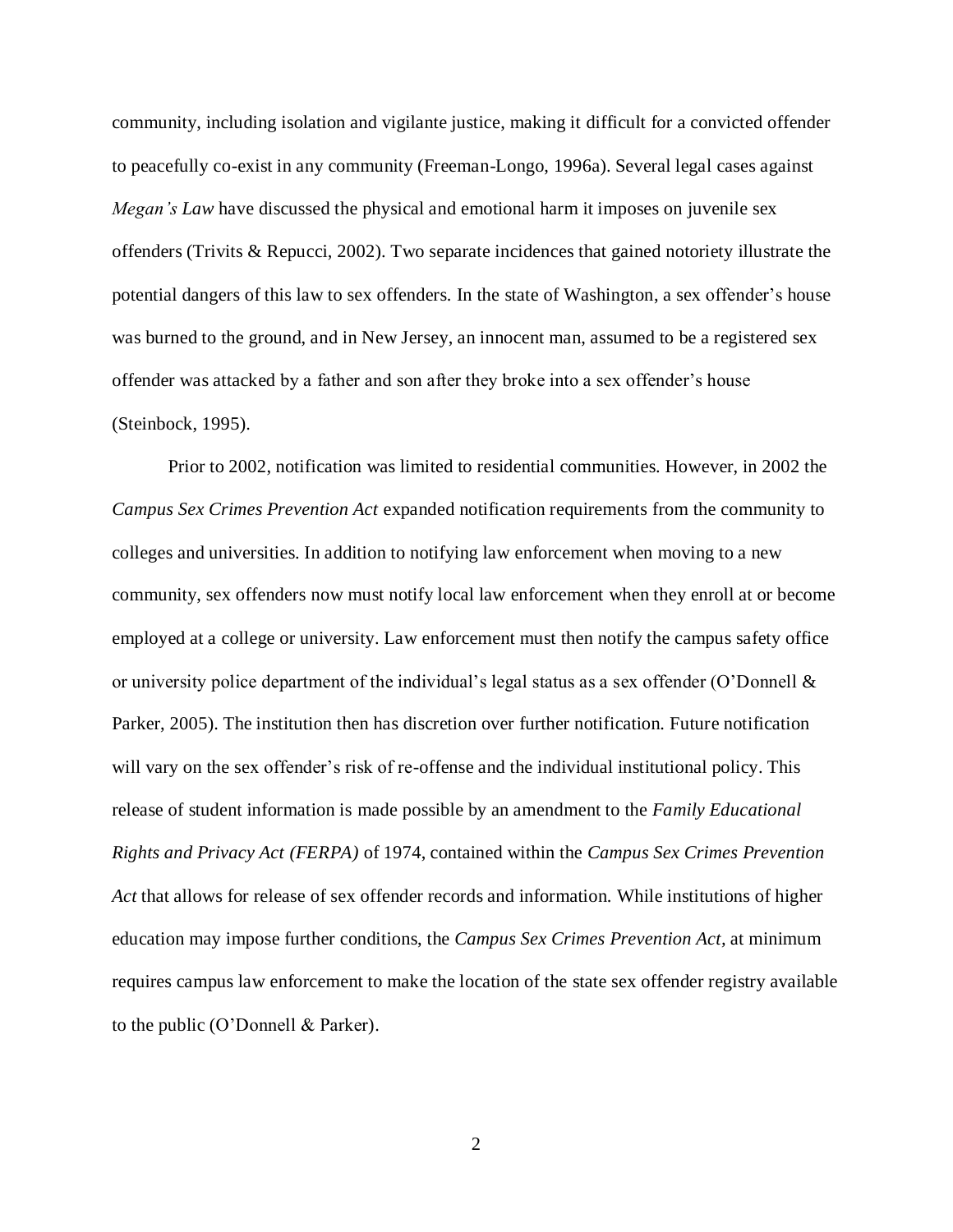#### *Need for the Study*

Access to higher education is growing increasingly important. Between 2000 and 2010, the number of jobs requiring at least an associate"s degree is expected to rise to 32% while the number of jobs requiring a bachelor's degree will rise by almost 22% (U.S. Department of Labor, 2003). For students seeking higher education, the ability to complete their education is becoming more necessary to secure employment upon graduation.

The challenge of accommodating juvenile sex offenders is relatively new to institutions of higher education. Research has been done on the importance of higher education in the socialization of young people and on the increasing need for a college degree in order to advance in a career. There has also been extensive research on juvenile sex offenders, including studies on recidivism rates, strategies for rehabilitation, and the effectiveness of community notification laws. However, there has been little research comparing the newly implemented policies at higher education institutions, the effects of these policies on juvenile offender students, and the literature on juvenile sex offenders.

### *Purpose of the Study*

The purpose of this study was twofold. First, it provided a review of the literature relevant to the integration of juvenile sex offenders in higher education. Second, it compared insights advanced in the literature to what is being implemented at institutions of higher education (both with and without integration programs). The primary research question of this study was:

Do the policies of higher education institutions regarding the integration of juvenile sex offenders correspond with the insights in the literature?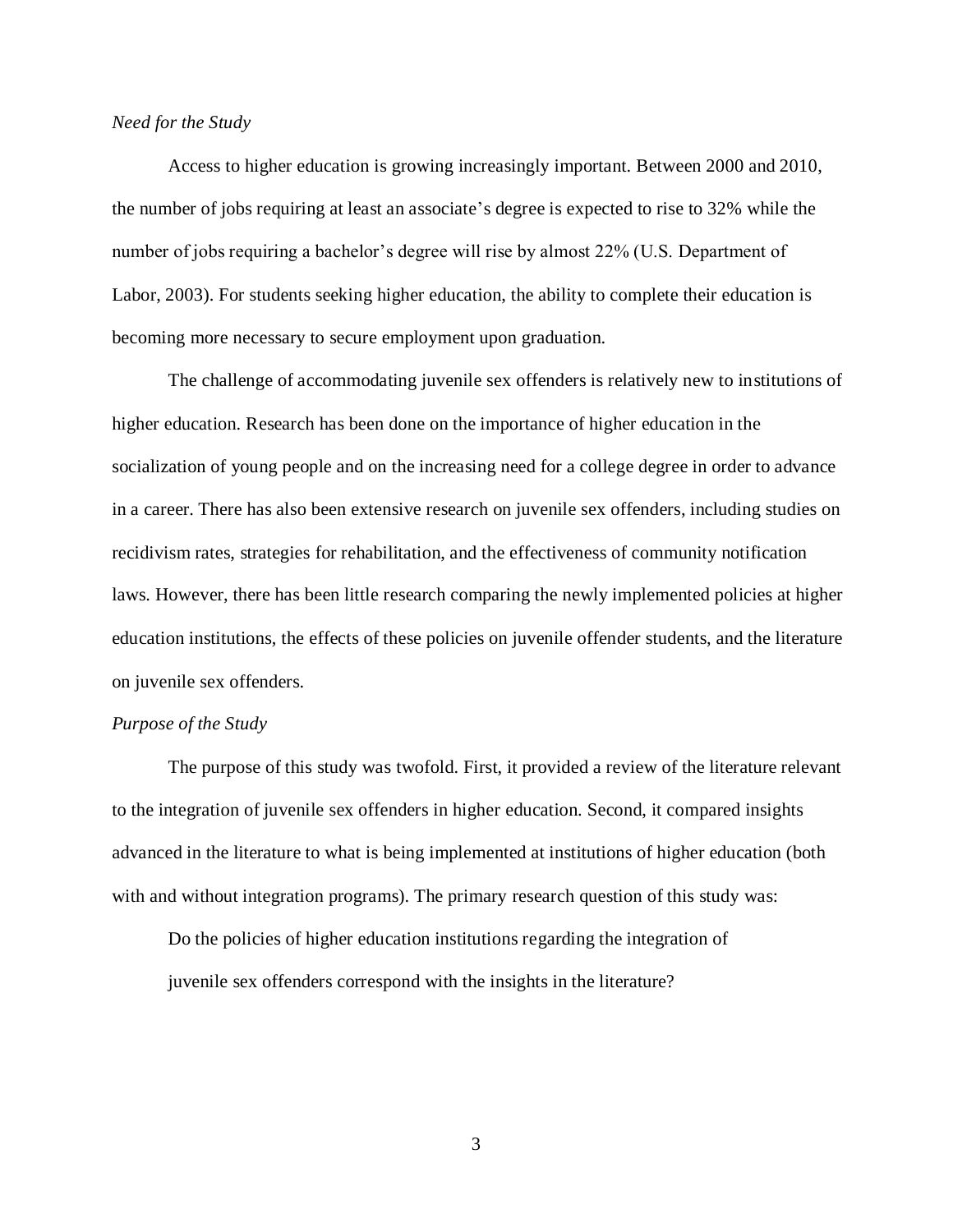### *Summary*

Special attention from lawmakers and the media has been given to laws and policies governing registered sex offenders (Center for Sex Offender Management, 1999a). This attention, fueled by public outrage, has created a "culture of fear" and has prompted the passing of several laws intended to protect the community (Singleton, 2006). Although this legislation is meant to protect community members from sexual predators, it may be unjustly harming juvenile offenders trying to rehabilitate (Freeman-Longo, 1996a). The *Campus Sex Crimes Prevention Act* widened community notification and sex offender registration laws to include higher education institutions (HEI"s). With the knowledge of a sex offender on campus, colleges and universities are challenged to create policies and procedures for the handling of such information.

While there has been research conducted on juvenile sex offenders, there has been little research in the area of the university policies that affect their enrollment at these institutions. The purpose of this study was to compare the relevant literature available on juvenile sex offenders and their inclusion in higher education with the policies being created by HEI"s. Through a review of the relevant literature and a descriptive content analysis of institutional policies, this study compared the institutional policies with the insights put forth in the literature about juvenile sex offenders.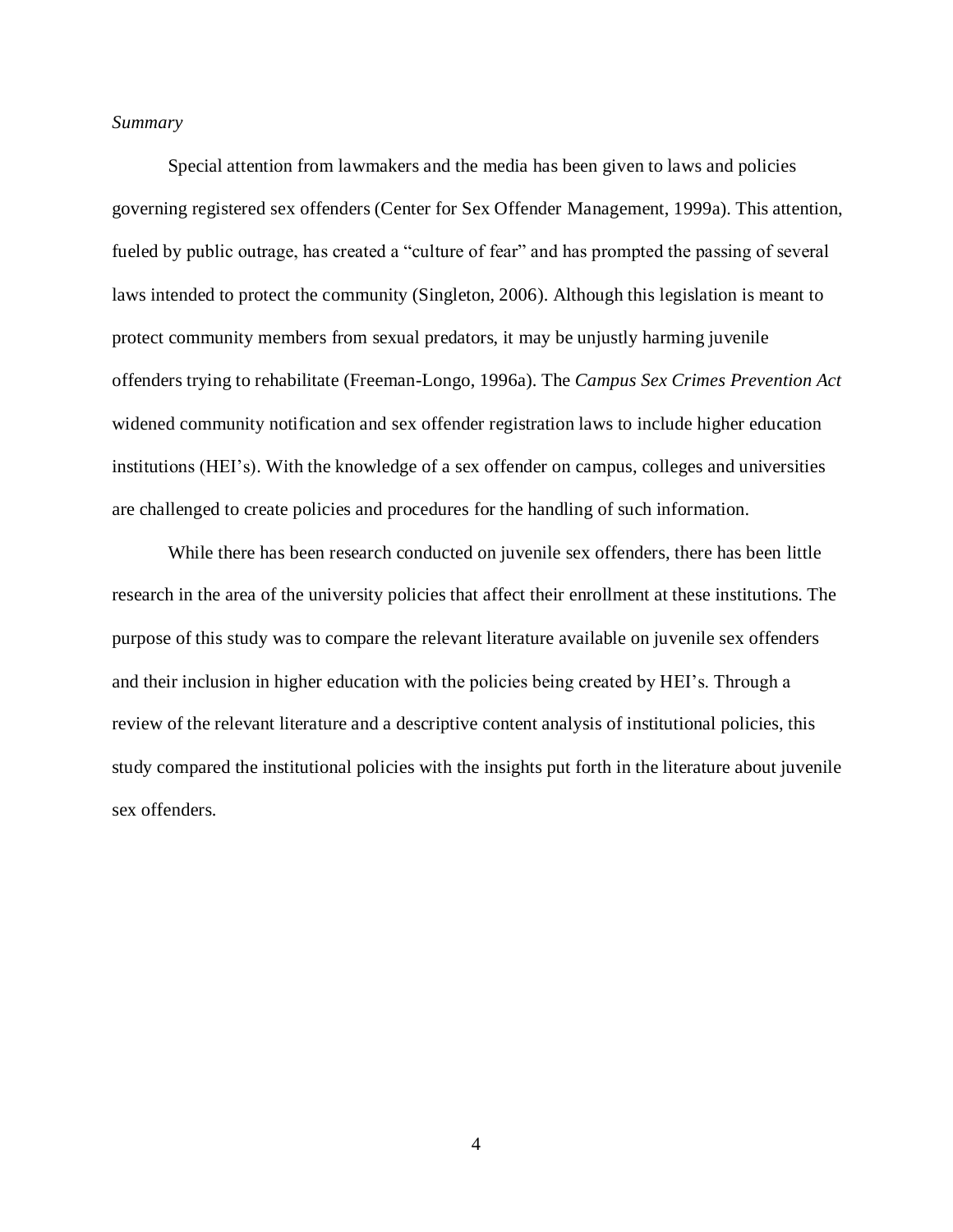### **CHAPTER TWO**

### **LITERATURE REVIEW**

Laws regarding sex offenders have become very popular with citizens and activists since they were first enacted (Berliner, 1996). As a result, research and our understanding of sex offenders has increased. However, while literature reveals marked differences between adult and juvenile sexual offenders (Center for Sex Offender Management, 1999b), legislation and public policy continue to include juveniles in policies originally intended for adult sex offenders. The current practices, including registration and community notification have distinct negative effects on juvenile offenders and their development that are not present in adult offenders (Freeman-Longo, 1996b). Discussed in this review will be the current laws and policies affecting adult and juvenile sex offenders, the differences between the two groups, and the negative effects the laws have on juvenile sexual offenders. Additionally, recent instances of juvenile offenders on university campuses will be presented, with attention given to liability and best practices for institutions of higher education.

### *Sex Offender Laws and Policies*

The first federal legislation attempting to manage released sex offenders was the *Jacob Wetterling Crimes Against Children and Sexually Violent Offender Registration Act (*Turrentine, Stites, Campos, & Henke, 2003). The *Wetterling Act* went into effect in 1994 and required individual states to maintain a database with the directory information of convicted sex offenders. States were also obligated to notify law enforcement officials when an offender was being released into a community (Turrentine, Stites, Campos, & Henke). Not long after its enactment, the *Wetterling Act* underwent its first amendment. *Megan's Law*, enacted in 1997 established the right for states to notify community members when a convicted sex offender was being released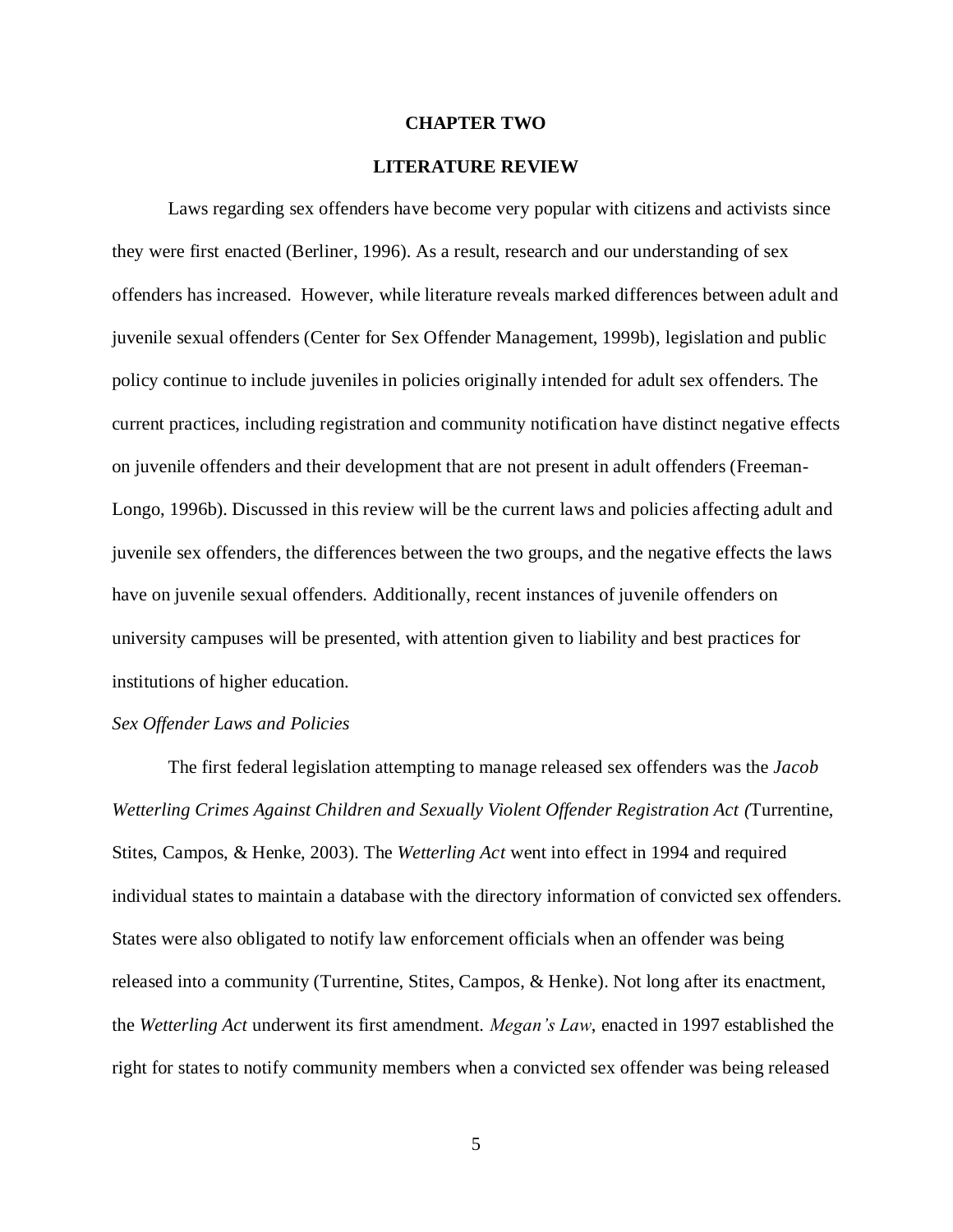into a neighborhood (Tysver, 2000). The law, intended to warn community members of a potential threat was met with mixed reactions. Concerned about acts of vigilantism, critics claim the law is too broad and that it violates the rights of the released offender. However, proponents of the law maintain the intention is to safeguard the community at large from dangerous individuals who may re-offend (Tysver). Following Megan"s Law, additional legislation was passed that broadened community notification to include institutions of higher education.

The *Campus Sex Crimes Prevention Act* of 2002 extends the reach of *Megan's Law*. This amendment to *Megan's Law* requires local law enforcement agencies to notify colleges and universities when a convicted sex offender self identifies as being enrolled or employed at an institution. It also amended *FERPA*, giving colleges and universities the right to notify the campus community of a sex offender"s presence (Center for Sex Offender Management, 1999a).

Before it was passed, the *Campus Sex Crimes Prevention Act* went through several versions, each one outlining different requirements for colleges, universities, and state government. An early version of the law would have made colleges and universities responsible for notifying the community of the presence of a sex offender on campus. This would have required the matching of state registries with student body rosters, volunteer lists, and all staff rosters (Burd, 2000).

When the law was finally drafted, it was not without opposition. The American Civil Liberties Union (ACLU) and a group of defense attorneys in California claimed the law violated the civil rights of those convicted of a sexual offense. Regardless, universities were forced to comply with this new law. The legislation required universities to identify those individuals on campus who are sex offenders, or "risk losing 10% of the money they received under federal criminal-justice grants" (Boston, 2001, p. 52). The ACLU continued to emphasize that the law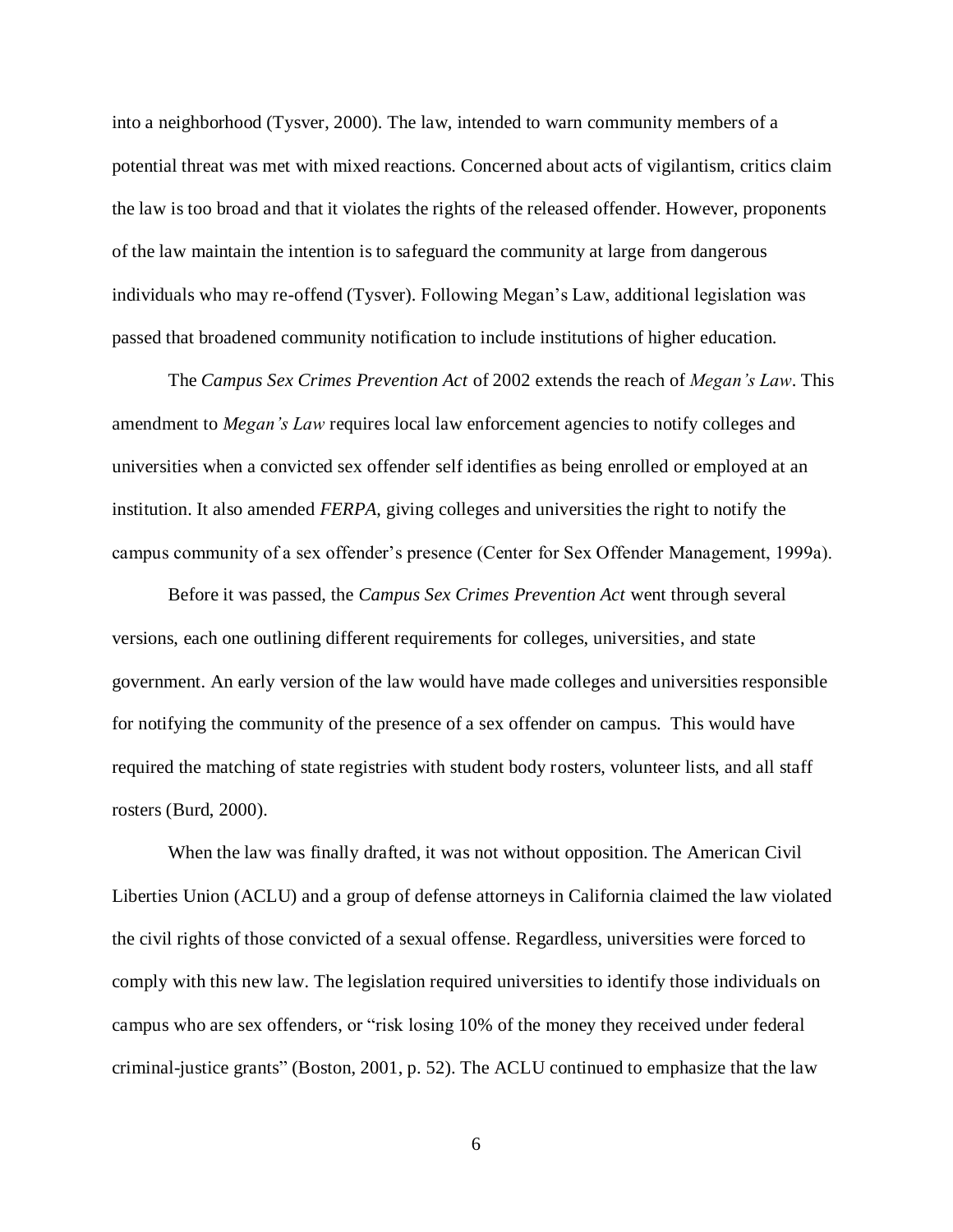would serve "only to stigmatize people who have been judged to no longer pose a danger, and may even discourage them from getting the education many need to reform their live" (Boston, 2001, p. 52).

Bosslett (2003) indicates that this law applies to anyone working, enrolled at, or volunteering on a university campus. The responsibility falls on the offenders to report their conviction to local law enforcement. Colleges and universities are only required to make public the location of the state registry of sex offenders, not collect data and interrogate prospective students, employees, or volunteers, as earlier versions of the law proposed. Bosslett also discusses the varying ways universities are complying with the *Campus Sex Crimes Prevention Act.* Many colleges choose to make paper copies of the registry available in the campus security office, or distribute pamphlets with the registry"s location, while others may opt for full notification of the university community. More recent legislation, passed in 2006, established a classification system for registered sex offenders.

Located within the *Sex Offender Notification and Registration Act* is the *Adam Walsh Child Protection and Safety Act.* The *Adam Walsh Act* classifies sex offenders into one of three levels according to the nature of their offense as well as their risk of re-offense (Weiss & Watson, 2008). The level of risk may dictate the amount of community notification mandated by the legislation. Offenders are organized into Level 1-low risk offenders, Level 2 – medium risk offenders, and Level 3 – high risk offenders (Matson & Lieb, 1996; Swearingen, 1997).While the classification system is consistent, Markman (2007) indicates, determining what classifies as a sexual offense is not as consistent. She cites that "many states have vastly different definitions of 'sexual offenses'" (p.15). In some states, a minor offense, such as public urination, or making obscene phone calls, may lead to being charged as a sexual offender (Markman). According to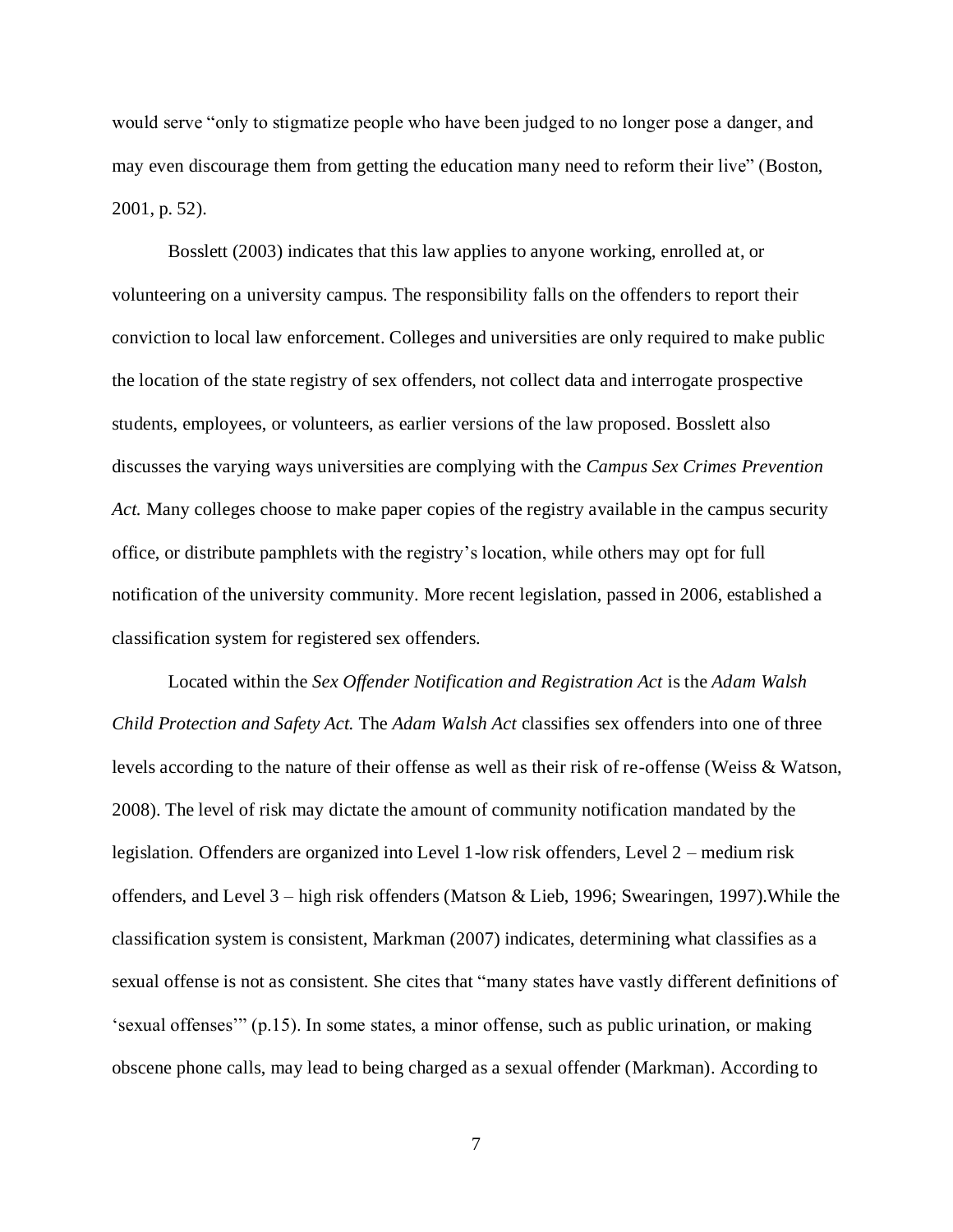current legislation, those offenses may result in lifelong registration as a convicted sexual offender.

In addition to the laws regarding notification and registration, 17 states have passed local ordinances restricting where released sex offenders are allowed to live and congregate, with 11 more states considering residency statutes (Singleton, 2006). These statutes place strict boundaries on released offenders living, working, or spending time where children congregate. Although the stated goal of these statutes is to protect children by preventing convicted offenders from watching or targeting children, it is argued that they are enacted out of fear perpetuated by media and not because of their effectiveness in protecting children (Singleton). These laws also may not distinguish juvenile offenders from adult offenders. Unlike adult offenders, the effects of residency restrictions are far greater for juvenile offenders, isolating them from their peers, a component of rehabilitation that Trivits & Repucci (2002) claim is critical to the success of juvenile sex offenders.

#### *Characteristics of Juvenile Sex Offenders*

Juvenile sex offenders are a unique population with unique needs. The Center for Sex Offender Management (CSOM) reports that "juveniles who sexually offend are distinct from their adult counterparts" (1999b, Introduction section, ¶ 1). They contend that juvenile offenders do not mirror many of the characteristics of adult offenders, such as type of sexual offenses committed, why and how they were committed, effective treatments, and the rates of recidivism or re-offense. Research by the CSOM indicates juvenile sex offenders parallel other juvenile non-sex offenders more closely than they do adult sexual offenders. These distinctions, and others, are the foundation for the case for juvenile sex offenders to be considered a unique group and not be subjected to the same laws and policies governing adult sex offenders.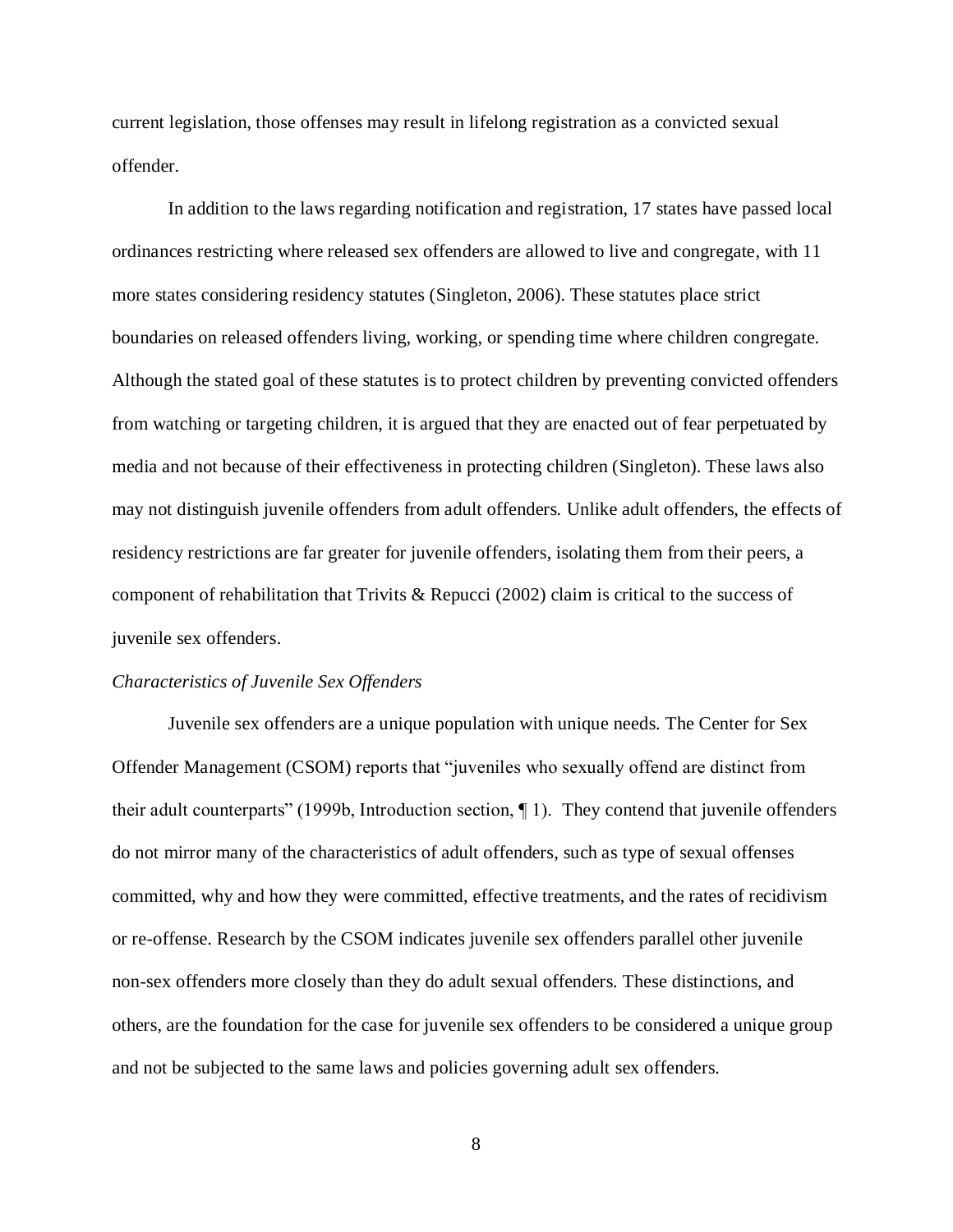Miranda and Corcoran (2000) also described the differences between male juvenile and adult sexual offenders in a study that included 16 juvenile sex offenders and 19 adult sexual offenders living in a Florida community. The offenders were of mixed age, ethnicity, and marital status, and were receiving psychotherapy at a Florida agency. The study found that juvenile sex offenders were more likely to engage in sexual abuse of family members living in the same household than adult offenders. Juveniles were also less likely to engage in vaginal, anal, or oral intercourse, but were more likely to use force in their abuse and engage in fondling activities. Juvenile offenders reported engaging in fondling offenses 71% of the time while adult offenders reported fondling behavior only 37% of the time. While the sample size was limited and the data relied on self reporting, several of the findings are validated by a study by the Center for Sex Offender Management (1999b) that also found that juveniles were more likely to engage in fondling and to use force than their adult counterparts. Under current law, a juvenile offender convicted of a fondling offense may be subject to the same registration requirements as an adult offender convicted of something more severe. Further research also reveals a difference in the reasons adults and juveniles sexually offend.

Sexually abusive behavior in children and adolescents is linked to their exposure to sexual violence, pornography and sexual victimization (North Carolina Division of Social Services and the Family and Children"s Resource Program, 2002). Numerous studies cite the victimization of sexual abuse as one of the risk factors leading juveniles to engage in inappropriate sexual conduct. A report prepared by the Office of Juvenile Justice and Delinquency Prevention (OJJDP) suggests between 40 to 80% of juvenile sexual offenders were the victims of sexual abuse prior to committing their first sexual offense (Becker & Hunter, 1997, as cited in Righthand & Welch, 2001). This may be explained by Sutherland"s theory of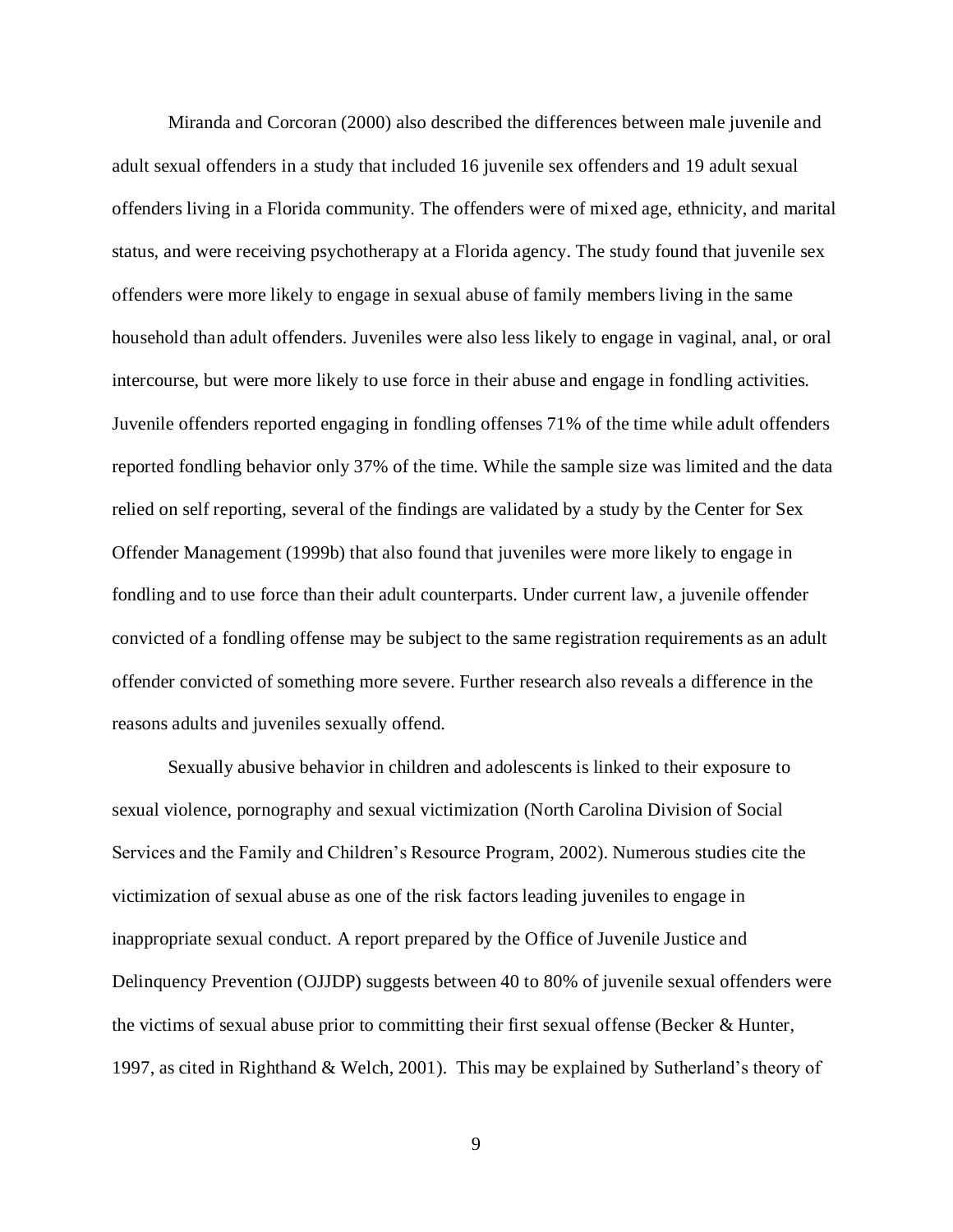differential association that asserts criminal behavior "is learned in association with those who have criminal attitudes and values" (Jeffery, 1965, p. 294). Juveniles exposed to abuse and violence are more likely to abuse other children than juveniles not exposed to those environmental conditions (Jammi, 2007).

Becker and Hunter (1997) also found that physical abuse was prevalent among juvenile sex offenders. They suggest between 25 to 50% of all juvenile sex offenders have a history of physical abuse. While not all children subjected to physical and sexual abuse become juvenile sex offenders, these abuses may increase the risk by limiting the juvenile"s exposure to positive role modeling necessary to form socially acceptable norms (Fagan & Wexler, 1988). In addition to physical and sexual abuse, the literature also indicates that juvenile sex offenders have a high proportion of other types of family dysfunction in their background. The presence of weapons in the home, violence between other family members, and the witnessing of emotional or verbal abuse increase the risk that a child will commit some form of sexual offense (Dhawan & Marshall, 1996; Langevin, Wright, & Handy, 1989; Martin & Pruett, 1998). Being exposed to behavior such as extreme violence and aggression leads children to model the violent behavior and increases the likelihood of sexually offending (Fagan & Wexler, 1988). As Johnson (2000) points out, almost all children who sexually abuse and molest have come from chaotic homes and have witnessed physical and emotional abuse. This history of abuse and victimization is so widespread among juvenile sex offenders that many experts consider it a nearly universal trait. Freeman-Longo (20002) writes, "As I think back to the thousands of sex offenders I have interviewed and the hundreds I have treated, I cannot think of many cases in which a patient didn"t have some history of abuse, neglect, family dysfunction, or some form of maltreatment within his or her history" (as cited in North Carolina Child Welfare Workers, ¶ 4). While prior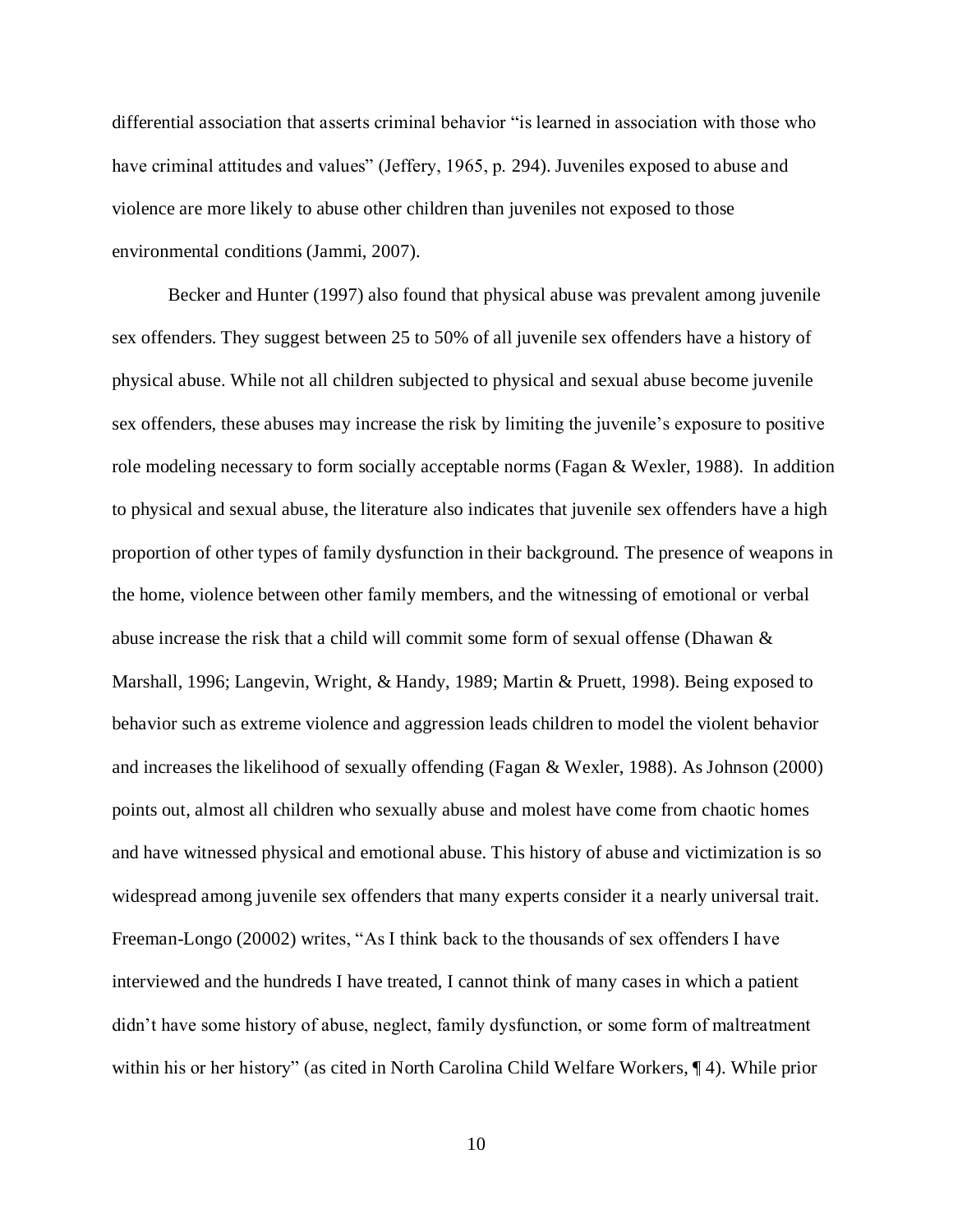abuse, family dysfunction, and victimization are not excuses for future victimization, Jammi (2007) suggests the need for more discretion allowed in individual cases of juveniles who sexually offend. Additional reasons for sexual offenses by juveniles are explained in research on the social functioning of juvenile offenders.

Hunter, Figueredo, Malamuth, and Becker (2003) administered questionnaires to 206 juvenile offenders about their offenses and motivation for committing such an act. Their research indicates that juveniles who offend against younger and prepubescent children have a deficit of psychosocial functioning. Validated by the large sample size, this research is also supported by Martin and Pruett (1998) who offer this explanation:

A social skills deficit and peer isolation are primary risk factors that may predispose adolescents to sexual crimes against young children. Specifically, as a result of isolation from their own peer group, juvenile child molesters may turn to younger children for interactions they perceive as socially and emotionally safer, and easier to control. (p. 296)

A separate study conducted by Miner and Munns (2005) attempted to determine levels of isolation and lack of social norms associated with juvenile sex offenders. This study included 78 juvenile sex offenders from a mix of inpatient and outpatient treatment programs and used faceto-face interviews. They found that juvenile sex offenders had greater feelings of peer and school isolation than adult offenders and concluded that the sexual offenses of these juveniles should be seen as socially unacceptable behavior meant to achieve a socially acceptable goal, such as a relationship or intimate contact. While this data supports earlier research (Martin & Pruett, 1998; Ryan, 2000), there were several limitations to the study, including the reliance on self-reporting, and the selection of juvenile sex offenders being treated in residential treatment facilities. Additionally, it was unclear whether the feelings of isolation reported by the participants was a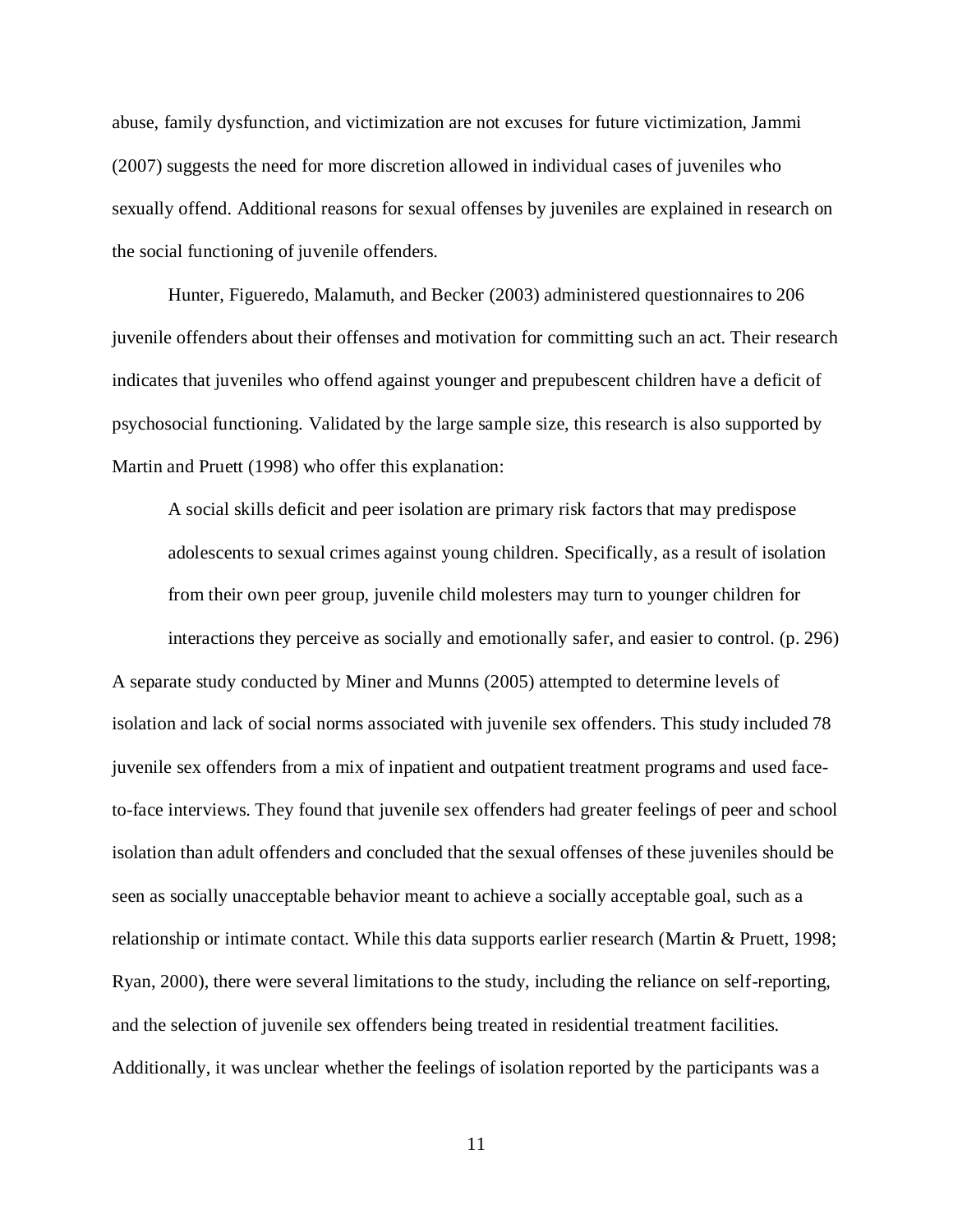predictor of behavior, or a result of the social stigma placed on sexual offenders. Although reasons for committing a sexual offense vary for juveniles and adults, the treatment and rehabilitation programs do not reflect those differences.

Many treatment programs for juveniles are based on those intended for adult sexual offenders (Goocher, 1994). There is a need for programs developed specifically for juvenile sex offenders, as assumptions about juvenile offenders have been made founded in research on the characteristics and treatment of adult sex offenders (Letourneau & Miner, 2005). Though research reveals the need for juvenile offenders to associate with their peer group (Trivits & Repucci, 2002), many treatment programs continue to isolate these offenders from social networks. Letourneau and Miner (2005) note that treatment programs in "institutional settings may reduce treatment effectiveness (and/or increase the likelihood of iatrogenic effects)" (p.304). Miner and Crimmins (1995) suggest that the most effective treatment programs are those that do not socially isolate offenders and instead allow offenders to be involved in treatment programs while in a normal setting. The research appears to indicate that juveniles going through treatment benefit from being around socialized peers and would thus benefit from being able to assimilate into a higher education environment.

One specific treatment approach being studied is Multisystemic Therapy (MST) and involves both community and family based interventions and therapy (Center for Sex Offender Management, 1999b). A study by Borduin, Henggeler, Blaske, and Stein (1990) examined the rearrest rates for sixteen juvenile offenders undergoing either Multisystemic Therapy, or individual therapy, during a 3 year period. Those offenders undergoing MST were found to have a re-arrest rate half that of juveniles undergoing individual therapy. Multisystemic Therapy attempts to change the behavior of juvenile offenders by relying on an existing social support network. As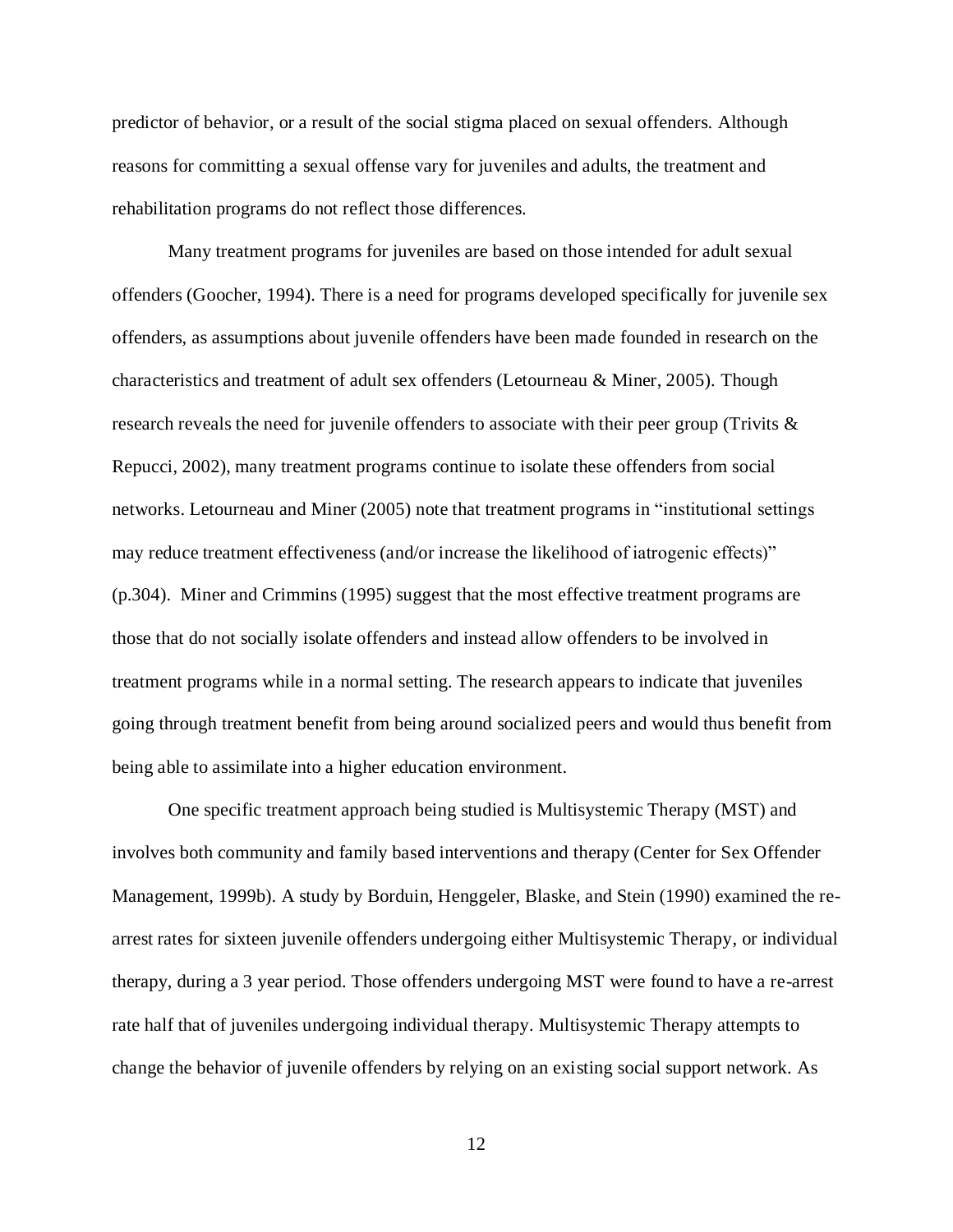Lotke (2003) states, juveniles involved in these specialized programs "respond positively to treatment, indicating that treating sex offenders as soon as they are identified can prevent an escalation of their pathology" (¶ 16). It would seem that sex offenders benefit from the modeling and social support of socialized peers and positive social norms.

One common public concern is the possibility of re-offense. Furby, Weinrott, and Blackshaw"s (1989) study of sex offender recidivism rates and treatment effectiveness criticized existing studies of recidivism claiming "despite the relatively large number of studies on sex offender recidivism, we know very little about it" (p. 27). They discussed the many complexities of recidivism and indicated that most of these studies were inconclusive (Furby, Weinrott, & Blackshaw). As Lotke (2003) writes, "politicians and the mass media picked up this judgment, often converting it to the claim: "Nothing works!"" (¶ 13), which would appear to be driving current policy. The limitation of Furby"s study is the lack of distinction between juvenile sex offenders and adult sex offenders. Since Furby, several studies have contrasted the recidivism rate for juvenile and adult sex offenders.

Juvenile offenders have a much lower rate of re-offense than adult offenders in both sexual and nonsexual offenses (Hanson & Bussiere, 1998). Recidivism rates are repeatedly cited as low as 7 to 13% (Alexander, 1999; Caldwell, 2002; Hunter, 2000). In contrast to these reoffense rates for juveniles, adult offenders have a higher rate of recidivism, especially over a long period of time. Much of the perception of juvenile sex offenders comes from studies of adult sex offenders who, over a 25 year period, may have a re-offense rate of between 39 and 52% (Prentky, Lee, Knight, & Cerce, 1997). Juvenile offenders are treated as though they will continue to offend into adulthood (Center for Sex Offender Management, 1999b). This approach "ignores developmental psychology related to adolescent sexual development and behavior,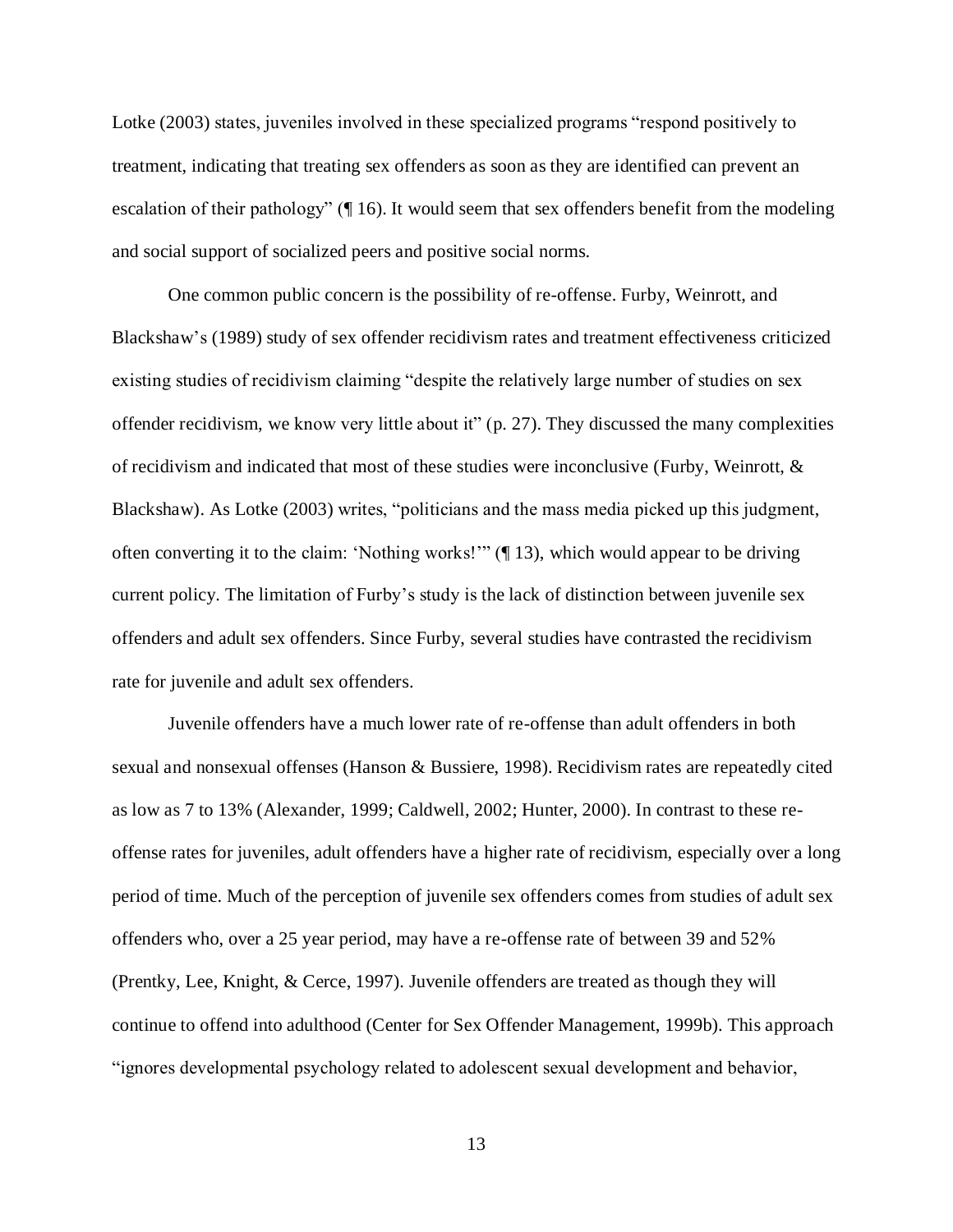which supports adolescent characterological malleability" (Waite, Keller, McGarvey, Wieckowski, Pinkerton, & Brown, 2005, p. 314). Waite's study reveals that juveniles are less likely to re-offend than previously suggested and supports the efficacy of treatment and rehabilitation programs for juveniles.

### *Effects of Community Notification*

Matson and Lieb (1996) organize community notification laws into three categories and it is important to make the distinction between each type. They cite the following:

- Broad community notification This category includes authorizing the broad release of sex offender information to the public. This type of notification is authorized in 13 states.
- Notification to organizations and individuals at risk In this version of notification, information is released based on the need to protect an individual or vulnerable organization from a specific offender. Laws allowing this type of notification exist in eight states.
- Access to registration information The 11 states in this category allow access by citizens or organizations to sex offender information through local law enforcement.  $($ | 1).

Responses and opinions about notification laws vary, but in a telephone survey by the Social and Economic Sciences Research Center of Washington State University (1998), 6 out of 10 respondents felt the notification laws forced released offenders to "behave better than they would if no one in the community knew their background" (Phillips, 1998, 12). Conversely, the same telephone survey revealed 75% of residents believed community notification laws did in fact make it more difficult for offenders to find employment and ultimately assimilate into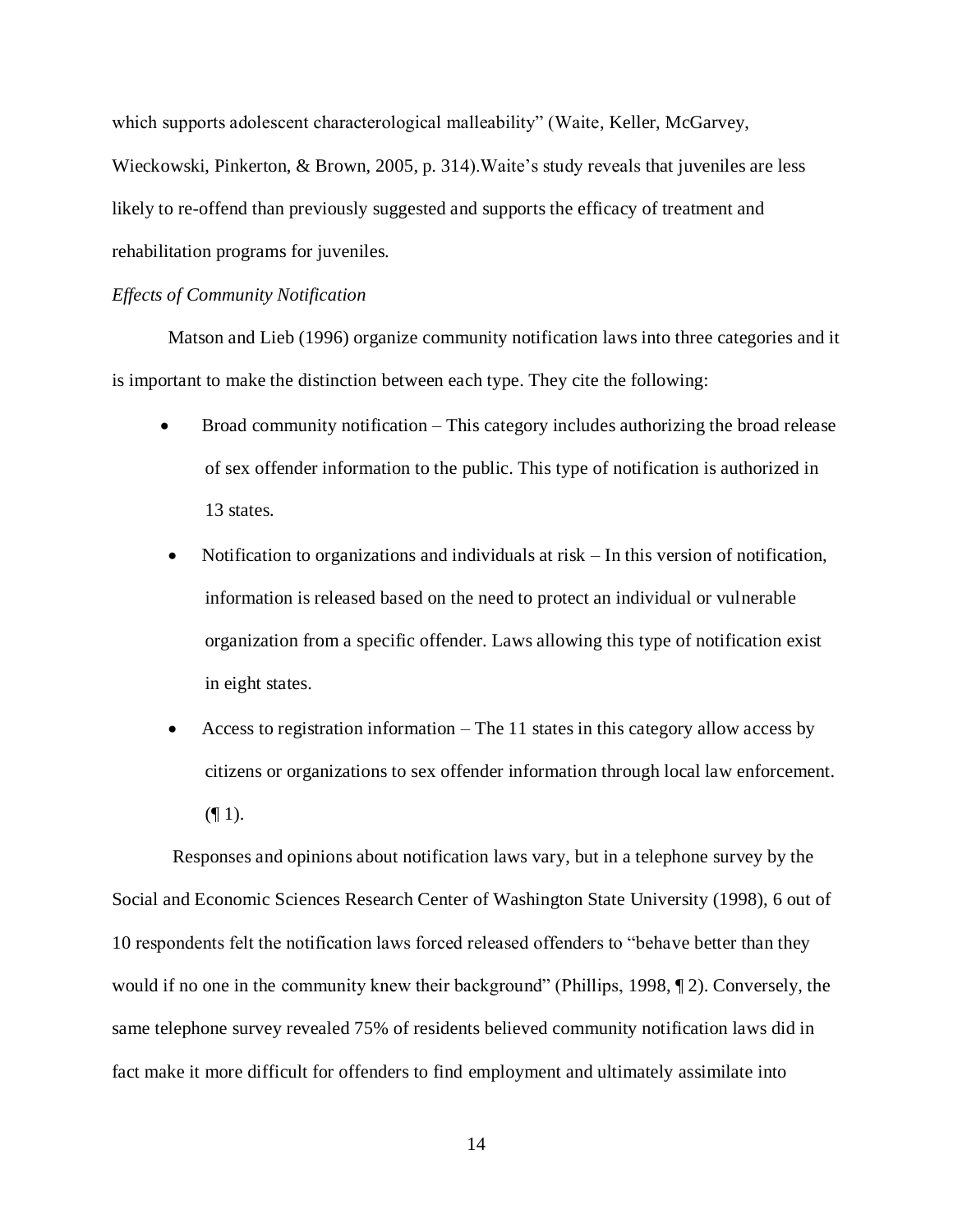society, and more than half of those surveyed said they believe released offenders should be given the same opportunities to establish themselves as law-abiding citizens (Phillips). In a 10 year follow up survey, 54% of respondents felt that notification laws made harassment of offenders easier and 78% of participants indicated that special care should be taken to prevent harassment of offenders (Lieb & Nunlist, 2008). The one noticeable limitation of both surveys was their limited dissemination to residents only in the state of Washington. However, the results reveal mixed opinions about community notification laws imposed on offenders.

Another purpose of the community notification laws is to provide law enforcement agencies with a method of regulation of convicted sex offenders. The requirement to register with local law enforcement allows agencies to understand who is living in the community. However, some researchers question the efficacy of this regulation. According to Miller (1998), an initial study in the state of Washington showed that 8 months after its enactment, only 57% percent of released offenders were in compliance with *Megan's Law*. After 1 year, that number jumped to 70%, but still allowed for a large number of released offenders not in compliance. Miller argues the effectiveness of community notification laws is lost when they become too broad and limit registries to the most serious offenders. State departments do not have the resources to monitor everyone required to register and without the resources to maintain the registries, community notification is not as effective as intended (Miller).

One significant concern is a lack of distinction between adult sex offenders (ASO"s) and juvenile sex offenders (JSO"s) in laws and policies. Research reveals there are distinct differences between adult sex offenders and juvenile sex offenders, and the failure of community notification policies to distinguish may have harmful effects on juveniles (Center for Sex Offender Management, 1998; Miner & Munns, 2005; Miranda & Corcoran, 2000). The inclusion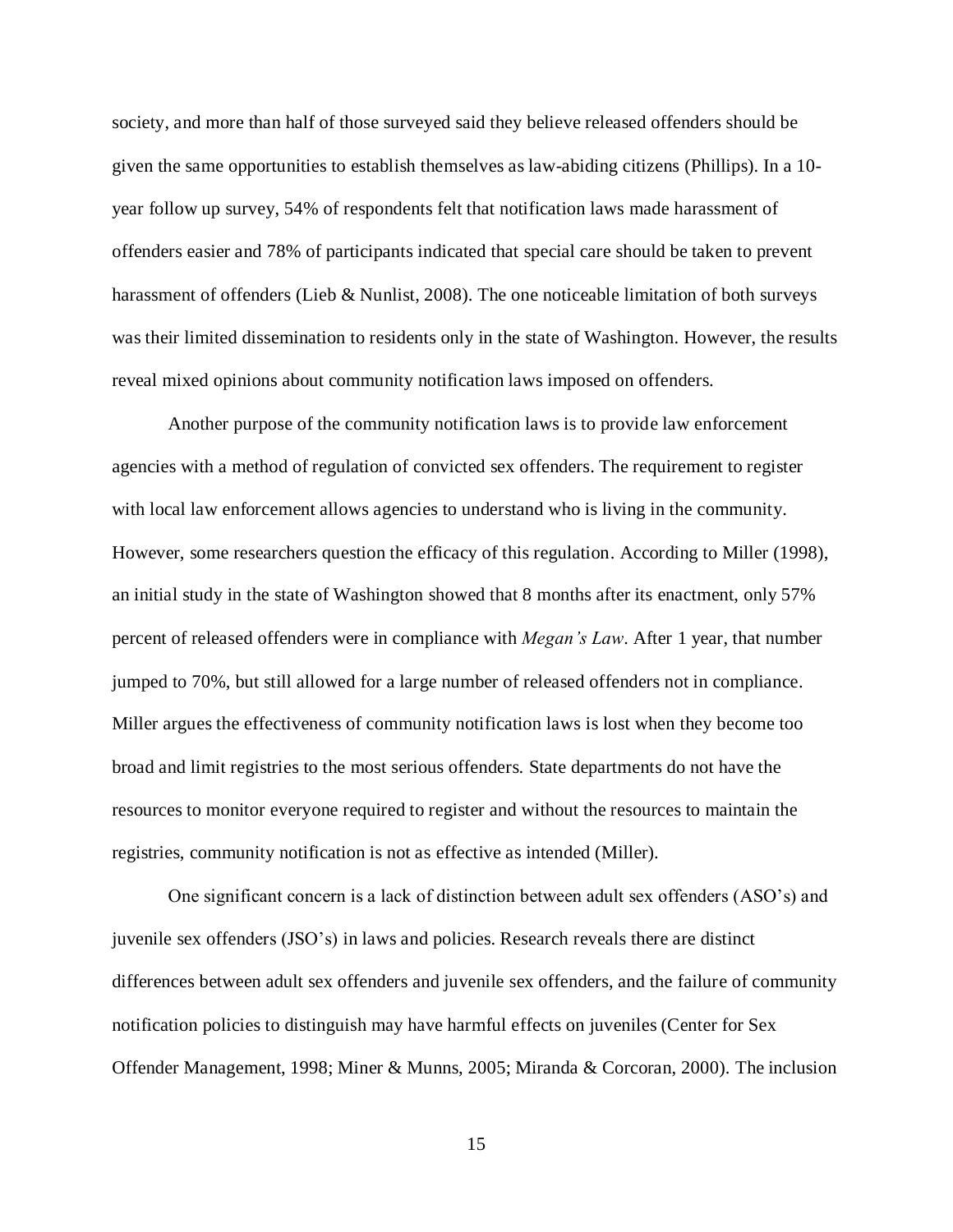of juvenile offenders into notification appears to contradict "the juvenile court"s traditional goal of non-punitive intervention" (Trivits & Reppucci, 2002, p.690). The juvenile justice system has historically focused on a rehabilitative model of treatment for juvenile offenders and community notification constitutes punishment and not rehabilitation (Swearingen, 1997). Hindman (1997) contends that offense information for adult offenders is public, making notification of juvenile offenders legitimate, while Trivits and Repucci (2002) argue that juvenile proceedings have long been confidential and records sealed, therefore community notification laws for juveniles act in contrast to the court"s practices for other offenses. Markman (2007) indicates this as rationale for the creation of a juvenile justice system:

Children are less culpable for conduct and more amenable to rehabilitation. Further, a child"s misconduct was believed to be based on factors beyond their control. Those factors included: economic status, home life, environment, genetics, immaturity leading to impulsivity, inability to assess consequences and lack of experience and judgment (p.13).

Another criticism is that community notification may also include the notification of a juvenile sex offender"s presence in school systems, including colleges and universities, which may have detrimental effects on the student (Lowe, 1997). If schools and communities are notified about a juvenile offender, that student may be socially ostracized from his or her peers which is critical to the rehabilitation and treatment of juvenile sex offenders (Miner & Crimmins, 1995). Additionally, Lowe predicts that parental pressure on the school from parents upset about the presence of a registered sex offender may create pressure to move the student to an alternative setting, potentially compromising his or her quality of education. Hiller (1998) also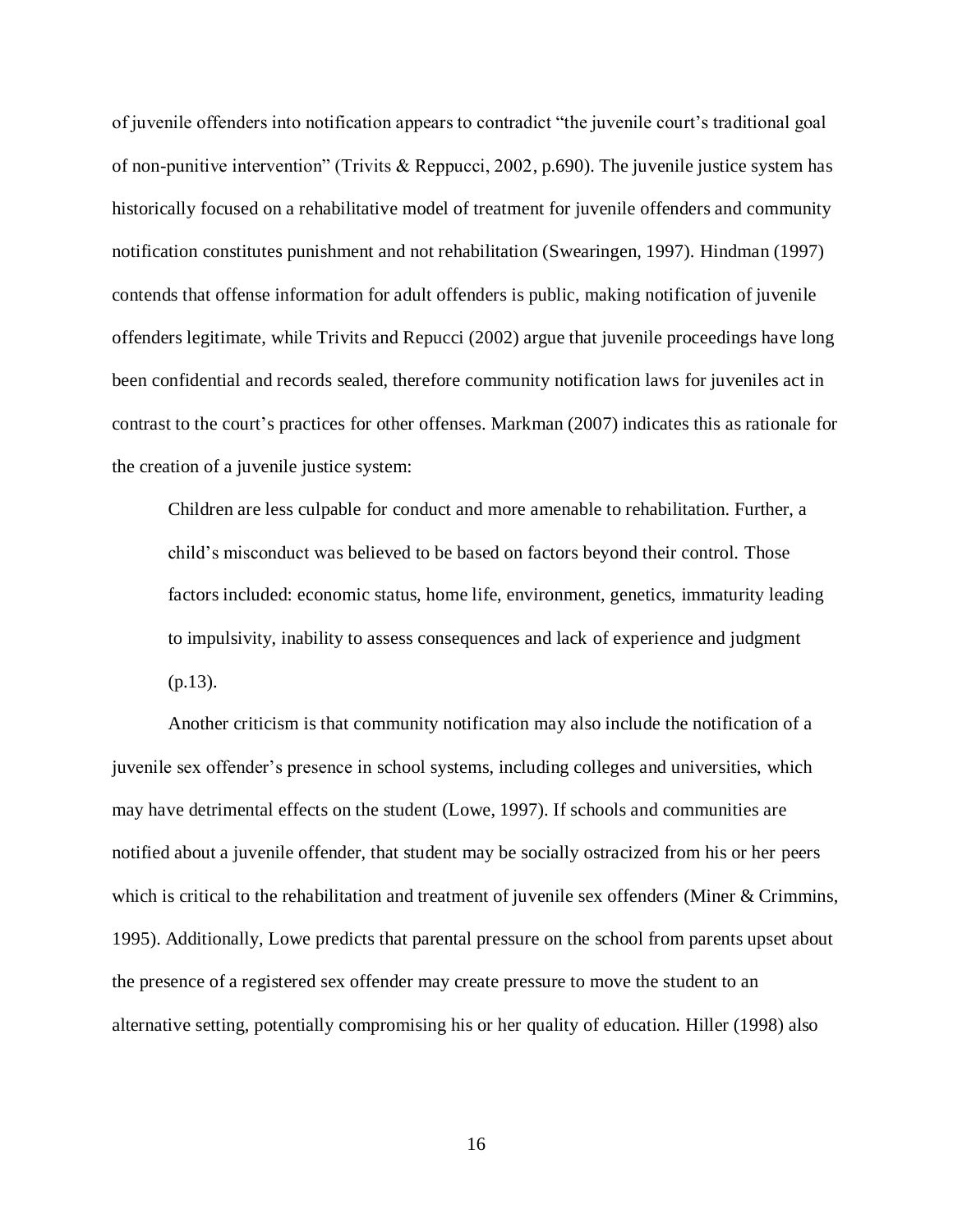argues against notification to schools, claiming the state has a duty to protect students against public humiliation and degradation.

A third critique is the constitutionality of community notification. Community notification laws have been challenged on two grounds: the offender"s right to privacy and on the basis it violates the Eighth Amendment and creates continuing punishment for offenders once released (Trivits & Repucci, 2002). However, both these challenges were upheld in the 1995 case of *Doe v. Poritz.* The court ruled there was no violation of privacy because sex offenders are not entitled to the same right to privacy as those not convicted of a crime. Additionally, the courts maintained the registration and community notification laws did not constitute cruel and unusual punishment and that they were regulatory instruments, rather than punitive (Sabin, 1996).

A regular argument against community notification laws is the possibility of vigilante justice. On multiple occasions overzealous citizens have committed violent acts against released offenders. In the state of Maine, two registered sex offenders were killed by a 19 year old community member. In April of 2006, Stephen Marshall found the address of Joseph Gray and William Elliot, two registered sex offenders and, within six hours, shot and killed both men (Lewis, 2006). Many citizens and community members take the law into their own hands when they prohibit sex offenders from living peacefully. In a recent news report, John Stossel interviewed Petra Luna, a woman living in Los Angeles, CA, who contacts members of the community and distributes flyers and listings of all registered offenders in the area. She also maintains a website that publishes the addresses of registered sex offenders and enlists people to join her cause (Sloan, 2008). The actions by concerned citizens pose a danger to released sex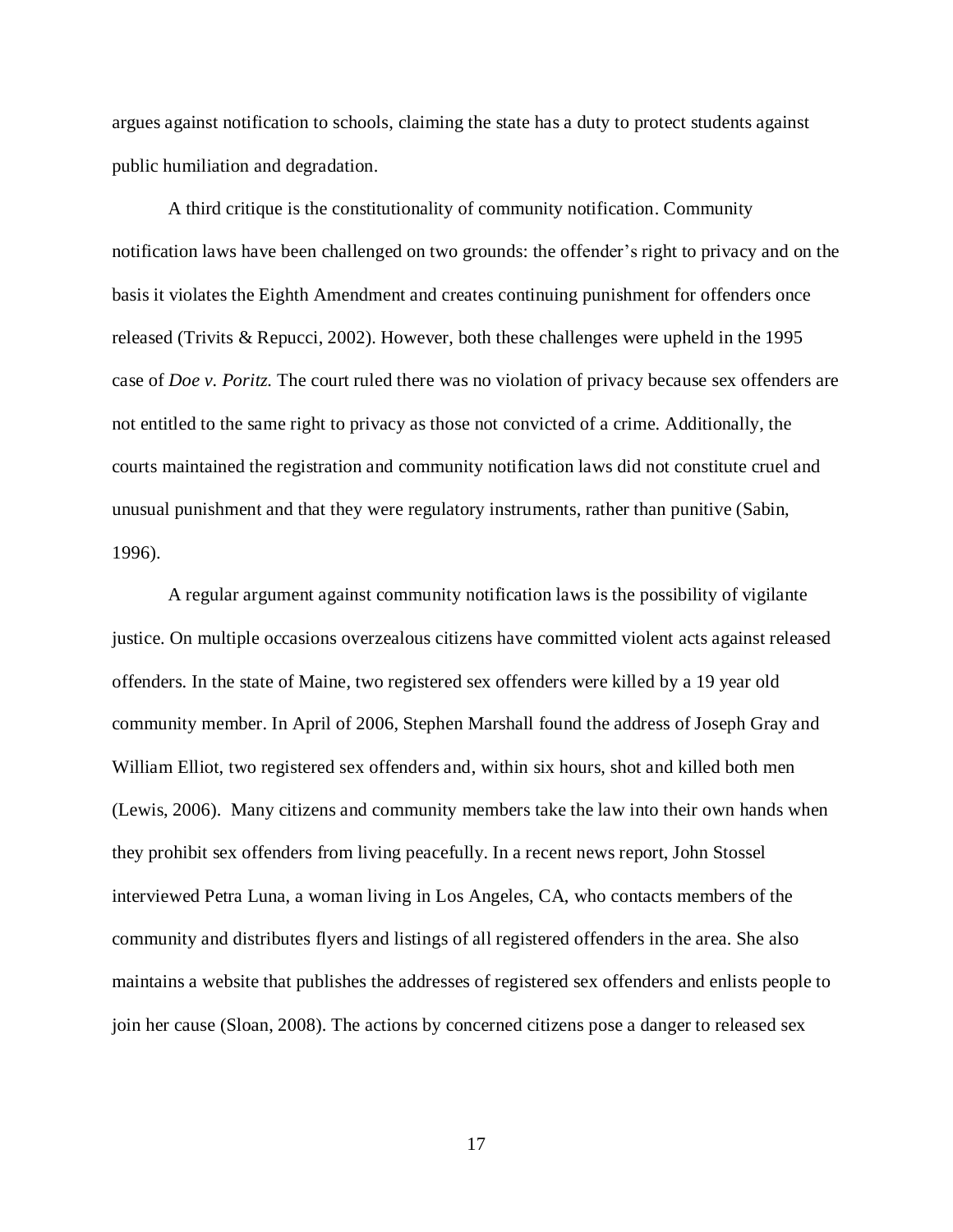offenders. *Megan's Law*, requiring the public notification of a released offenders address, gives these individuals the means to commit acts of violence.

Community notification, while meant to serve a good purpose, may end up harming more individuals and posing more of a risk than expected. Community notification laws have negative effects on juveniles and do not account for the age of the offender or the variations in adult and juvenile offenders (Freeman-Longo, 1996a). Juvenile offenders attempting to complete their education at a college or university may be subjected to social isolation and peer harassment that is made possible by public notification. This inability to form a social support network may affect a juvenile"s ability to focus and succeed personally and academically at a higher education institution.

### *University Liability and Sex Offenders on Campus*

As higher education institutions face the question of admitting students with sexual offenses, caution must be taken not to open the university up to claims of liability. As Davies (2000) points out, "a student or staff member who is the victim of crime in the higher education institution environment may seek to bring an action against the institution if the institution can be shown to have taken insufficient care in relation to security or other protective measures" (p.145). Institutions that knowingly admit a dangerous student and do not take care to notify or protect the rest of the student body may be held responsible if that student commits a crime. This liability is taken into consideration when institutions face the decision to notify the campus population about the presence of a sex offender. In a somewhat related situation, Ruth Wyner and John Brock, employees of a charity house for homeless persons were convicted of a drug offense because of drug activity that was taking place on the premises of the charity. The courts contended that Wyner and Brock "took insufficient steps to report to the police suspected drug-related activities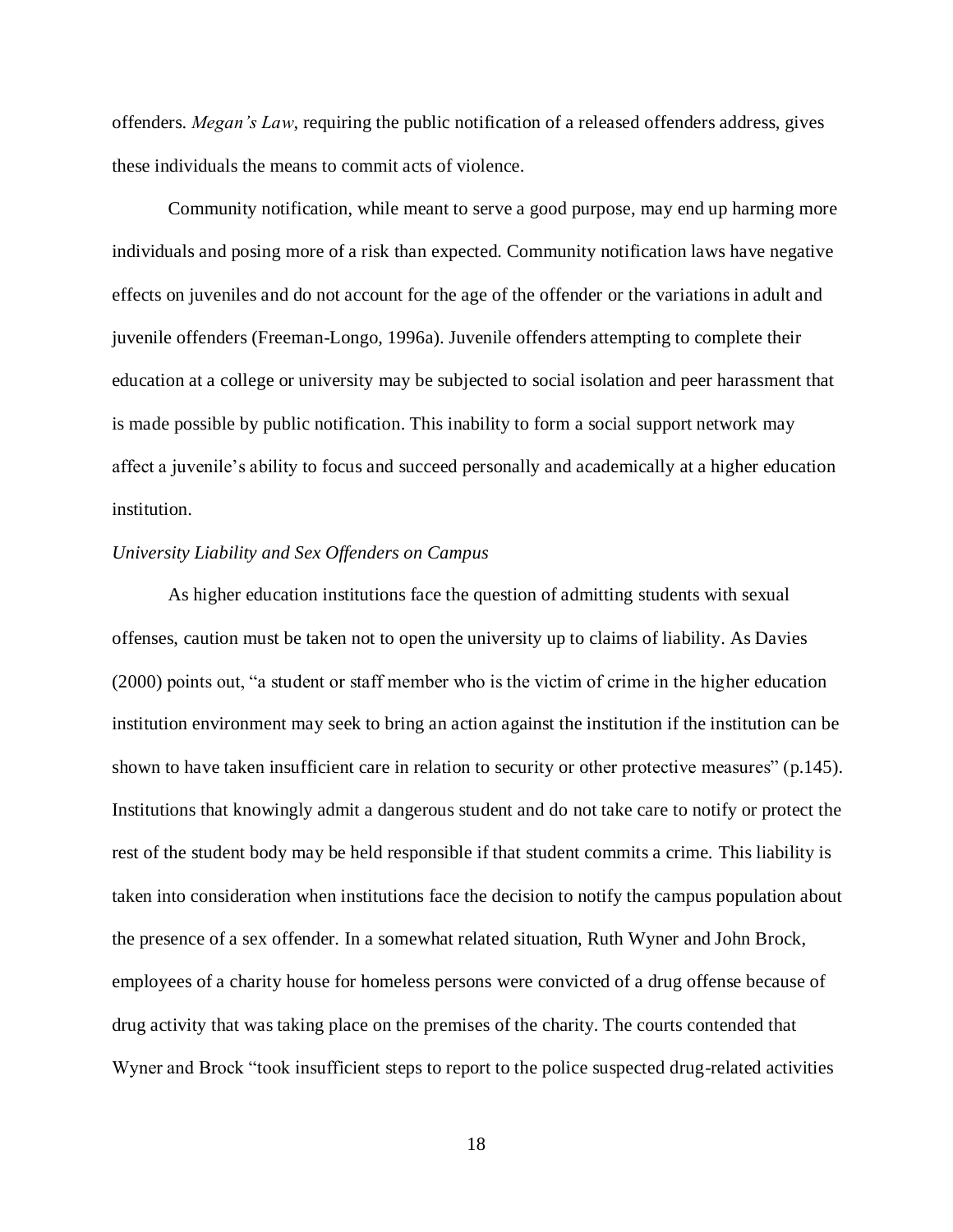on the Wintercomfort premises" (Davies, 2000, p. 148). In this case, the two managers of the charity were held liable and ultimately served sentence for failing to act on activities knowingly occurring under their control. Following this case, Davies posed the question, "could an HEI which places its students and staff in close proximity to a student with convictions for serious offenses find itself in the same position" (p.147)?

Legislation may help to protect higher education institutions from an abundance of lawsuits. Courts have recently referenced universities as being under the same legislation as private business (Stokes & Groves, 1996). Like private businesses, institutions of higher education have a duty of care to caution and warn students about dangerous conditions on the campus. A college or university may lessen the amount of liability if procedures were followed to alert students of the condition. However, this does not release HEI"s of all liability to students. If a student is the victim of a foreseeable crime, the university may be considered negligent and held liable for the crime (Stokes & Groves). The negligent act Stokes and Groves (1996) indicate is the "admission of a student with a known prior propensity for violence" (p.60). Some courts have agreed that the admission of the dangerous student can be considered the negligent act. This concept of negligent admission has university administrators working to determine how to interpret a variety of laws and create policies that safeguard the campus community.

Several institutions that have chosen to admit students with sexual offenses serve as examples of the complexity of the law and decisions institutions must make. In Manhattan, Kansas, Tyler Hughes was dismissed from the Kansas State University men"s basketball team after the athletics department and the university learned of a prior sexual offense committed when he was a minor and before he was a student at Kansas State University. However, the university's athletics department states "if a student athlete is involved in conduct that brings public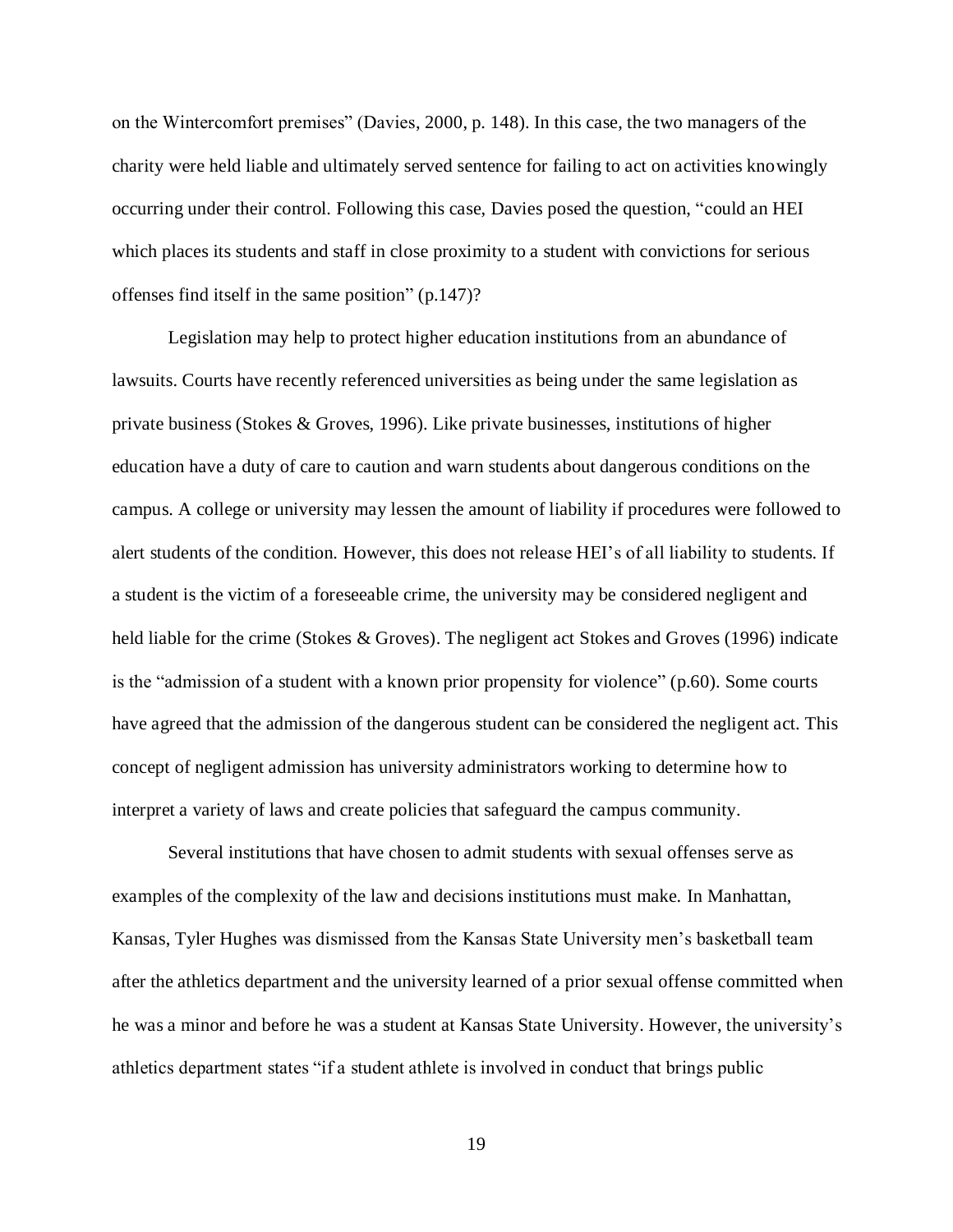disrespect, contempt or ridicule" (Sulzen, 2006, p.2) towards Kansas State or the athletics department, the student's place on the team and possibly scholarship is up for revocation. Hughes was not dismissed from the university for his actions, but did lose his scholarship to play on the basketball team. Although Hughes committed his crime before he was a student and was allowed to attend classes and play on the basketball team for three years, he was dismissed from the team as soon as the athletics department was made aware of his offense jeopardizing his ability to complete his education (Sulzen, 2006).

In another case that demonstrates the danger of ambiguous sex offender laws, Raphael Edwards was allowed to live in the residence halls at Ohio University in Athens, Ohio, but was subjected to community notification for his crime. Edwards was convicted of having consensual sex with a 13 year old girl. The girl in the case came forward and admitted it was consensual and not forced, and Edwards claimed the girl lied about her age. Regardless, Edwards had to register on the same list as violent sexual predators and have his information disclosed to the community ("Sex Offender," 2004). This case demonstrates the ambiguity in sex offender laws and the lasting effects of blanket policies for sex offenders. Raphael Edwards was convicted of a sexual offense but is not being distinguished from violent sexual predators ("Sex Offender"). Community members who access the registry may not be able to differentiate Edwards from violent offenders.

A case at the University of Miami also illustrates the complexities of sex offender laws. It also illustrates the necessity for higher education institutions to understand the laws and develop policies congruent with them. Eighteen year old Sean Penny had consensual sex with a 14 year old male the summer before he began as a student at the University of Miami. The following spring in April 2002, Penny agreed to a plea bargain and thus was never convicted of a crime.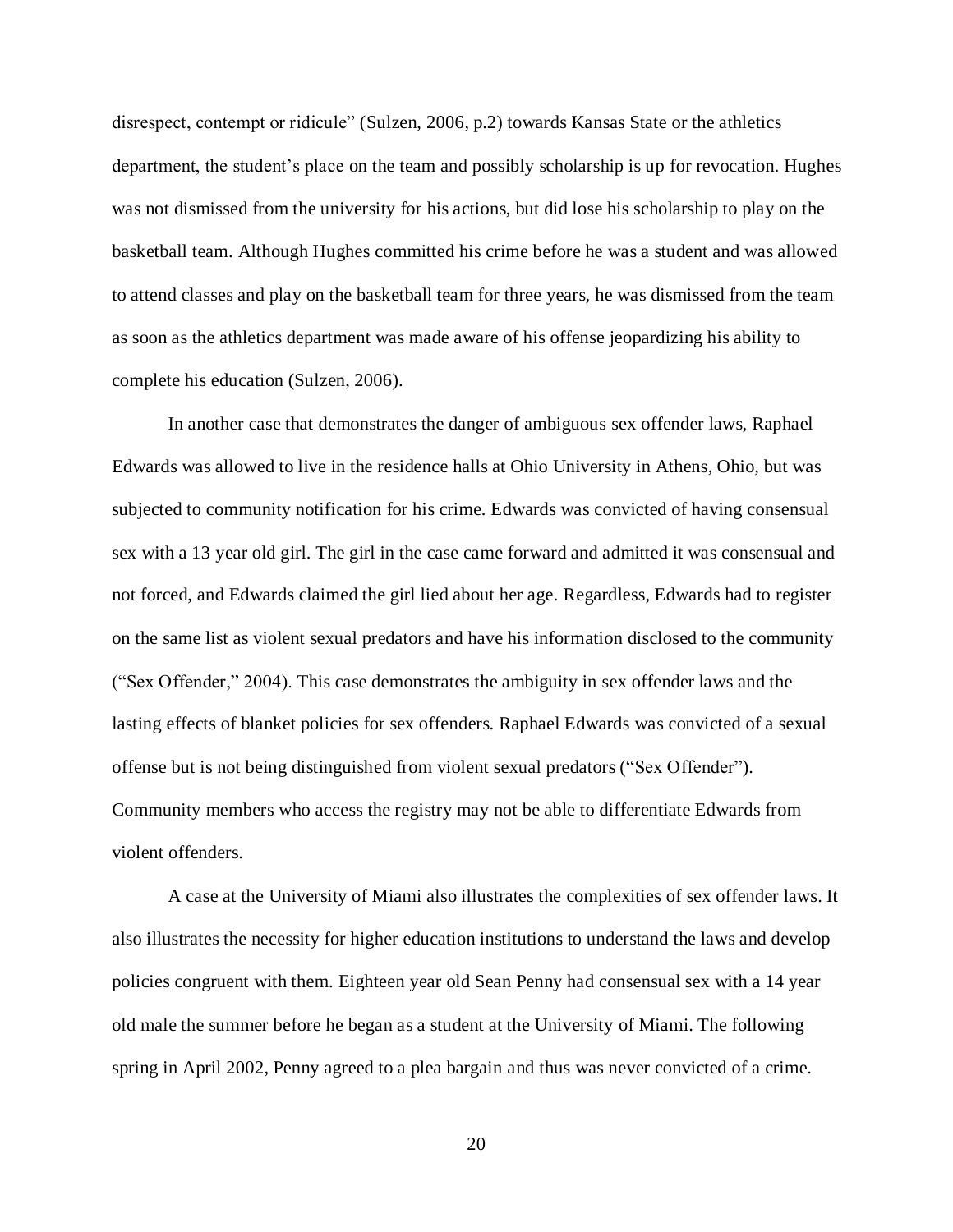However, according to Florida law, a plea bargain is sufficient evidence to require registration on the state"s sex offender database. Penny complied and must register until 2012 when he can ask a judge to remove him from the registry. The University of Miami found out about Penny"s prior history and asked him to move out of student housing. In a letter to Penny, the director of housing, Robert Redick stated "Because of your past actions, I have concluded your continued residence in University of Miami student housing would not be in the best interests of other students at the University" (Londono, 2003, p. 2). Following the filing of an appeal, Penny was immediately expelled from the University. Even after Penny"s psychologist wrote a letter to the University claiming Penny was no longer a threat to any students, Penny"s appeals for readmission were rejected. Additionally, Penny was evicted from his off-campus apartment and denied admission to another local university. Just recently, the law that allowed the University of Miami to expel Penny was found unconstitutional on the grounds it lacked a minimal procedure; it did not outline specific steps required before removal from the university could occur. (Londono, 2003).

The case at the University of Miami illustrates the lingering effects of sex offender registration. Penny was expelled from one institution, rejected from another, and evicted from his apartment for his crime. He faced numerous obstacles to getting an education; something that is becoming more of a necessity in society (U.S. Department of Labor, 2003). Penny"s situation, along with the Raphael Edwards incident, are examples of the lack of distinction in sex offender laws and the deleterious effects of broad registration categories.

A fourth example from Washington State University reveals the negative social effects made possible by broad community notification policies. In 2005, a student enrolled at the institution and moved into the residence halls with the intention of finishing a college education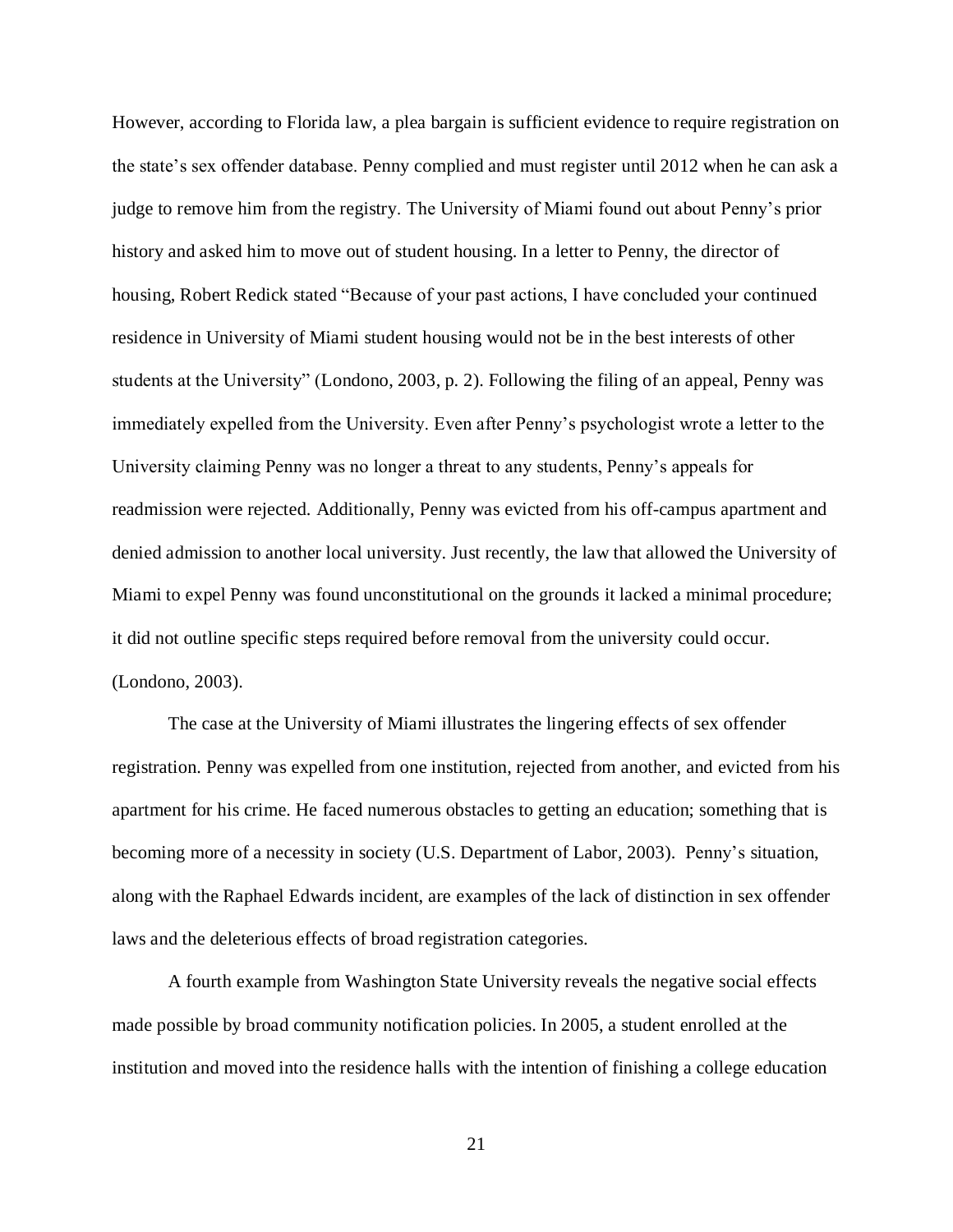that had been started at a community college near his hometown. Students in a neighboring residence hall found his picture and address on the state sex offender registry and began spreading the news. When the information reached the student"s roommate and local media, he became front page news in the state of Washington for several weeks. Harassed and verbally abused by students and faculty, he was forced to leave the university without finishing his education (J.R. Andrews, personal communication, 2006). Although the student committed his crime several years before enrolling at Washington State University, the social isolation and harassment by students and faculty contributed to his not being able to complete his education. *Summary*

Beginning in 1994 with the *Wetterling Act*, registered sex offenders have been subject to additional rules and restrictions after being released from incarceration. The *Wetterling Act* established the need for states to create and maintain a sex offender registry database (Turrentine, Stites, Campos & Henke, 2003). Released offenders were forced to register on the database as a convicted sexual offender. Not long after, in 1996 *Megan's Law* also passed, amended the *Wetterling Act* and required registered offenders to notify local law enforcement agencies each time they moved into a new neighborhood. It also allowed for community notification when a registered offender was being released into a community (Tsyver, 2000).

The *Campus Sex Crimes Prevention Act of 2002* expanded the authority of law enforcement agencies to release information about sex offenders to colleges and universities and required those institutions to make available to the public the location of the state sex offender registry (Center for Sex Offender Management, 1999a). The most recent law governing registered sex offenders is the *Sex Offender Registration and Notification Act*, known for the notable *Adam Walsh Act* contained within. This act established a classification system for sex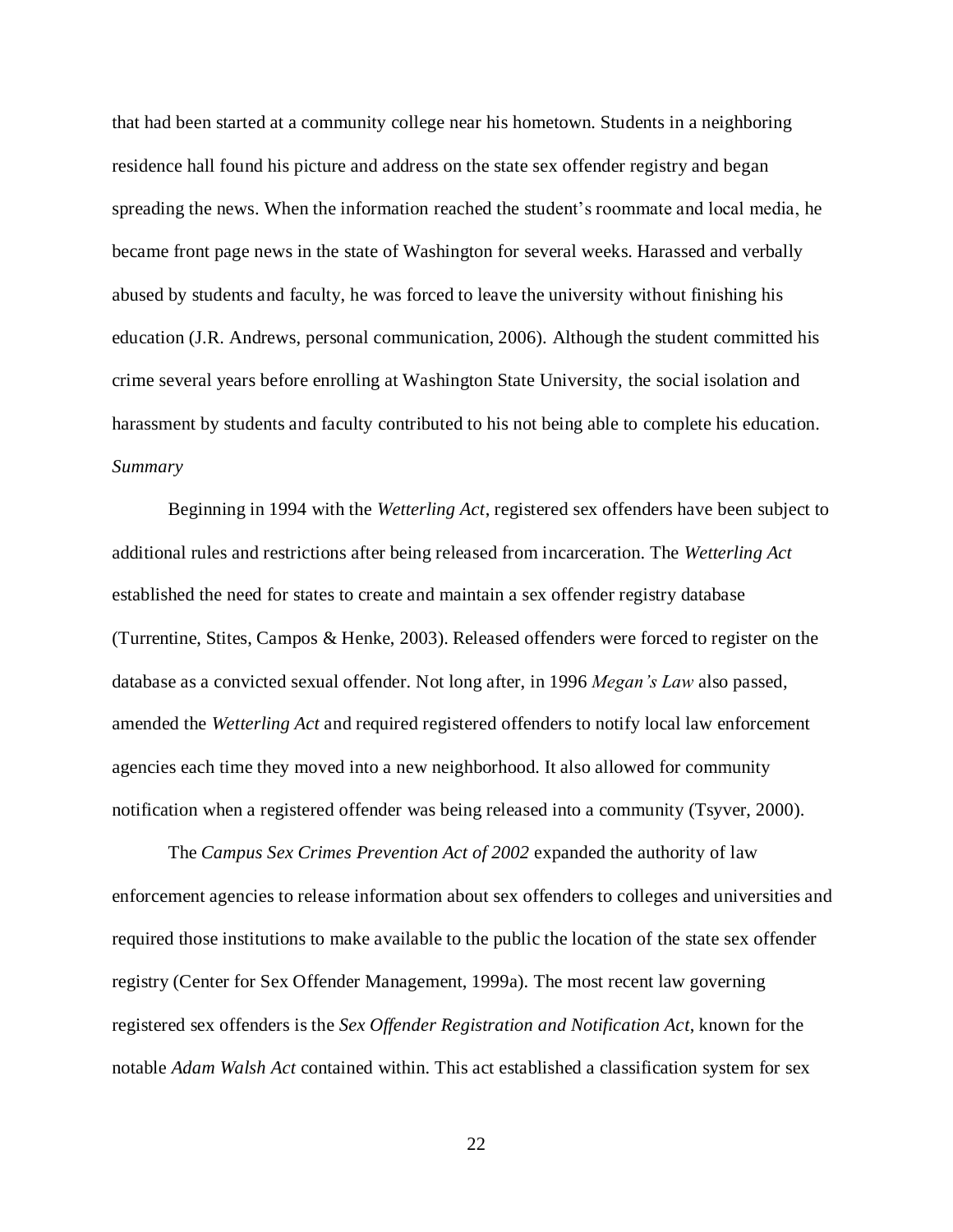offenders based on their risk of re-offending in the community and the nature of their offense (Weiss & Watson, 2008). Although research reveals differences between juvenile and adult sex offenders, laws and policies do not distinguish between the two populations (Center for Sex Offender Management, 1999b).

Juvenile sex offenders and adult sex offenders showed marked differences from each other (Trivits & Repucci, 2002). Miranda and Corcoran (2000) discuss the differences in offenses between juveniles and adults, while others explain the divergences in reasons for committing sexual offenses, most notably the exposure to dysfunction, poor family support, abuse, and being victims of abuse themselves (Becker & Hunter, 1997; Fagan & Wexler, 1988; Johnson, 2000). Additionally, juveniles who commit sexual offenses consistently have a lack of social skills and inappropriate role modeling of acceptable societal norms (Martin & Pruett, 1998; Miner & Munns, 2005). The laws that govern sexual offenders have more negative effects on juvenile offenders than they do on adult offenders (Lowe, 1997).

Community notification laws and registration requirements have been shown to have deleterious effects on developing juveniles (Lowe). Juveniles who need to assimilate into their peer group in order to have a higher chance of rehabilitation (Trivits & Repucci, 2002) are subject to social embarrassment and peer isolation when forced to disclose their status as a sex offender to the university community (Lowe, 1997). When successful treatment options are available, juvenile sex offenders have a much lower rate of re-offense than adults (Hanson & Bussiere, 1998; Lotke, 2003). As juvenile offenders enter higher education institutions to continue their education, peer acceptance is increasingly important to their success. An additional concern is the possibility of vigilante justice. Examples given by Lewis (2006) illustrate the potentially fatal dangers of broad community notification laws. The differences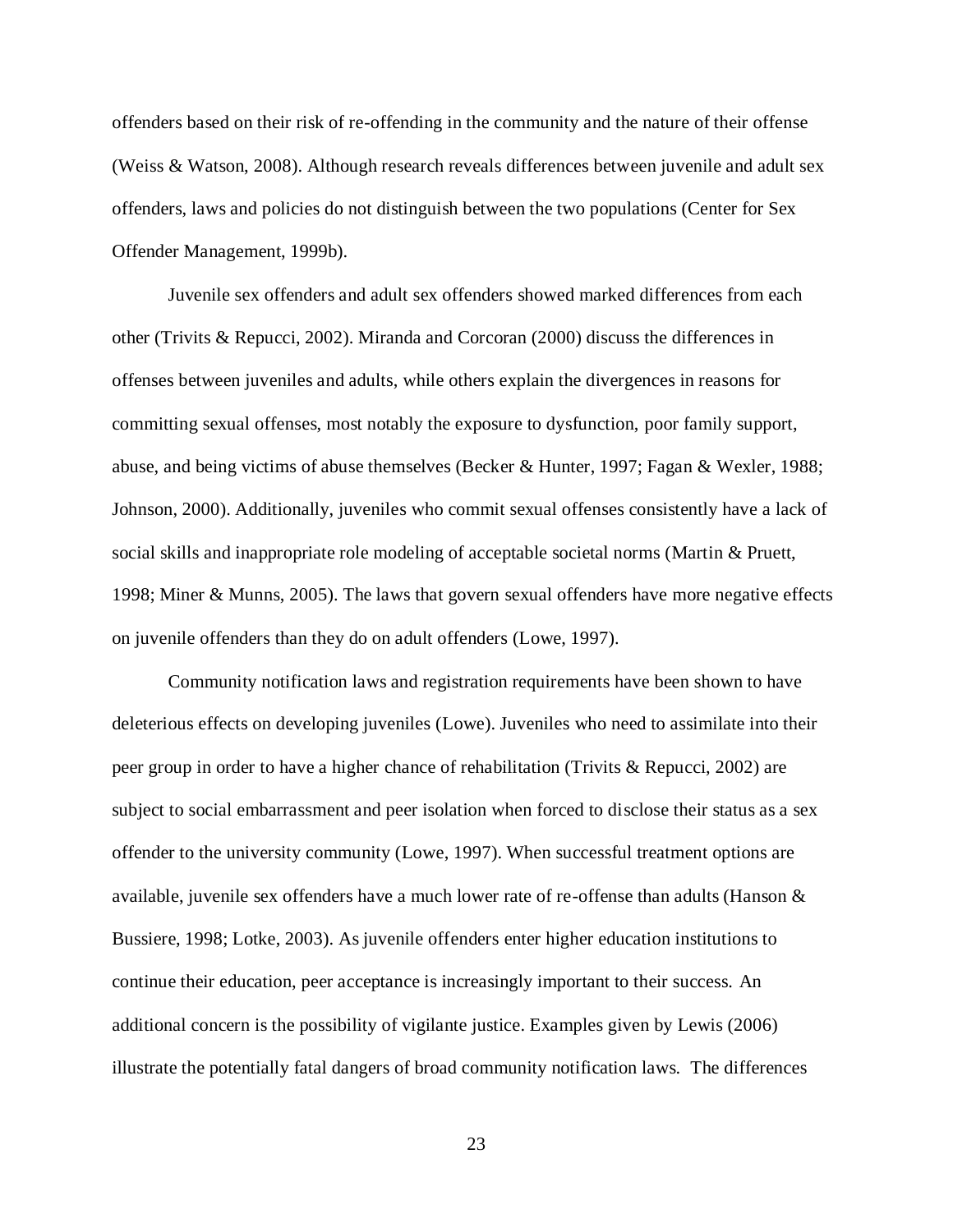between juvenile and adult offenders revealed in the research serve as foundation for recommended revisions in registration and notification laws.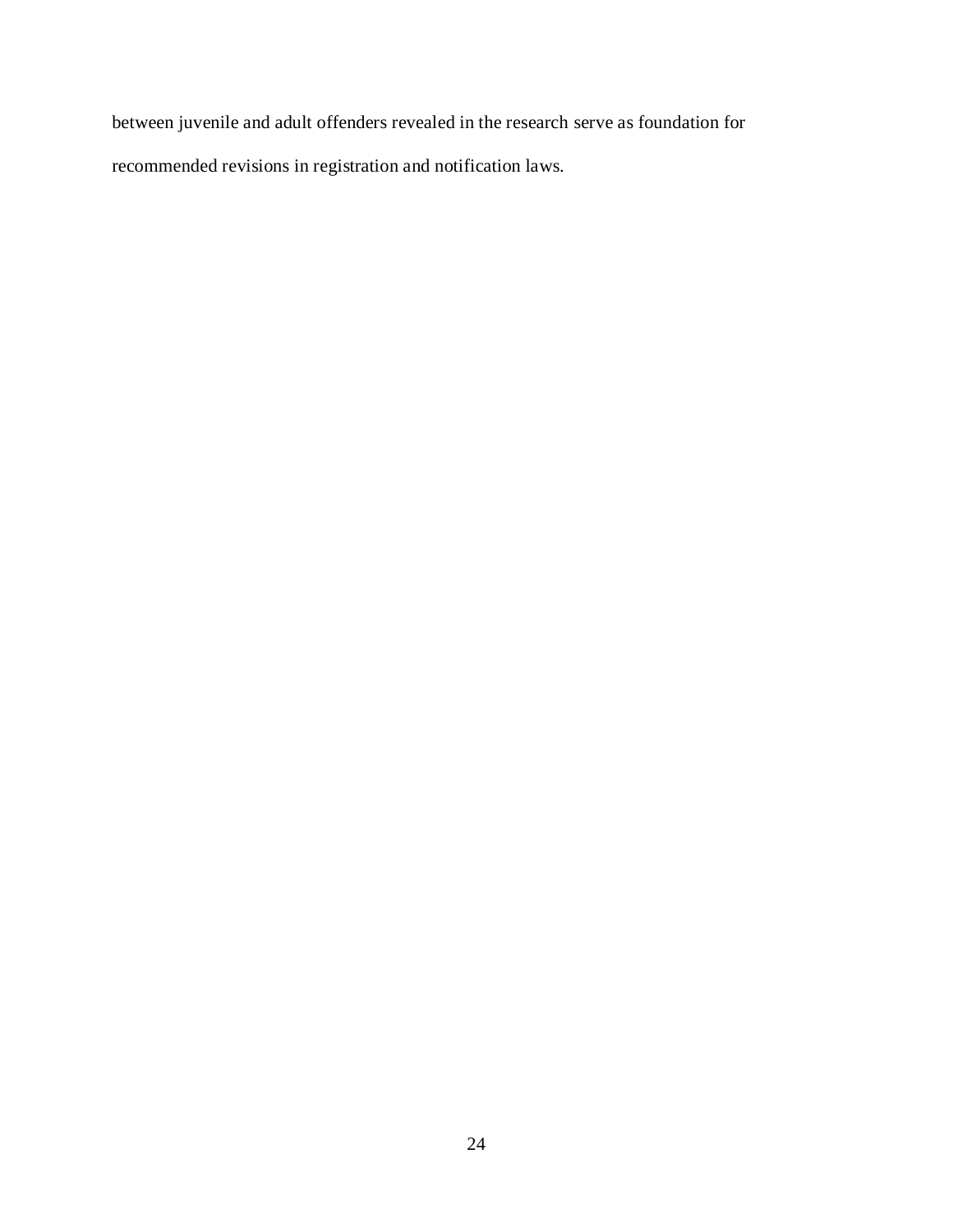### **CHAPTER THREE**

### **METHODOLOGY**

#### *Overview*

The purpose of this study was to identify literature relevant to the integration of juvenile sex offenders into higher education institutions and to compare insights in the literature with current practices at colleges and universities. The researcher conducted a review of literature pertinent to the integration of juvenile sex offenders into higher education institutions. This was accomplished by reviewing and analyzing published journals, articles, and theses/dissertations and identifying themes relevant to the topic area and research question. Research was done through internet searches and scholarly databases using a variety of search terms and phrases.

Identifying institutions with policies that outline the protocol for the handling of juvenile sex offenders was accomplished through a general internet search using search databases with key terms including but not limited to: juvenile, adolescent, child, sex offender, sex crime, abuse, molestation, policy, protocol, college, university, institution, housing, enrollment, and admission. Various orders and combinations of terms were used to increase the search range.

### *Approach to Analyzing Policy at Identified Institutions*

To analyze the policies of selected institutions, the researcher used a descriptive content analysis method. This approach allowed for the identification of significant concepts and themes within the institutional policies. Using this method, the researcher had to be careful not to make inferences or assumptions about the identified concepts. The policies were reviewed according to their requirements for juvenile sex offenders to enroll and/or secure residential housing at the institution. This analysis led to a comparison of the presence of conditions or requirements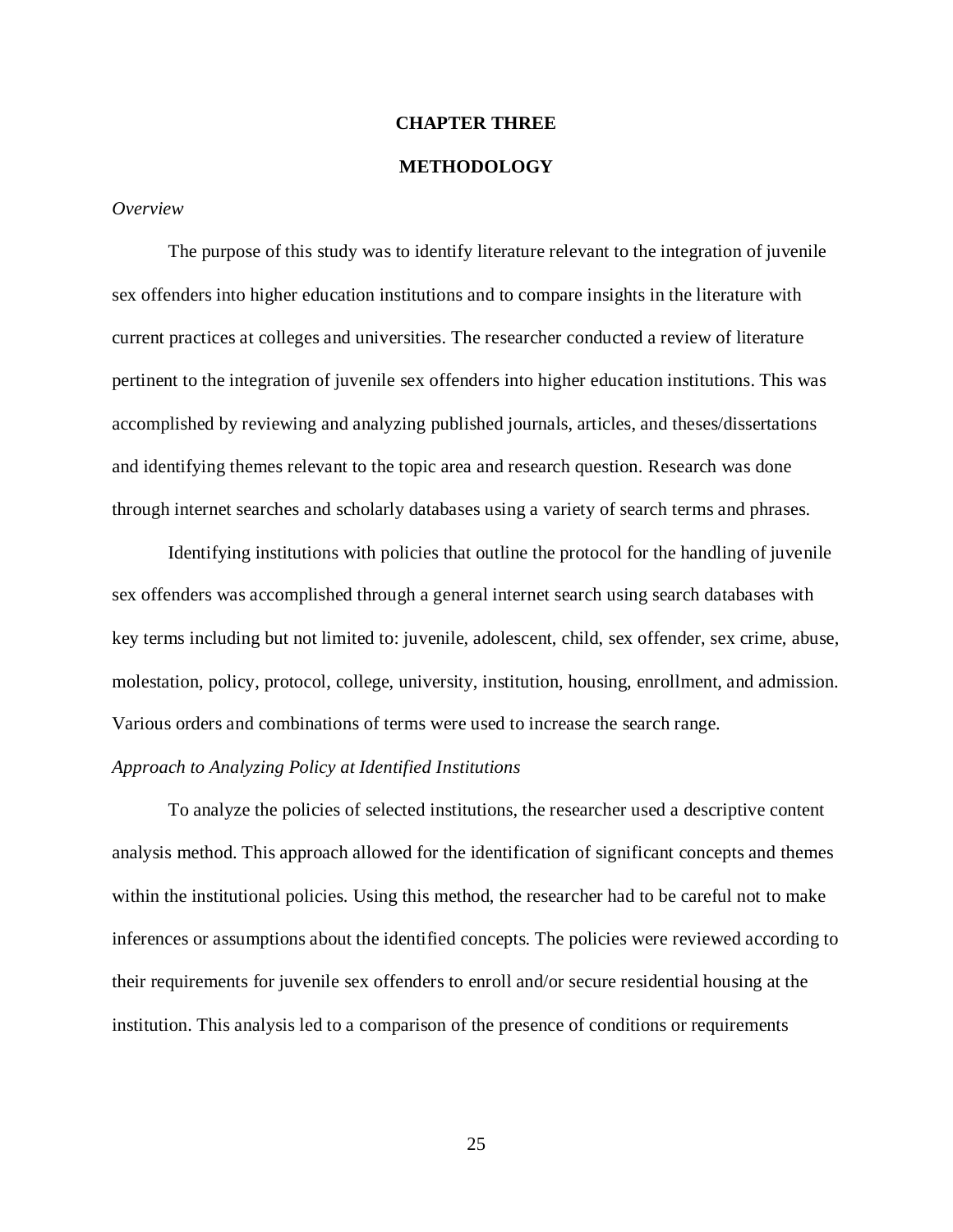placed upon juvenile sex offenders enrolling at higher education institutions, and the insights put forth in the literature about the effects of such conditions on juveniles.

### *Approach to Comparing Policy to Literature*

Having drawn conclusions from the literature about the effects of laws and policies on juvenile sex offenders, this study compared those effects with the practices of institutions of higher education. Significant conditions or requirements on the juvenile offender were discussed in relation to the insights put forth by the literature. The existence or non-existence of conditions reviewed helped to answer the primary research question:

Do the policies of higher education institutions regarding the integration of

juvenile sex offenders correspond with the insights in the literature?

Following this comparison, the researcher put forth recommendations discussed in chapter five. *Summary*

A review of literature pertinent to the integration of juvenile sex offenders into higher education institutions was conducted using published articles, journals, theses/dissertations, and other forms of media. Additionally, through a basic internet search using variations and combinations of key search terms, this study identified higher education institutions with protocols for the handling of juvenile sex offenders available online. Those policies, examined and reviewed for conditions and requirements imposed on juvenile sex offenders enrolled at the institution, were compared with recommendations from the literature review on the effects of such conditions on juvenile offenders. That comparison was critical to answering the primary research question of this study.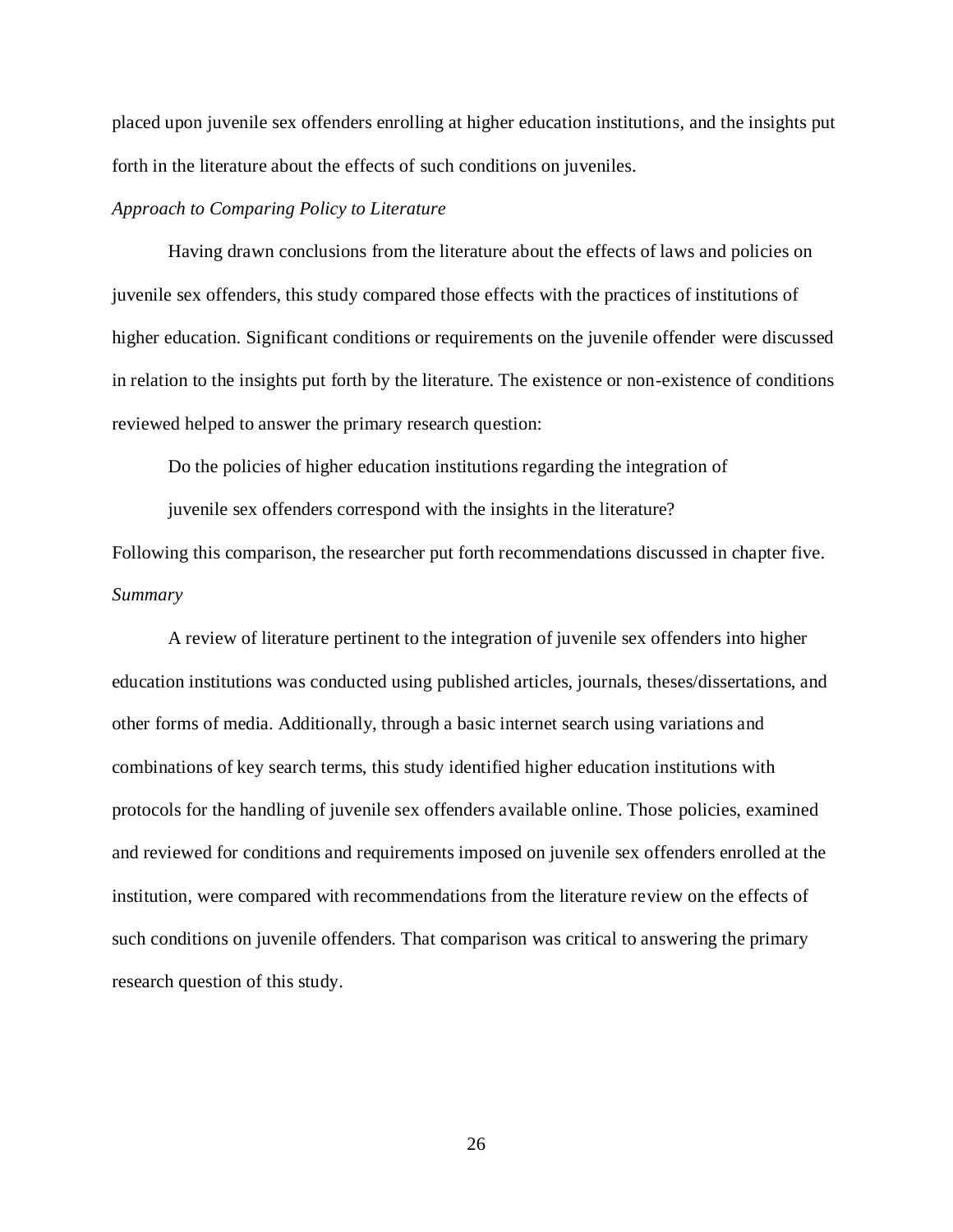### **CHAPTER FOUR**

### **SUMMARY OF FINDINGS**

The first purpose of this study was to conduct a review of literature relevant to the integration of juvenile sex offenders into colleges and universities. This was accomplished through the research and analysis of published journals, articles, theses, and dissertations. Topic areas relevant to this research included an overview of the current laws and policies sex offenders must comply with, including a brief description of the three classifications of registered sex offenders. Also discussed were the characteristics of juvenile sex offenders and the divergences between juvenile sex offenders and adult sex offenders, the effects of community notification laws on juveniles, and issues of liability for higher education institutions and examples of sex offenders that have been enrolled on a college campus.

The second purpose of this study was to compare insights and recommendations from the literature with current institutional policies through a descriptive content analysis. Policies were reviewed for the presence of conditions or requirements found discussed within the current research reviewed. Those policy characteristics: community notification, behavioral contracts, student/peer involvement, program evaluation methods, and distinction between juvenile and adult offenders, are discussed within the context of their individual policy as well as within the context of the literature.

#### *Selected Institutions*

Following an extensive internet search using multiple varieties and combinations of selected key terms and phrases, five institutions were selected for this research. Eastern Kentucky University (EKU) is a public, 4 year institution located in Richmond, Kentucky with an enrollment of approximately 15,700 students. According to the Carnegie Classifications, EKU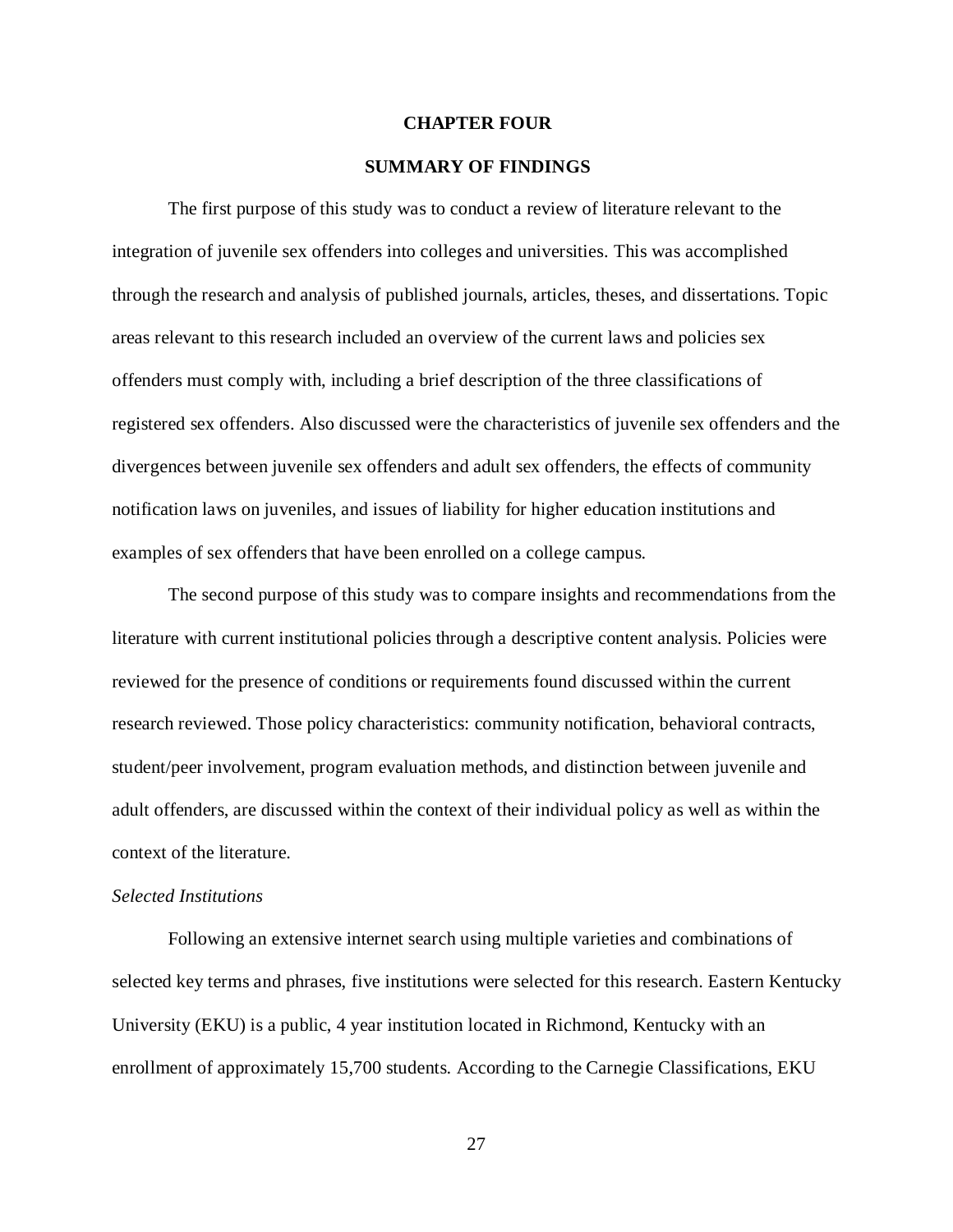was listed as a primarily residential campus with a very high undergraduate student population. The second institution is Great Basin College, located in Elko, Nevada. It is an exclusively undergraduate institution with population of approximately 2,500 students. Great Basin College is classified as a primarily non-residential campus. Also a non-residential campus, Eastern Oregon University is located in LaGrande, Oregon and has a very high undergraduate population and a large number of transfer students. Enrollment at Eastern Oregon University (EOU) is approximately 3,500 students.. One of the larger institutions in the study, Western Washington University (WWU) has a student enrollment of just over 14,000 students. Located in Bellingham, Washington, WWU is a primarily residential campus with a high undergraduate population and a high rate of transfer students. The fifth institution studied was Linfield College in McMinnville, Oregon. The only privately controlled institution studied, Linfield College is a highly residential campus with an exclusive undergraduate population of 1,700 students ("Carnegie Classifications", 2006).

Each of the policies was located on the institutional website, allowing for public access, availability, and a presumed wider dissemination of the policy. While other institutions had publicly available policies, these five institutions were selected because of the in depth descriptions of their policies and the step-by-step outline of their procedures.

#### *Community Notification*

Community notification laws are controversial. Trivits and Repucci (2002) indicate community notification for juveniles contradicts the educational and rehabilitative emphasis the juvenile court system has long held. Juvenile offenders subjected to community notification may be hindered from socializing and assimilating with their peer group (Lowe, 1997), which is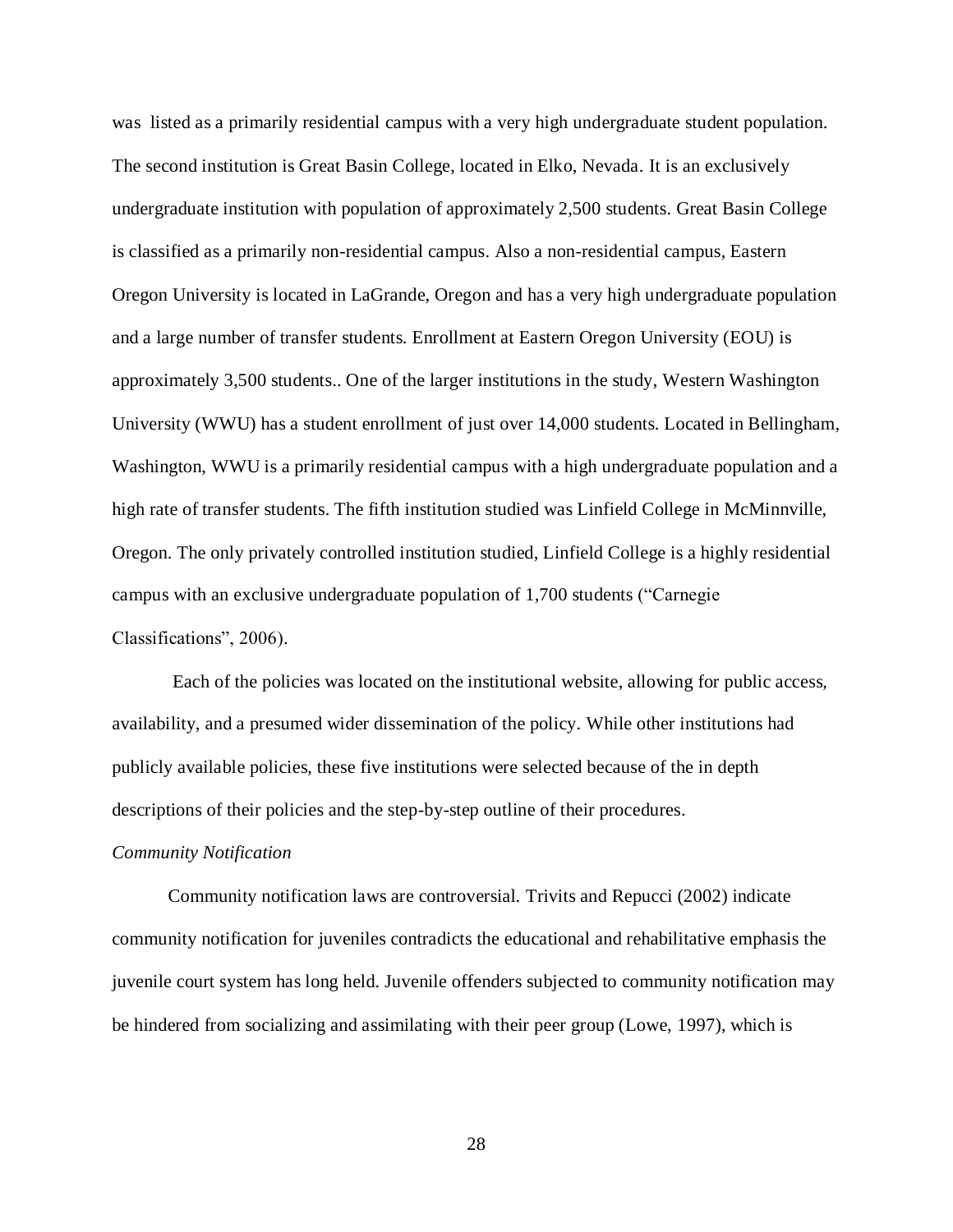critical to their rehabilitation (Miner & Crimmins, 1995). Table 1 indicates the presence of community notification requirements at the five selected institutions.

Table 1

| <b>Fresence of Community Noufication</b> |            |             |                |            |                |
|------------------------------------------|------------|-------------|----------------|------------|----------------|
| Institution                              | Eastern    | Great Basin | Eastern        | Western    | Linfield       |
|                                          | Kentucky   | College     | Oregon         | Washington | College        |
|                                          | University |             | University     | University |                |
|                                          |            |             |                |            |                |
|                                          |            |             |                |            |                |
| Community                                | Yes        | Yes         | N <sub>o</sub> | Yes        | N <sub>o</sub> |
| Notification                             |            |             |                |            |                |
| Required?                                |            |             |                |            |                |
|                                          |            |             |                |            |                |
|                                          |            |             |                |            |                |

*Presence of Community Notification*

As Table 1 reveals, three of the five selected institutions require community notification of sex offenders enrolled or employed at the institution. Although the research indicates the potential harmful effects of community notification for juvenile offenders (Hiller, 1998; Lowe, 1997; Markman, 2007), three institutions mandate a form of notification of sex offenders enrolled or employed. The policy at Eastern Kentucky University requires registered sex offenders to be identified on the university police department website and notifies immediate supervisors of sex offenders employed at the institution ("Eastern Kentucky University", 2008). While the policy at Eastern Kentucky University does not vary on offender level, the policy at Great Basin College has varying scopes of notification depending on the level of offender.

Level 1 offenders are subject to notification of the president of Great Basin College and all vice presidents. In addition, the name of the offender will be posted to the campus safety website with information on the offender"s residence and if they are a student or an employee. For each subsequent level of offense, these same procedures are followed, with additional notifications. The presence of a Level 2 offender will prompt the notification of the housing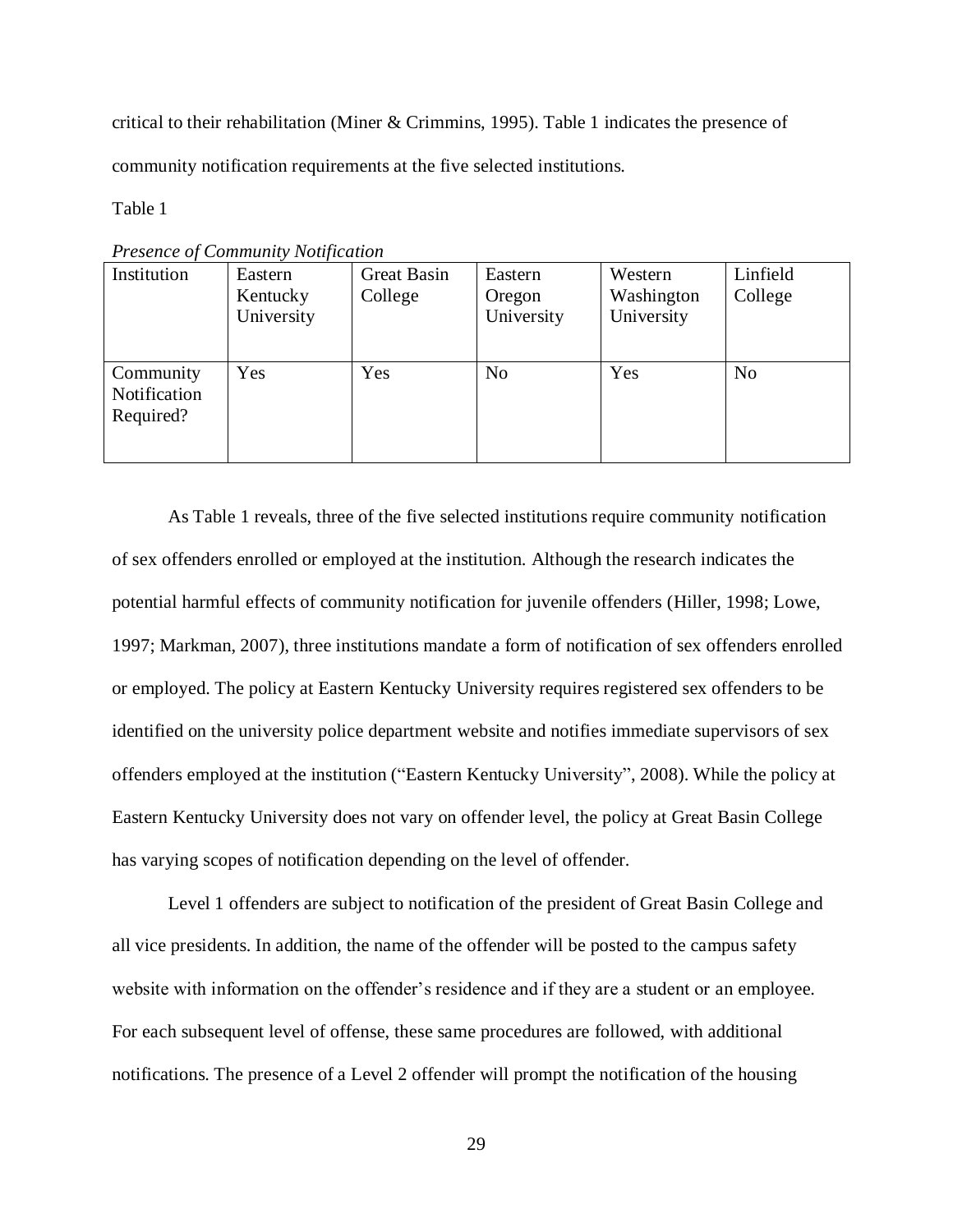coordinator, officers in the Student Government Association (SGA), as well as the director of the Child Care Center. The president and vice presidents are once again notified and the student"s information is posted to the website. Additionally, Level 2 offenders may have a picture and description of their crime posted on the website, at the discretion of the Elko police department ("Great Basin College," 2006).

As expected, Level 3 offenders are subject to the highest level and most expansive community notification procedures. In addition to the requirements for Level 2 offenders, Level 3 offenders are subject to general community notification through email, flyers, or any other methods necessary to notify the public ("Great Basin College"). Western Washington University also notifies university and community members depending on the level of offender.

If a Level 1 sex offender registers with the university, all Western Washington University police officers are notified, along with the vice-president for business and financial affairs, all classified staff members, the vice-president for student affairs, and the dean of students. For Level 2 sex offenders enrolled or employed on campus, all procedures for Level 1 offenders are followed, with the addition of notification to the President and the Provost. If the offender is employed on campus, the director of Human Resources is also notified. The director of University Residences is notified if the student resides on campus, is employed in food service, or in the Viking Student Union building. The Child Care Center is also notified of the sex offender"s presence on campus as is the director of any department that is directly affected by the offender"s presence. For all other departments, a community advisory flyer is distributed with an expectation it is only to be shared with department staff. Finally, all police and security officers are notified. As with Level 1 offenders, general public notification is not required for offenders posing an intermediate risk to the community.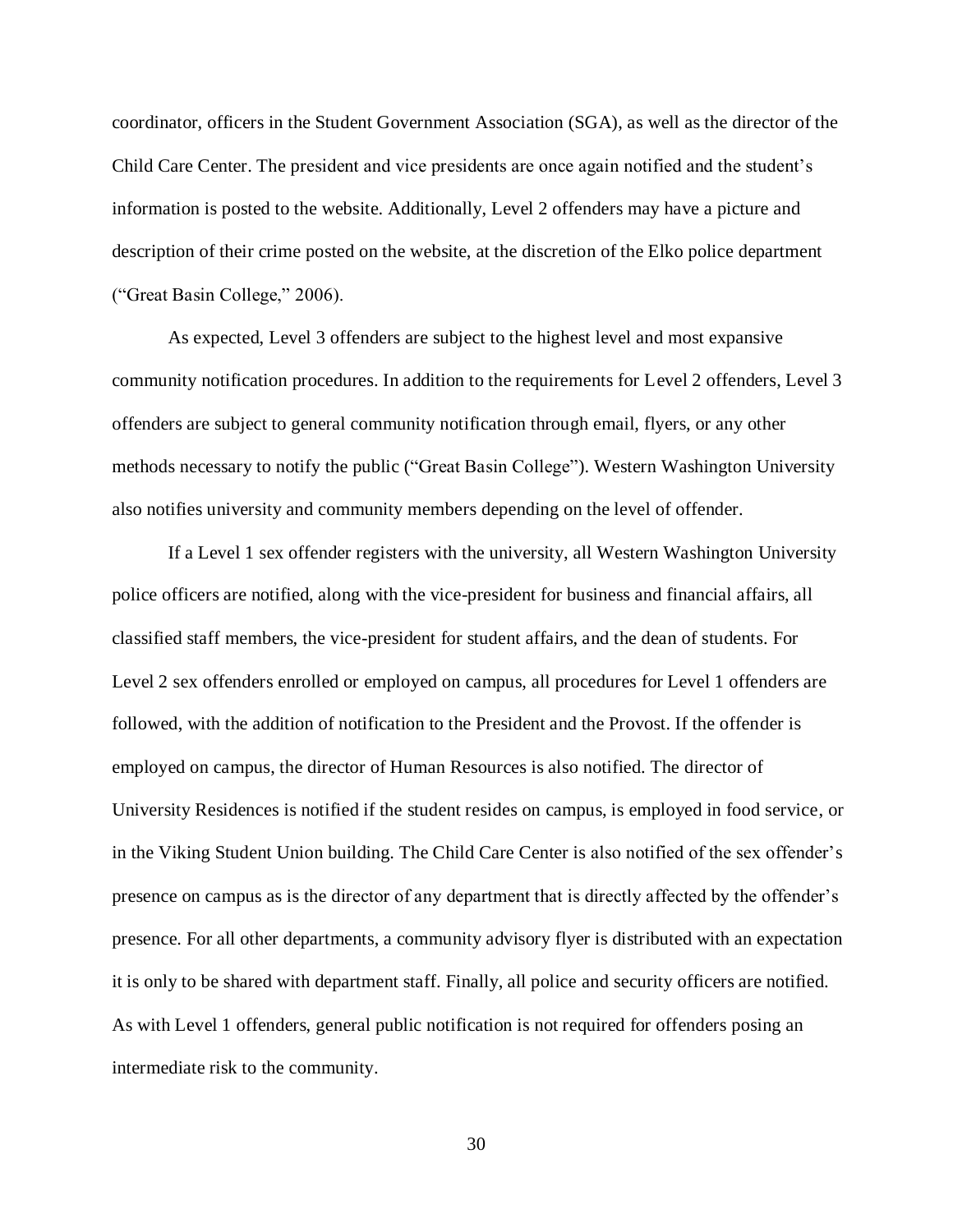High risk, level 3 offenders at Western Washington University are subject to all the requirements of level 2 offenders as well as community advisory flyers posted in all department offices and university residences. Notices are sent to student media, including newspaper and radio stations, and a notice is posted on the WWUPD website. Finally, notices may be posted in public areas throughout campus ("Western Washington University", 2004).

The policies at Eastern Oregon University and Linfield College do not require community notification of registered sex offenders. However, both policies do allow for it in their policy should the university administration consider it to be necessary. Notification may include a description of the individual, a description of their crime, directory information, and a photograph of the person and may be distributed to administrators at the director level and any other necessary personnel ("Eastern Oregon University", 2008; "Linfield College", 2008). *Behavioral Contracts*

A behavioral contract is an agreement between the offender and the institution of limitations placed on the offender. This contract appears to be a positive way to secure areas on campus that may have vulnerable populations, set guidelines and boundaries for the juvenile offender, but not expose the student offender to potential harassment. Compliance with a behavioral contract is easy because it likely does not require disclosure to the university about the sex offender"s presence (N.P. Sterr, personal communication, December, 2007). Typically, written after conversations with the juvenile offender, the contract limits liability for university administration while maintaining a level of privacy for the juvenile without revealing his or her status as a sex offender. Table 2 indicates which institutions require sex offenders to sign such an agreement.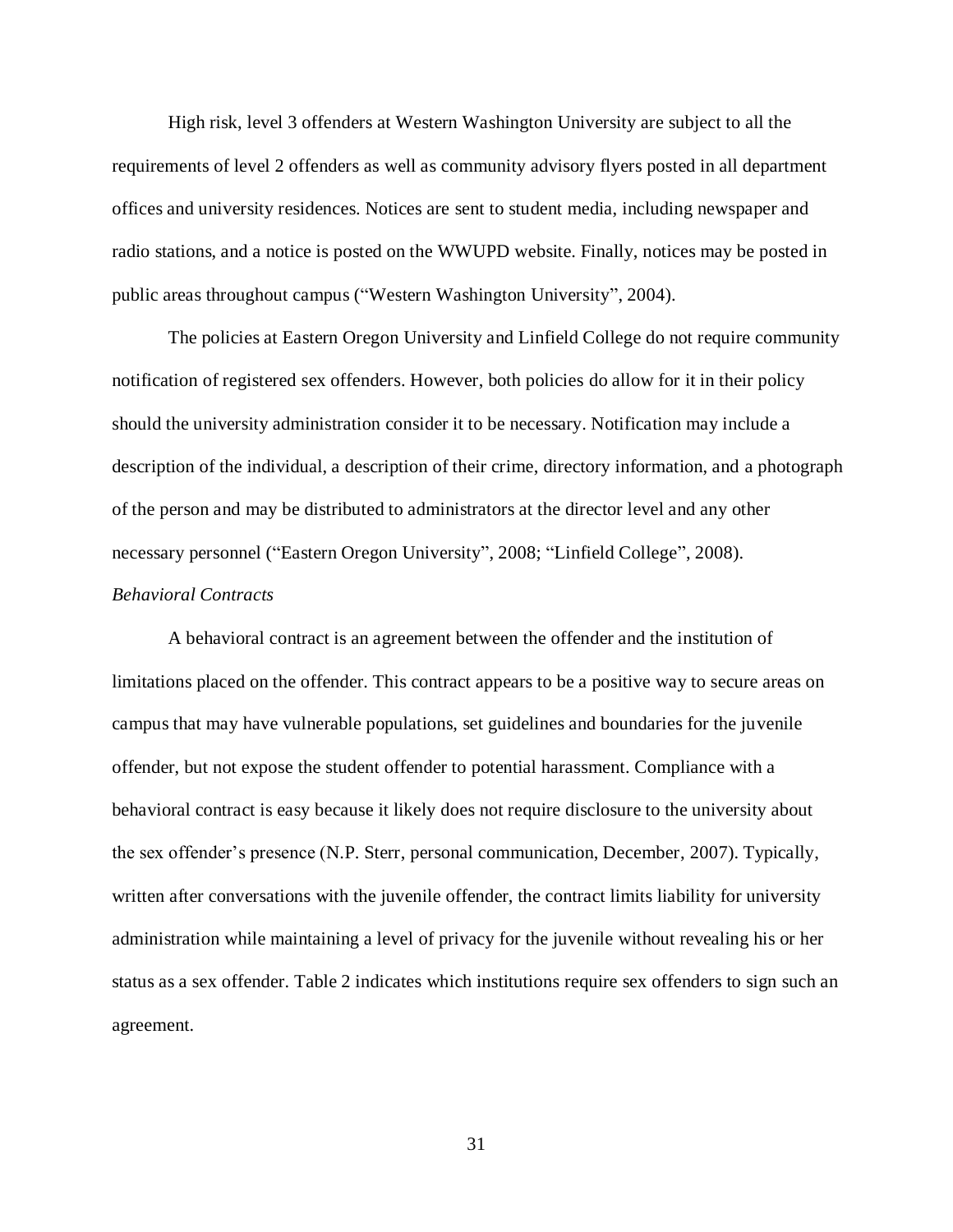Table 2

| Institution | Eastern    | <b>Great Basin</b> | Eastern    | Western    | Linfield |
|-------------|------------|--------------------|------------|------------|----------|
|             | Kentucky   | College            | Oregon     | Washington | College  |
|             | University |                    | University | University |          |
| Behavioral  | No         | No                 | Yes        | No         | Yes      |
| Contract    |            |                    |            |            |          |

*Requirement of Behavior Contracts*

While the effects and implications of a behavioral contract for juvenile offenders were not discussed in the literature, such a contract is common for student offenders at both Eastern Oregon University and Linfield College. The information available on both institutional websites does not outline the specific conditions or restrictions within a behavioral contract. The policy at Eastern Kentucky University, while not specifically describing a behavioral contract, does place location restrictions on registered sex offenders being around the university children center ("Eastern Kentucky University", 2008).

### *Student or Peer Involvement*

Research by Letourneau and Miner (2005), and Lotke (2003), indicates rehabilitation of juvenile sex offenders is most successful when treatment programs limit isolation and allow juvenile offenders to return to normalcy. This includes limiting information disseminated to peers, who may ridicule and harass the offender (Merritt, 2007). The policies at four of the five institutions do not notify students unless general campus notification is required. Table 3 reveals that Great Basin College notifies selected students at the institution earlier than other institutions. Table 3

| Institution         | Eastern    | Great Basin | Eastern        | Western    | Linfield       |
|---------------------|------------|-------------|----------------|------------|----------------|
|                     | Kentucky   | College     | Oregon         | Washington | College        |
|                     | University |             | University     | University |                |
| Student             | No         | Yes         | N <sub>o</sub> | No         | N <sub>o</sub> |
| <b>Notification</b> |            |             |                |            |                |

*Notification of Student Population*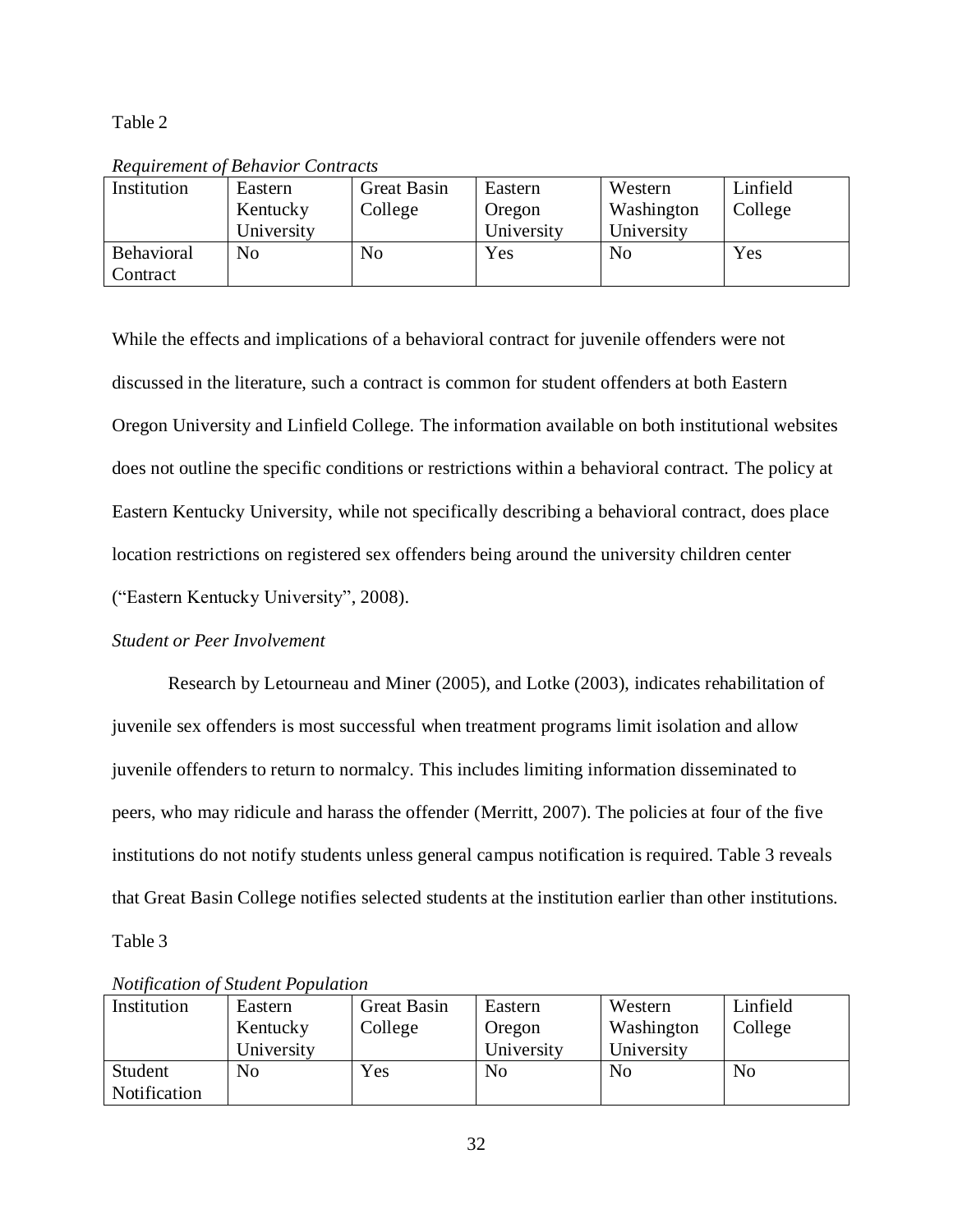When Great Basin College receives notification of a level 2 sex offender enrolled, or

employed on campus, in addition to university administrators, the policy allows for officers in

the Student Government Association to be notified of the offender"s presence.

#### *Program Evaluation and Review*

The lack of program evaluation methods was common to each of the five institutions. The policies available online did not discuss any method of review or evaluation of the institutional policy to determine effectiveness, as Table 4 reveals.

Table 4

*Program Evaluation or Review*

| Institution | Eastern    | <b>Great Basin</b> | Eastern    | Western        | Linfield       |
|-------------|------------|--------------------|------------|----------------|----------------|
|             | Kentucky   | College            | Oregon     | Washington     | College        |
|             | University |                    | University | University     |                |
| Evaluation  | No         | N <sub>0</sub>     | No         | N <sub>0</sub> | N <sub>o</sub> |
| Methods     |            |                    |            |                |                |

According to the information available on the institutional website, none of the policies outline a manner of evaluation or assessment. Because this study relied on information available online and contact was not made to the institutions, it is possible an evaluative tool is present, but not outlined online.

#### *Distinction Between Adult and Juvenile Offenders*

Several researchers have made arguments for laws and policies that make distinctions between juvenile and adult sex offenders. The differences between adult and juvenile offender characteristics, offenses, and rate of recidivism are stark enough to warrant laws and policies tailored to each population (Freeman-Longo, 1996b; Miranda & Corcoran, 2000). Table 5 reveals that none of the five institutions make a distinction between juvenile and adult offenders.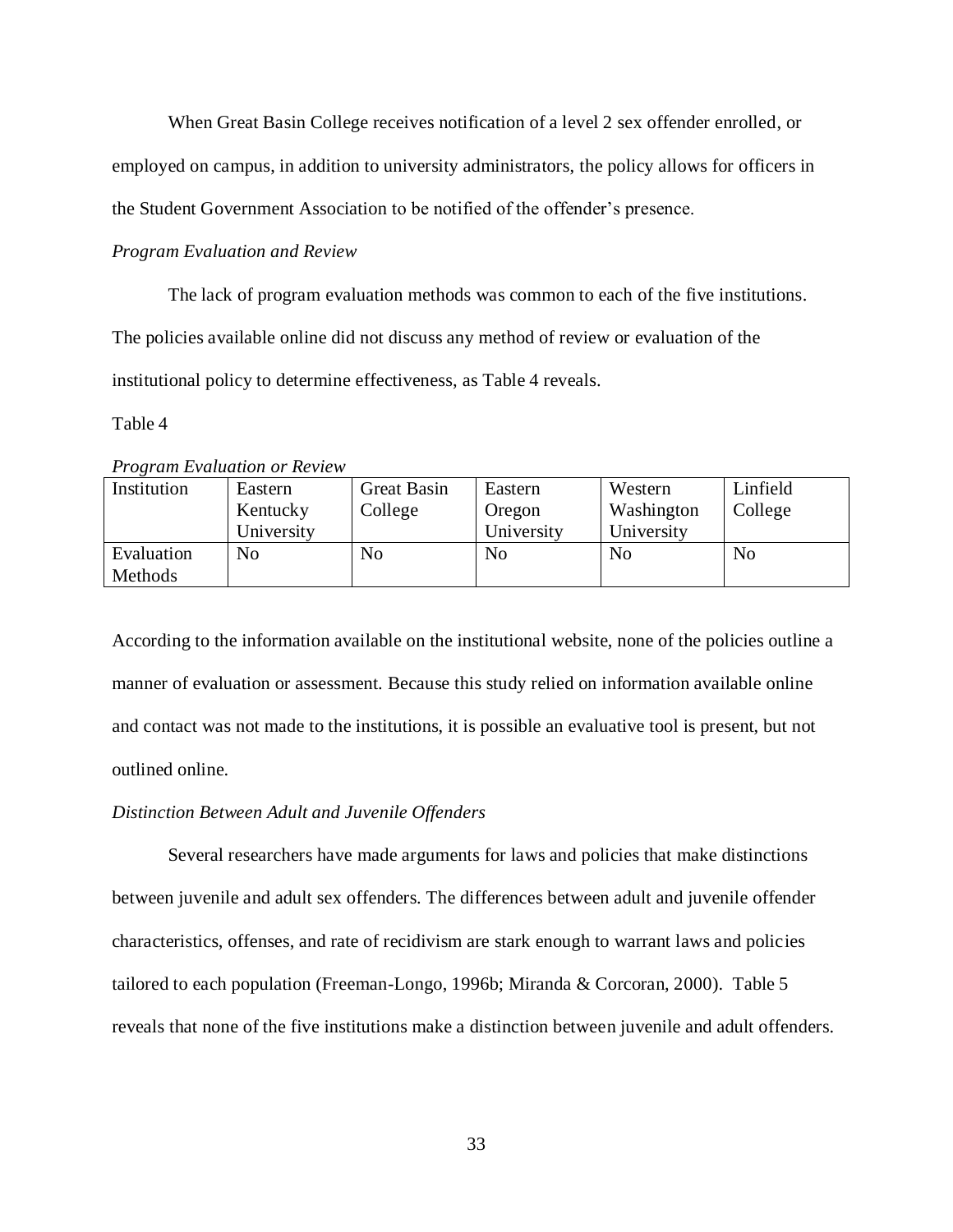Table 5

| Institution | Eastern    | $\cdot$<br><b>Great Basin</b> | Eastern        | Western    | Linfield |
|-------------|------------|-------------------------------|----------------|------------|----------|
|             | Kentucky   | College                       | Oregon         | Washington | College  |
|             | University |                               | University     | University |          |
| Separate    | No         | No                            | N <sub>o</sub> | No         | No       |
| Policies    |            |                               |                |            |          |

*Separate Policy for Juvenile and Adult Offenders*

Juvenile sex offenders are distinctly different from adult sex offenders (Center for Sex Offender Management, 1999b). However, the institutional policies in this study do not make any distinction between juvenile sexual offenders and adult sexual offenders in their policies. Supporters of federal registration laws explain that community notification and registration mandates are meant to protect the public from all offenders and serve as a way for the public to be involved in their own safety (Berliner, 1996). Additionally, Diane Gelbach (as cited in Lewis, 2007) who runs a support program for victims of sexual assault notes that registries are one way to transfer power from the sexual offender to the victim and the community.

#### *Summary*

The institutions selected for this study were chosen because of their in-depth descriptions of their policies regarding enrolled sex offenders available to the public on the institutional website. The policies at Eastern Kentucky University, Great Basin College, Eastern Oregon University, Western Washington University, and Linfield College were reviewed for the presence of community notification requirements, behavioral contracts, student and peer involvement in policy formation, program evaluation methods, and any distinctions made between adult and juvenile offenders. Table 6 summarizes the results from the review of the institutional policies studied.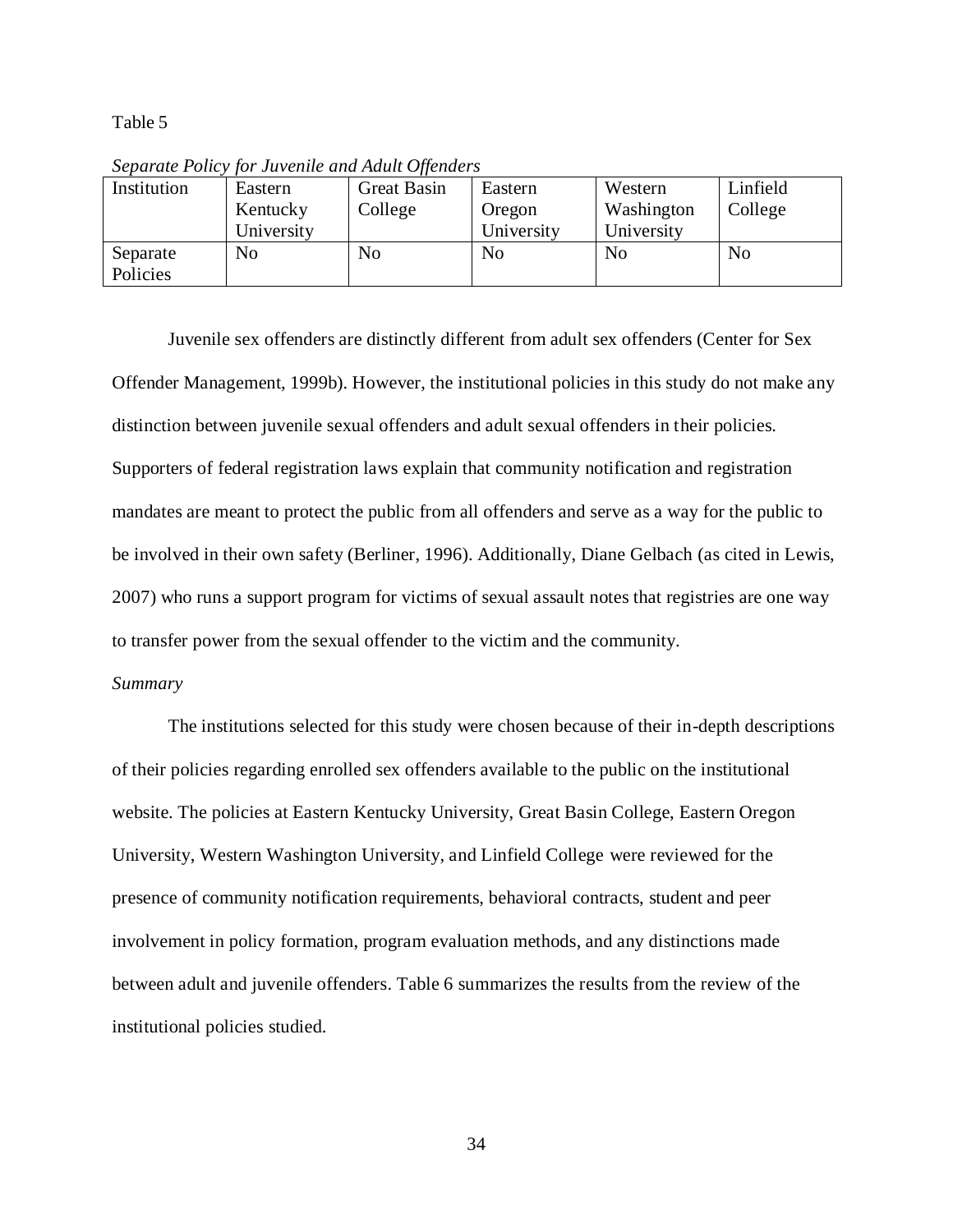#### Table 6

#### *Summary of Results*

| Institution        | Community      | Behavioral     | Student        | Program        | Distinction    |
|--------------------|----------------|----------------|----------------|----------------|----------------|
|                    | Notification   | Contract       | Notification   | Evaluation     | <b>Between</b> |
|                    |                |                |                |                | Adults and     |
|                    |                |                |                |                | Juveniles      |
| Eastern            | Yes            | N <sub>o</sub> | N <sub>o</sub> | N <sub>o</sub> | N <sub>o</sub> |
| Kentucky           |                |                |                |                |                |
| University         |                |                |                |                |                |
| <b>Great Basin</b> | Yes            | N <sub>o</sub> | Yes            | N <sub>o</sub> | N <sub>o</sub> |
| College            |                |                |                |                |                |
| Eastern            | N <sub>o</sub> | Yes            | N <sub>o</sub> | N <sub>o</sub> | N <sub>o</sub> |
| Oregon             |                |                |                |                |                |
| University         |                |                |                |                |                |
| Western            | Yes            | N <sub>o</sub> | N <sub>o</sub> | N <sub>o</sub> | N <sub>o</sub> |
| Washington         |                |                |                |                |                |
| University         |                |                |                |                |                |
| Linfield           | N <sub>o</sub> | Yes            | N <sub>o</sub> | N <sub>o</sub> | N <sub>o</sub> |
| College            |                |                |                |                |                |

This study revealed that all five of the institutions have allowances for community notification of the presence of a sex offender. Eastern Kentucky University, Great Basin College, and Western Washington mandate community notification for all offenders. The policies at Eastern Oregon University and Linfield College allow for discretion by the university administrators on community notification. These policies are congruent with many state and federal laws allowing for community notification, but are in contrast to the research by Hiller (1998), Lowe (1997) and Markman (2007) that describe the harmful effects of community notification on juveniles.

Behavioral contracts, seen as another method to regulate sex offenders at an institution, are present at both Eastern Oregon University and Linfield College. The information available online does not outline the behavioral contract, presumably because many behavioral contracts are individualized to the offender, depending on the type of offense and recommendations from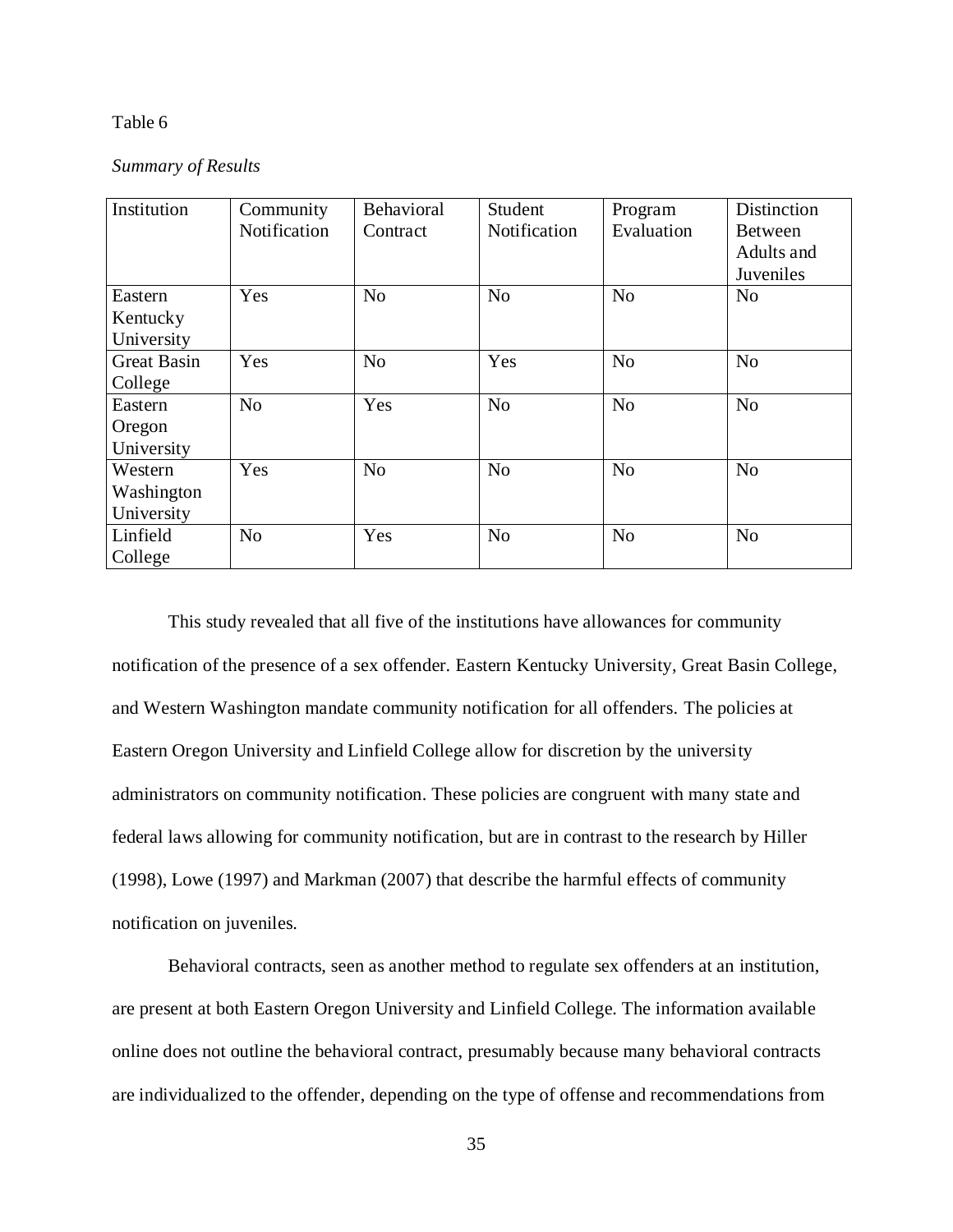therapists and psychologists working with the offender (J.R. Andrews, personal communication, September 2005). Eastern Kentucky University may have a behavioral contract, as they do prohibit the offender from being near the university children"s center ("Eastern Kentucky University", 2008).

In contrast to the other institutions studied, Great Basin College was the only institution to notify students prior to general community notification. Although research by Letourneau and Miner (2005) and Lotke (2003) reveals the need for assimilation with peer groups as being critical to the success of treatment and rehabilitation, Great Basin College notifies officers in their student government each time a Level 2 offender is present on campus. The remaining four institutions do not describe any student notification, unless the community at large is being notified as well.

The results of the study for regarding program evaluation and a distinction between adults and juveniles were consistent with all five institutions. First, none of the institutions described a method to evaluate their program for its effectiveness. Additionally, none of the policies made a distinction between juvenile and adult offenders. Research by Hanson and Bussiere (1998) and Miranda and Corcoran (2000) indicate several differences between juvenile and adult offenders. However, these five institutional policies make no distinction in the conditions and requirements for offenders whether they are juveniles or adults. This study revealed that in many of the significant concepts identified in the literature, the institutional policies do not correspond with the recommendations and conclusions put forth in the literature.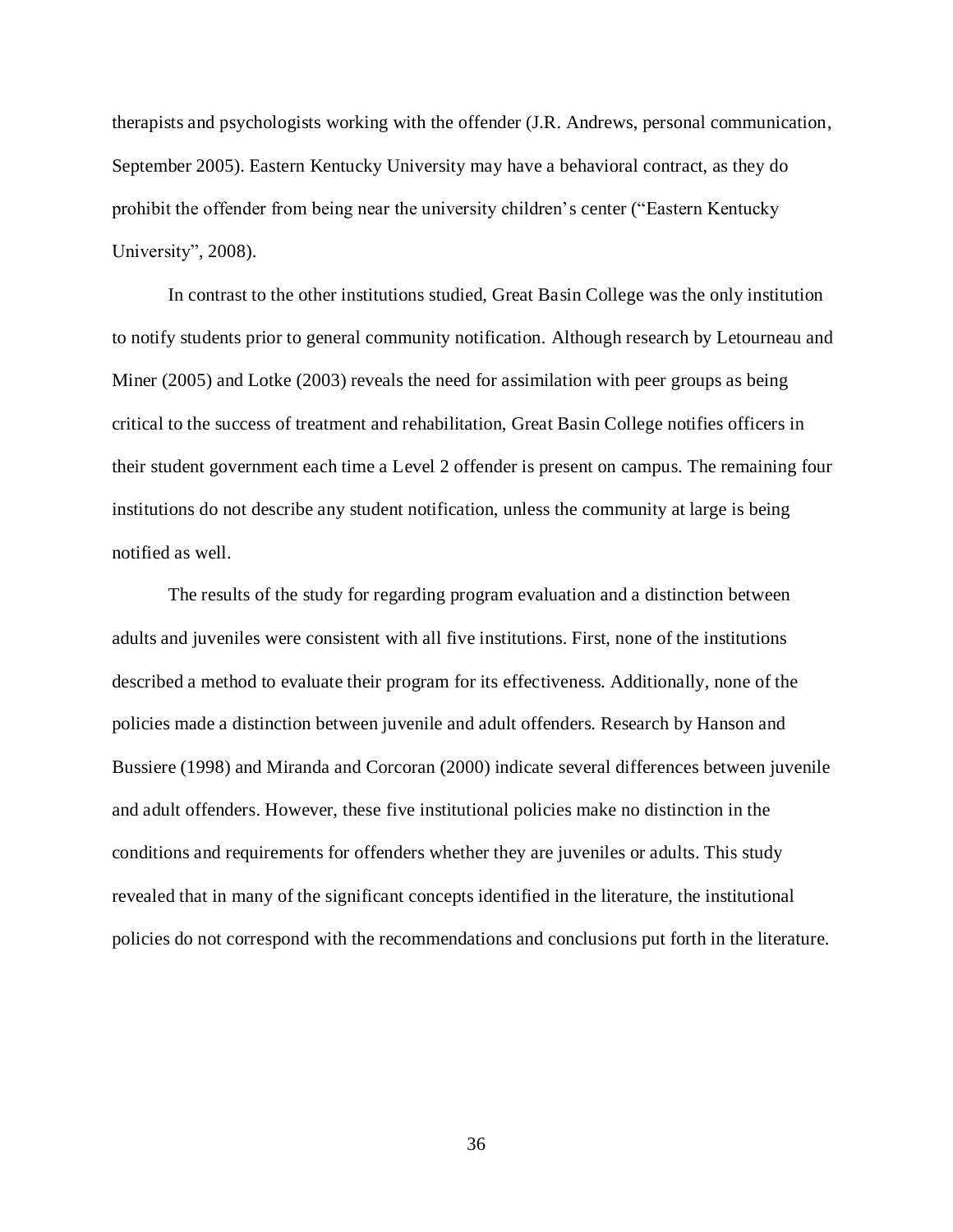#### **CHAPTER FIVE CONCLUSIONS AND RECOMMENDATIONS**

Current research provides evidence of a distinction between adult sex offenders and juvenile offenders. This includes the nature of the offense, the motivation for the offense, and the response and effectiveness to early intervention. Juvenile offenders demonstrate very little commonality with adult sex offenders (Center for Sex Offender Management, 1999b; Miranda & Corcoran, 2000). Research indicates that while adults offend for sexual reasons, juveniles offend more often because of peer isolation, a lack of appropriate social cues, and a desire to have a relationship (Miner & Munns, 2005). Additionally, the prevalence of abuse in the lives of juvenile offenders supports evidence that the theory of differential association is a reasonable explanation for juvenile offenses. However, none of the five institutions sampled have separate policies for juvenile and adult offenders. For juvenile offenders to rehabilitate successfully, research indicates the need to return to normalcy and to assimilate into their peer group (Miner & Crimmins, 1995). University policies that treat juvenile offenders in the same manner as adult offenders and subject them to broad community notification policies may be limiting their ability to assimilate with their peer group and may hinder their ability to successfully rehabilitate.

Institutions of higher education are challenged to create policies that balance the needs and rights of the general campus community while simultaneously respecting the needs and rights of the juvenile offender. The juvenile sex offender seeks privacy and a reasonable amount of anonymity while the campus community seeks and deserves a sense of security and safety. Ambroson (2005) suggests "It's difficult when you're talking about children as the offenders….You have a responsibility to provide for the educational needs of all children. But at the same time, you need to err on the side of safety" (as cited in Stover, p.13). Ambroson"s quote illustrates the struggle between the educational mission of higher education institutions and the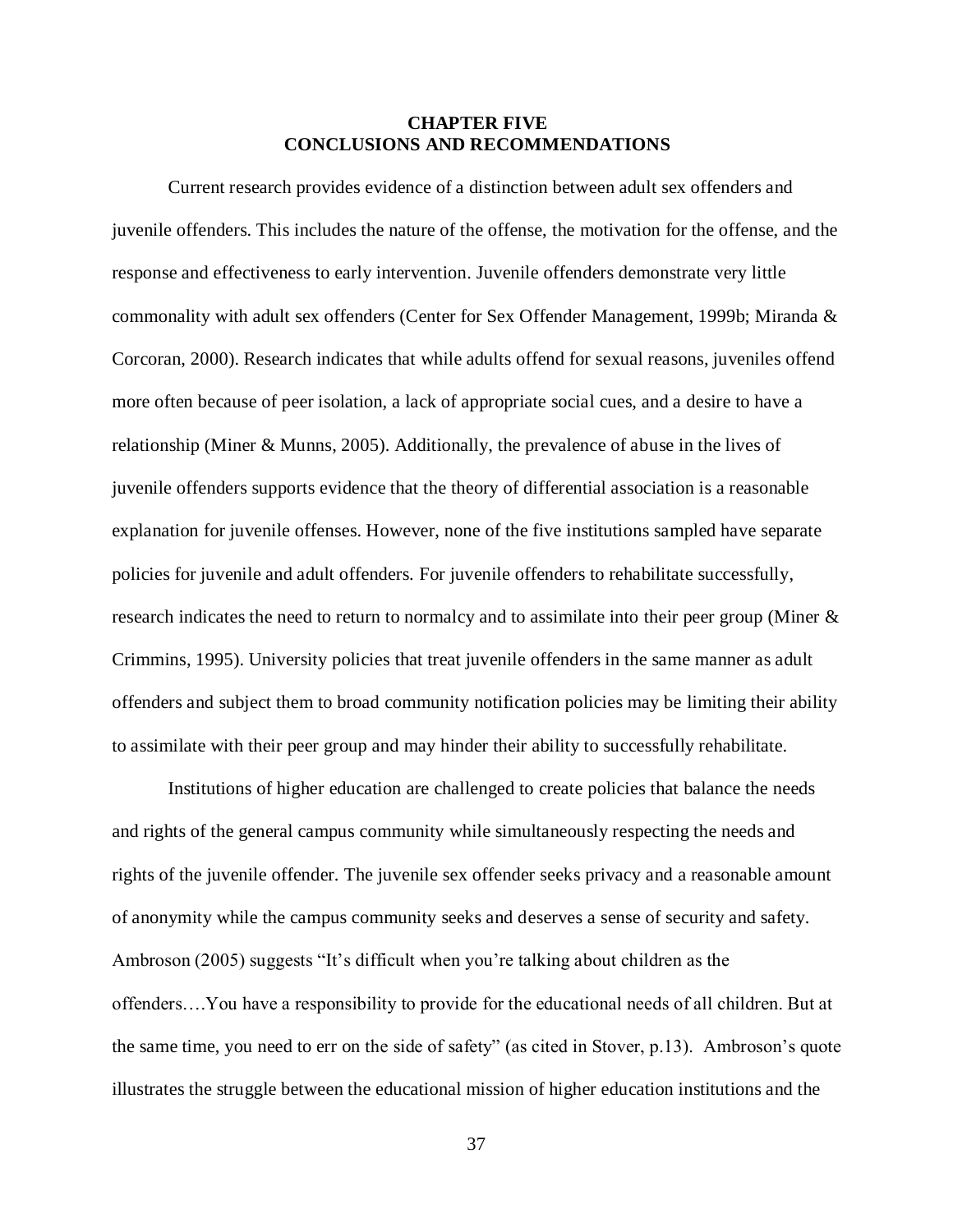responsibility to protect students attending the institution. In order to balance the rights of both populations, current policies need to be reviewed and revised to become more congruent with current research. With the following recommendations in mind:

First, higher education institutions should consider revising their policies to allow for differences in juvenile and adult sexual offenders. Multiple studies (Miner & Munns, 2005; Miranda & Corcoran, 2000) cite major distinctions between juvenile and adult offenders, and support rationale for the existence of separate policies. Furthermore, Markman (2007) discusses the contradiction between juvenile sex offender policies that release criminal information and the historical mission of the juvenile justice system, meant to protect juveniles and focus on education and rehabilitation, rather than punishment.

Second, institutional policies, specifically those policies governing community notification, should allow for exceptions to notification based on the nature of offense. The policies at Western Washington University, Eastern Oregon University, and Linfield College allow for university officials to judge if notification is necessary. The policies at these three institutions support Markman's (2007) assertion of the ambiguity in the classification of sex crimes. Under a revised policy, a student found responsible for public urination, or making obscene phone calls, would not be subject to the same notification conditions as one found responsible of assault or rape.

Third, there is a need for a method of evaluation of current policies and practices. None of the institutional policies studied provided information on evaluating the effectiveness of their institutional policies. An evaluation surveying affected populations, including the campus community and the juvenile offender, will provide an understanding of the impacts of the given policy.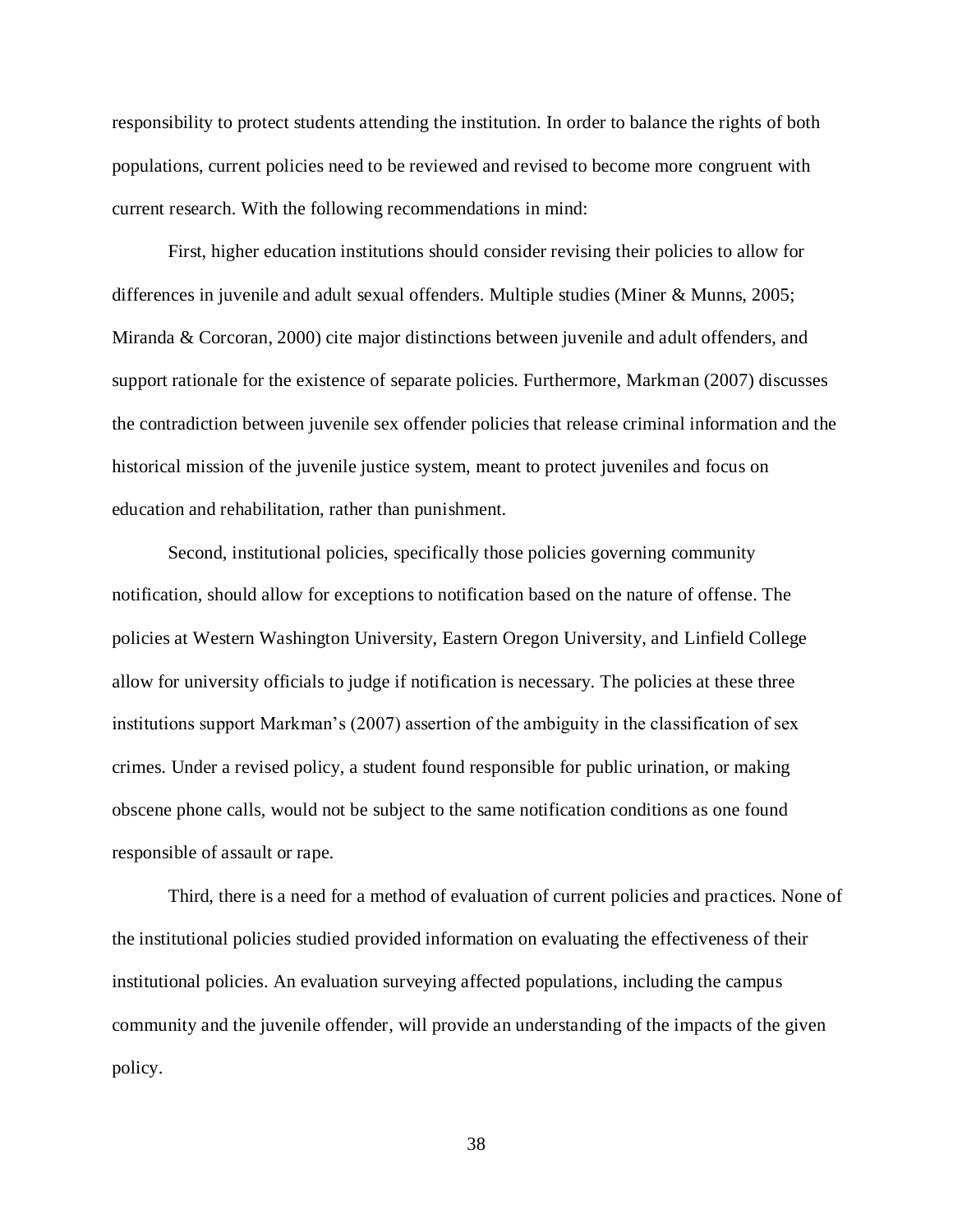Research in this area is in its early stages. Further research is needed to continue the expansion of knowledge of the affects of institutional policies on juvenile sex offenders and campus community members. Future researchers should consider studying the experiences of the juvenile sex offender and the campus community exposed to the offender, including both quantitative data such as academic performance and attrition rate, as well as qualitative data documenting the feelings of both populations during their co-enrollment. The understanding of these experiences and this data will lend itself to the development of institutional policies that protect the safety and security of the campus while still affording the juvenile offender the opportunity to attain a college degree.

This research will provide valuable information to university administrators charged with the responsibility of policy formation. The results begin to provide information on policy conditions that are the most effective and beneficial for affected populations. The creation of balanced policies is a necessary step to providing educational opportunities for all students.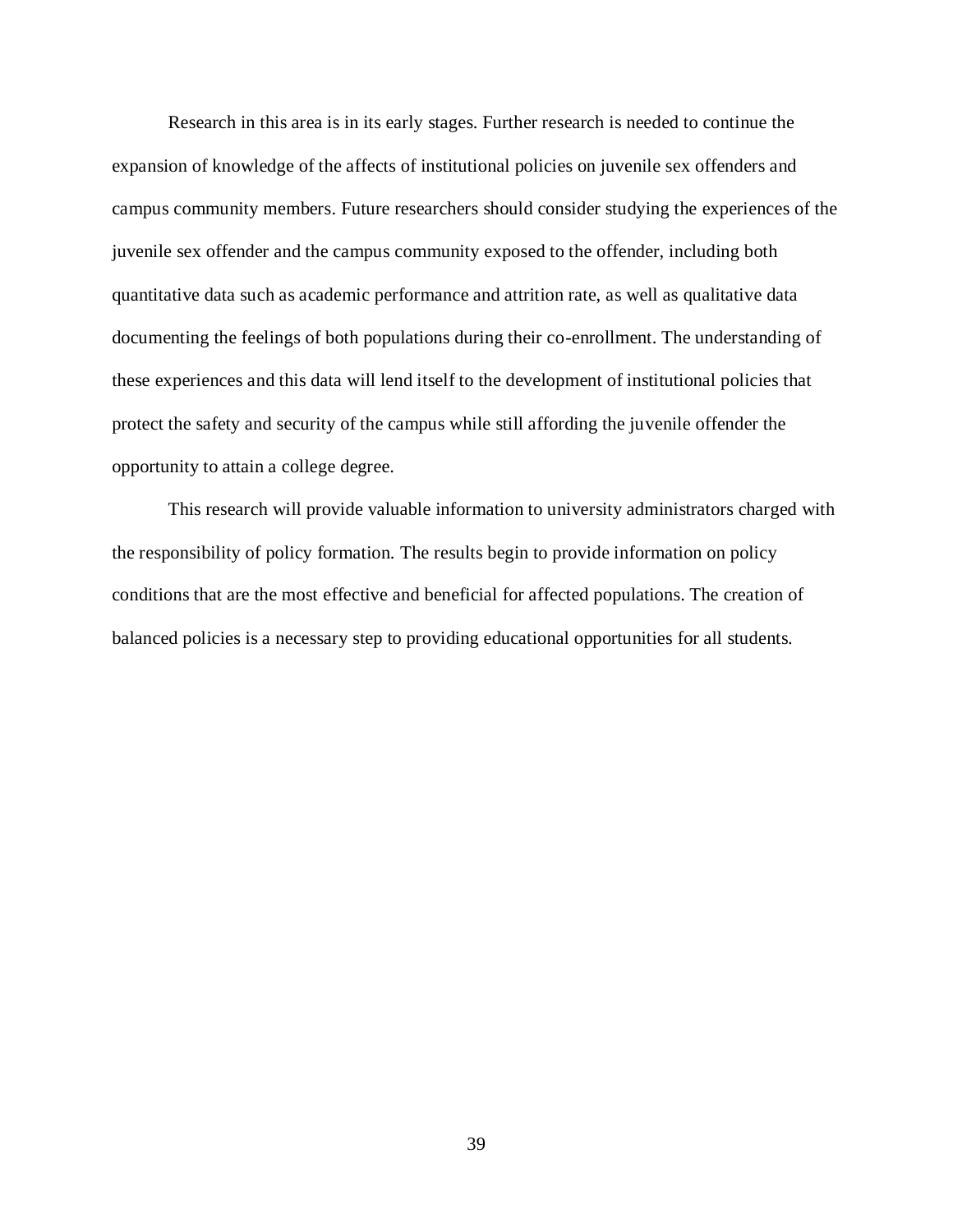#### **REFERENCES**

- Alexander, M.A. (1999). Sexual offender treatment efficacy revisited. *Sexual Abuse: A Journal of Research and Treatment, 11(2),* 101-116.
- Becker, J.V., & Hunter, J.A. (1997). Understanding and treating child and adolescent sexual offenders. *Advances in Clinical Child Psychology, 19, 177-197.*

Berliner, L. (1996) [Letter to the editor]. *Child Abuse & Neglect, 20(11) p. 1133-1134.*

- Borduin, C.M., Henggeler, S.W., Blaske, D.M., & Stein, R.J. (1990). Multisystemic treatment of adolescent sexual offenders. *International Journal of Offender Therapy and Comparative Criminology, 34(2), 105-113.*
- Bosslett, L. (2003). Colleges decide how to comply with new sex-offender law. *The Chronicle of Higher Education, 49, A33 – A34.*
- Boston, J.M. (2001). Campus law aims to stop sex crime. *The Times Higher Education Supplement, 1500, 52.*
- Burd, S. (2000). Congress approves bill to identify sex offenders on campuses. *The Chronicle of Higher Education, 47, A35.*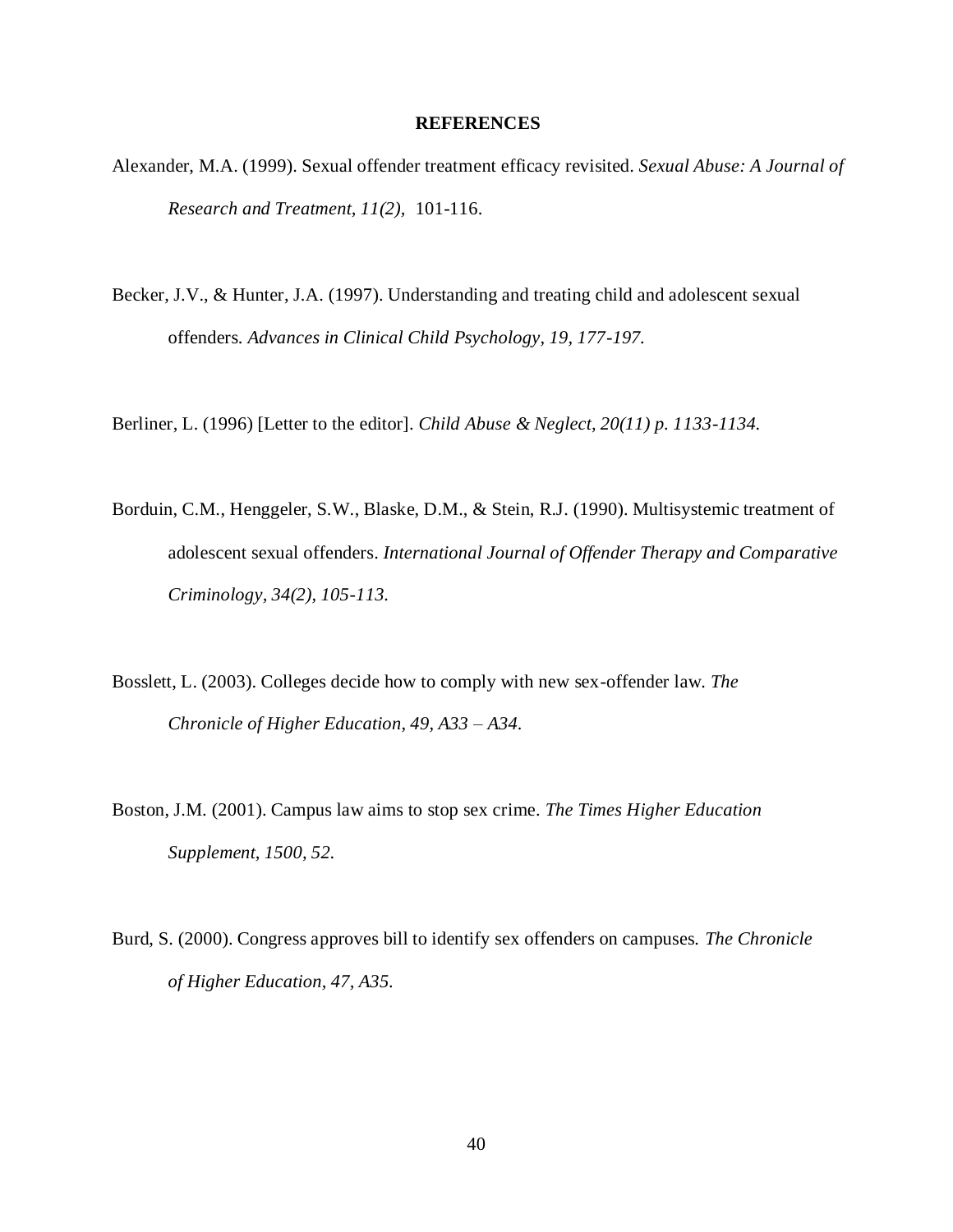- Caldwell, M.F. (2002). What we do not know about juvenile sexual reoffense risk. *Child Maltreatment, 7,* 291-302.
- Carnegie Classifications (2006). *The Carnegie classification of institutions of higher education.* Retrieved March, 21, 2007 from http://www.carnegiefoundation.org/classifications/.
- Center for Sex Offender Management. (1999a). *Sex offender registration: Policy overview and comprehensive practices.* Retrieved May 8, 2007 from http://www.csom.org/pubs /sexreg.html
- Center for Sex Offender Management. (1999b). *Understanding juvenile sexual offending behavior: Emerging research, treatment approaches and management practices.*  Retrieved January 24, 2008 from http://www.csom.org/pubs/juvbrf10.html.
- Davies, M.R. (2000). Admission to higher education: The legal issues arising from applicants with criminal convictions. *Education and the Law, 12, 143 – 164.*
- Dhawan, S. & Marshall, W.L. (1996). Sexual abuse histories of sexual offenders. *Sexual Abuse: A Journal of Research and Treatment, 8(1), 7-15.*
- Eastern Kentucky University. (2008). *Eastern Kentucky University sex offender policy.* Retrieved January 8, 2008 from http://www.police.eku.edu/sor/.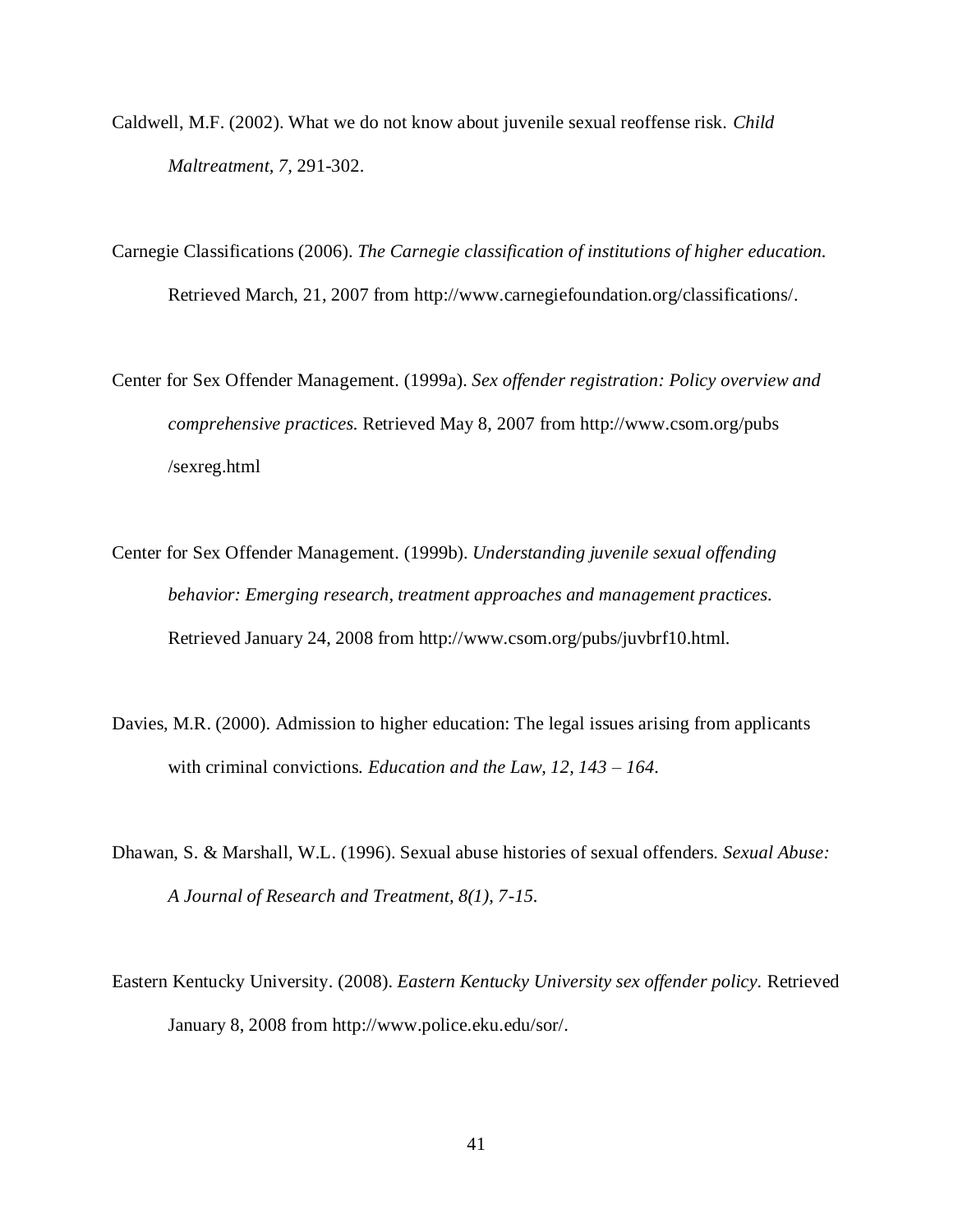- Eastern Oregon University. (2008). *Sex offender statement and protocol.* Retrieved January 22, 2008 from http://www.eou.edu/saffairs/SexOffend.htm.
- Fagan, J. & Wexler, S. (1988). Explanations of sexual assault among violent delinquents. *Journal of Adolescent Research,* 3(4), 363-385.
- Freeman-Longo, R.E. (1996a). Revisiting Megan"s Law and sex offender registration: prevention or problem. *Sexual Abuse: A Journal of Research and Treatment, 8(2),* 91-100.
- Freeman-Longo, R.E. (1996b). Feel good legislation: Prevention or calamity. *Child Abuse & Neglect, 20(2), 95-101.*
- Furby, L., Weinrott, M.R., & Blackshaw, L. (1989). Sex offender recidivism: a review. *Psychological Bulletin, 105(1),* 3-30.
- Goocher, B.E. (1994). Some comments on the residential treatment of juvenile sex offenders. *Child and Youth Care Forum, 23(4), 243-250.*
- Great Basin College, Administrative Services. (2006, December). *Campus sex crimes prevention action program.* Retrieved January 22, 2008 from www.gbcnv.edu/administration/admin/ PP/04-24.doc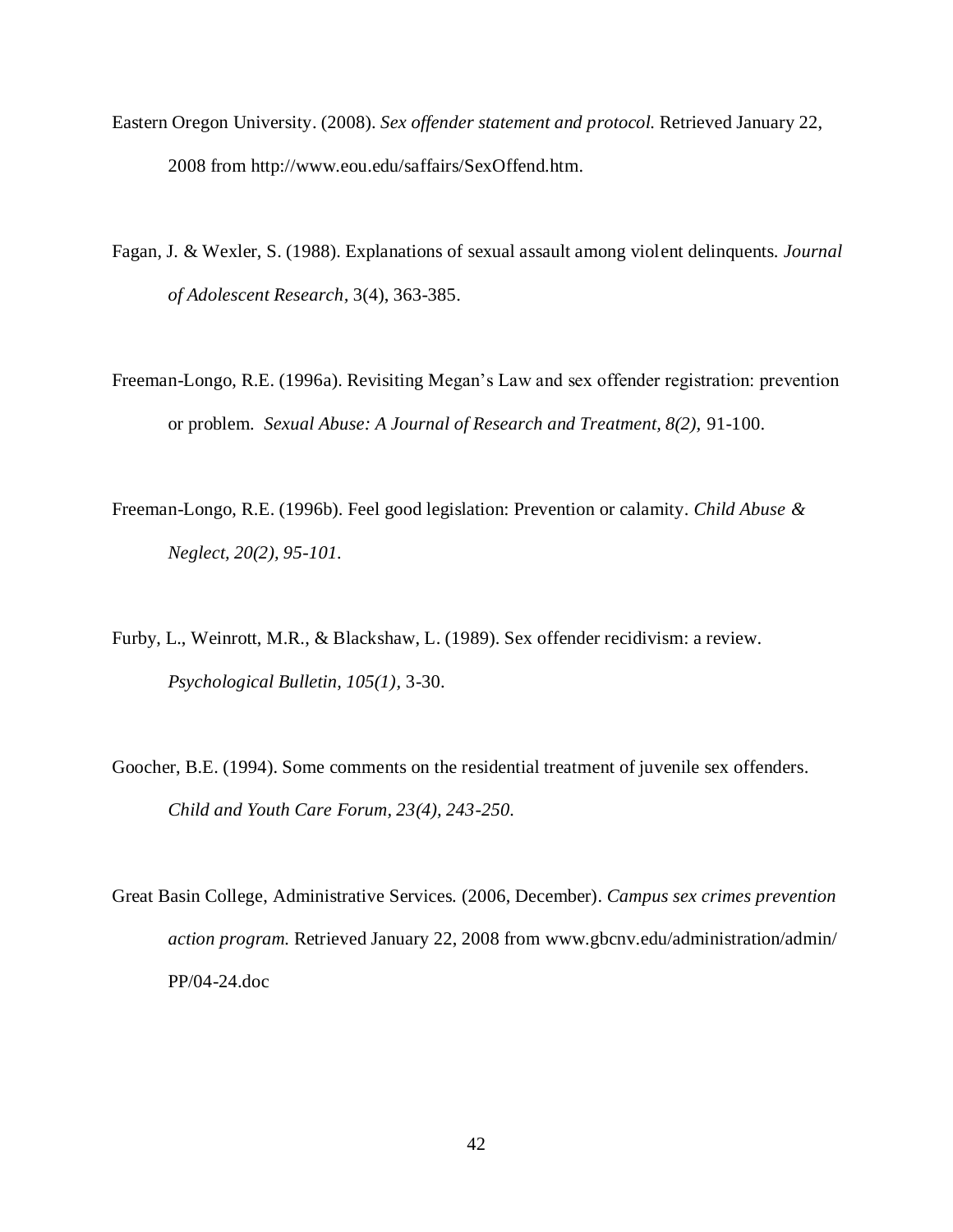- Hanson, R.K., & Bussiere, M.T. (1998). Predicting relapse: A meta-analysis of sexual offender recidivism studies. *Journal of Consulting and Clinical Psychology, 66(2),* 348-462.
- Hiller, S. (1998). The problem with juvenile sex offender registration: The detrimental effects of public disclosure. *Boston Public Interest Law Journal, 7, 271-293*.
- Hindman, R. (1997). Megan"s law and its progeny: Whom will the courts protect? *Boston College Law Review, 39, 201-233.*
- Hunter, J.A. (2000). Understanding juvenile sex offenders: research findings & guidelines for effective management & treatment. *Juvenile Justice Fact Sheet*. Charlottesville, VA: Institute of Law, Psychiatry, & Public Policy, UVA.
- Hunter, J.A., Figueredo, A.J., Malamuth, N.M., & Becker, J.V. (2003). Juvenile sex offenders: toward the development of a typology. *Sexual Abuse: A Journal of Research and Treatment, 15(1),* 27-48.
- Jammi, N. (2007). *Prevention works: An eternal sentence for juvenile sex offenders.* Retrieved September 15, 2007 from http://ncpc.typepad.com/prevention\_works\_blog/ 2007/07/an-eternal-sent.html.
- Jeffery, C.R. (1965). Criminal behavior and learning theory. *Journal of Criminal Law, Criminology and Police Science, 56(3), 294-300.*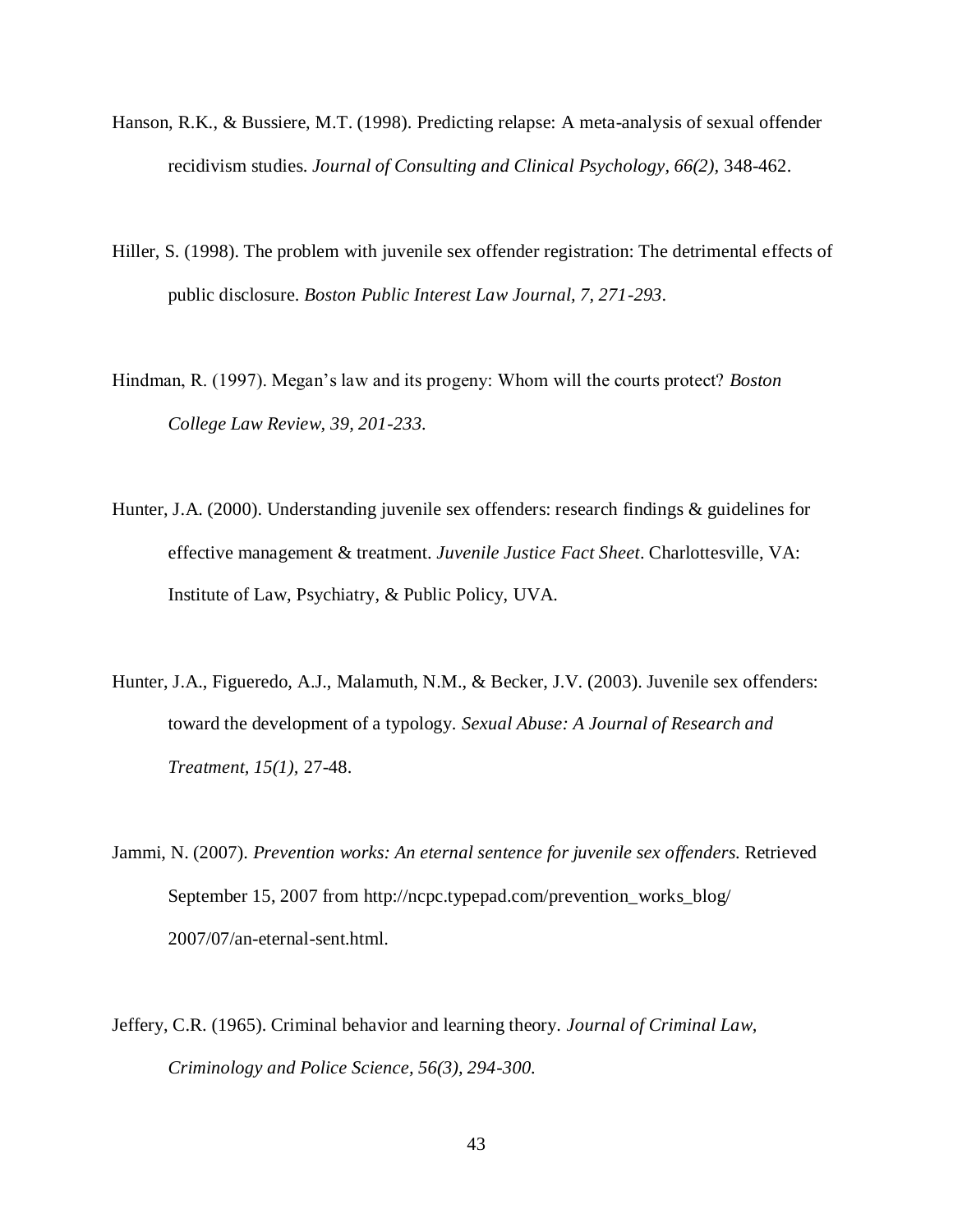Johnson, T. C. (2000). Sexualized children and children who molest. *SIECUS Report, 29, 35-39.*

- Langevin, R., Wright, P., & Handy, L. (1989). Characteristics of sex offenders who were sexually victimized as children. *Sexual Abuse: A Journal of Research and Treatment, 2(3), 227- 253.*
- Letourneau, E.J., & Miner, M.H. (2005). Juvenile sex offenders: A case against the legal and clinical status quo. *Sexual Abuse: A Journal of Research and Treatment, 17, 293 – 312.*
- Lewis, L. (2006). *Murders put focus on sex-offender registry policies.* Retrieved September 26, 2007 from http://www.npr.org/templates/story/story.php?storyId=5355980.
- Lieb, R., & Nunlist, C. (2008). Community notification as viewed by Washington"s citizens: A 10-year follow-up. *Washington State Institute for Public Policy.* Retrieved June 26, 2008 from http://www.wsipp.wa.gov/rptfiles/08-03-1101.pdf.
- Linfield College (2008). *Linfield College sex offender protocol.* Retrieved January 22, 2008 from http://www.linfield.edu/safety/sex-offender.php.
- Londono, E. (2003, May 6). U. Miami student says arrest for sex offense didn"t warrant expulsion. *The Miami Hurricane*.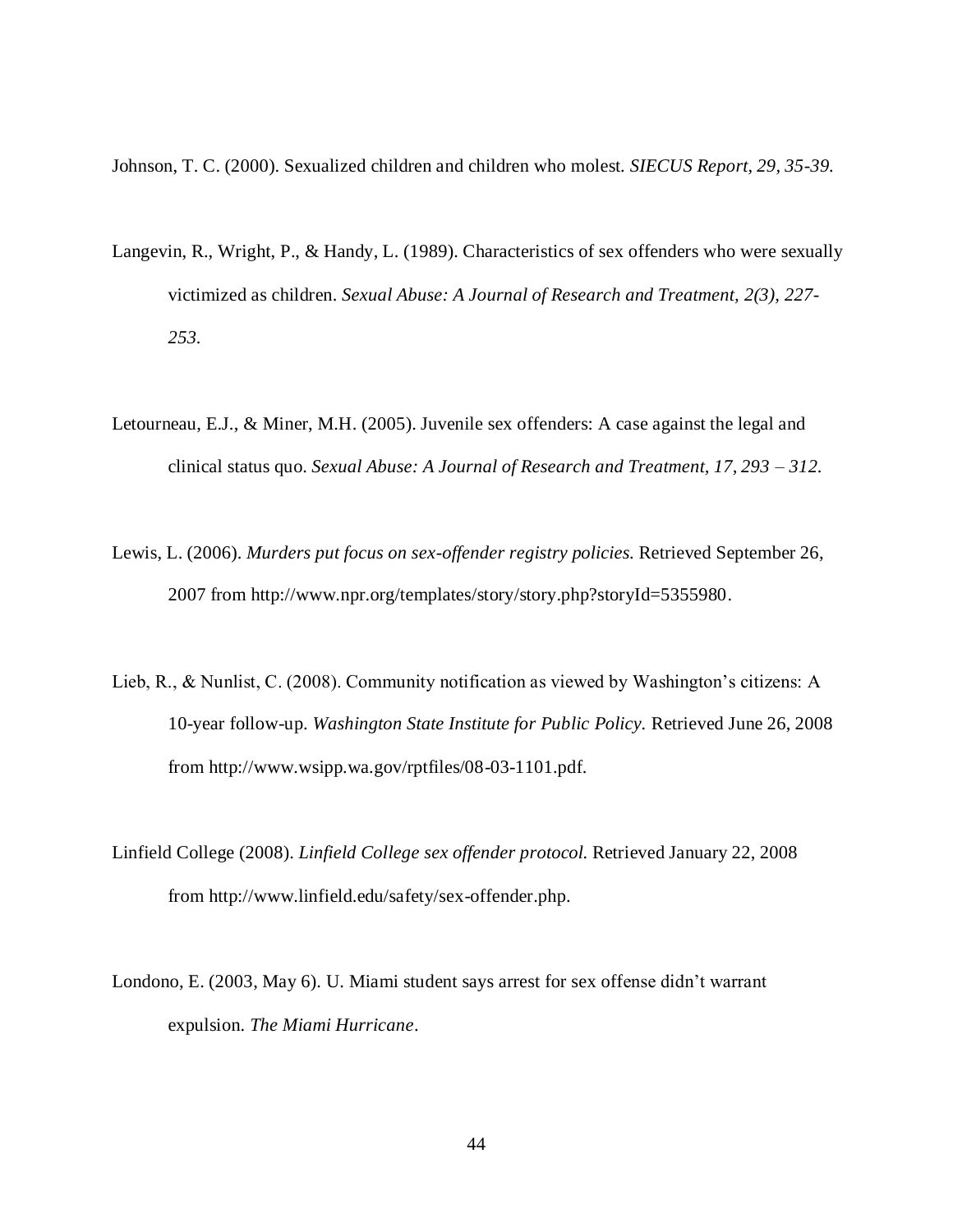- Lotke, E. (2003). *Issues & answers, sex offenders: Does treatment work?* Retrieved September 15, 2007, from http://66.165.94.98/stories/sexoffend.html.
- Lowe, R.J. (1997). School notification of students' sexual offense convictions: Does it protect our children or impede quality education? *Journal of Law and Education, 26(1), 169-175.*
- Markman, J.S. (2007). *Community notification and the perils of mandatory juvenile sex offender registration: The dangers faced by children and their families.* Unpublished manuscript, Barry University.
- Martin, E.F., & Pruett, M.K. (1998). The juvenile sex offender and the juvenile justice system. *The American Criminal Law Review, 35(2), 279-332.*
- Matson, S., & Lieb, R. (1996). *Sex offender community notification: A review of laws in 32 states.* Retrieved September 28, 2007, from http://www.wsipp.wa.gov/pub.asp?docid=96- 04-1101.
- Merritt, J.E. (2007). *Debunking juvenile sex offender myths.* Retrieved September 15, 2007, from http://www.talkleft.com/story/2007/7/21/235235/409.
- Miller, B., (1998). A review of sex offender legislation. *The Kansas Journal of Law and Public Policy, 7(2), 91-100.*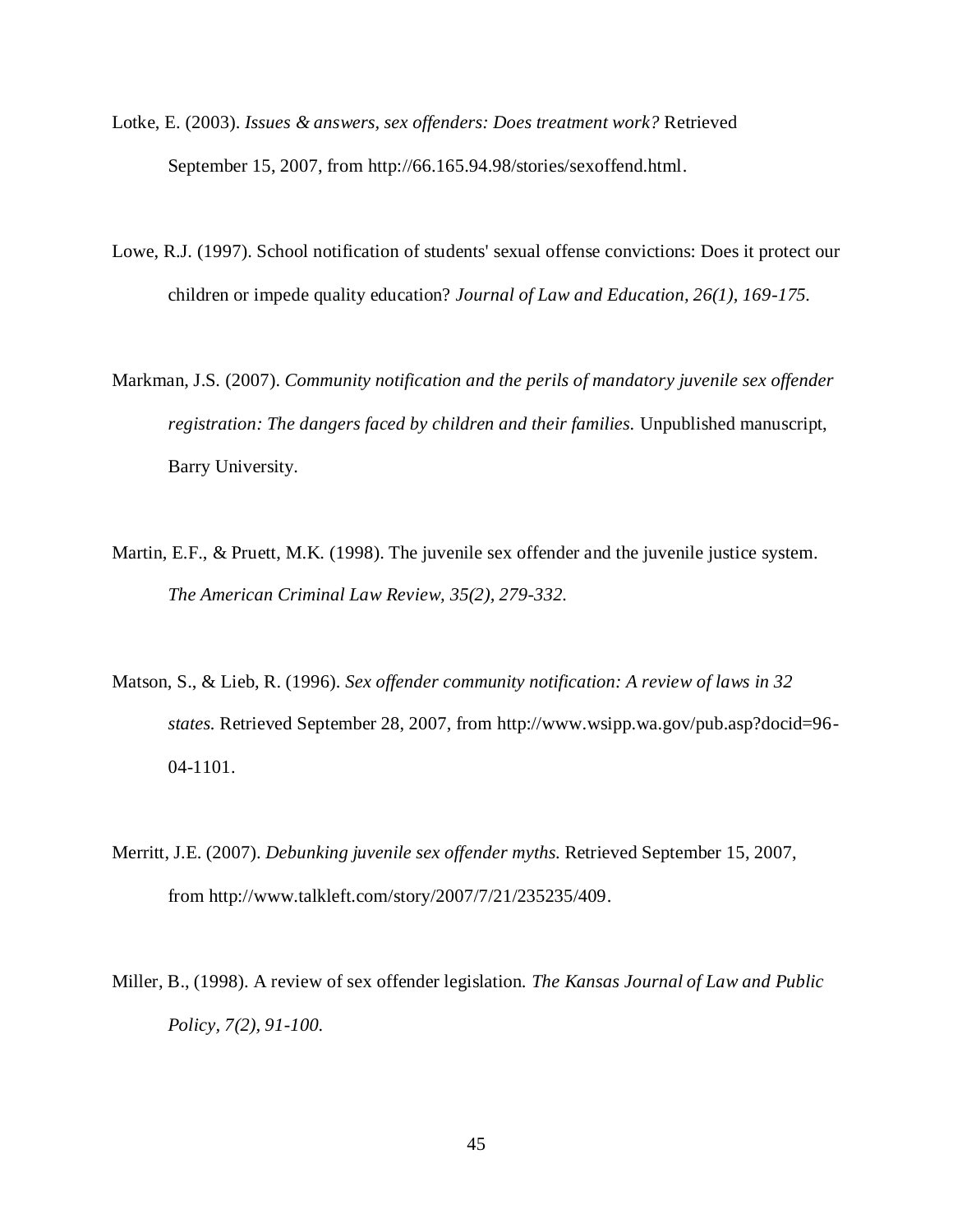- Miner, M.H., & Crimmins, C.L.S. (1995). Adolescent sex offenders: Issues of etiology and risk factors. *The Sex Offender: Vol 1. Corrections, Treatment and Legal Practice, 9.1- 9.15.*
- Miner, M.H., & Munns, R. (2005). Isolation and normlessness: attitudinal comparisons of adolescent sex offenders, juvenile offenders, and nondelinquents. *International Journal of Offender Therapy and Comparative Criminology, 49,* 491-504.
- Miranda, A.O., & Corcoran, C.L., (2000). Comparison of perpetration characteristics between male juvenile and adult sexual offenders: Preliminary results. *Sexual Abuse: A Journal of Research and Treatment, 12(3),* 179-188.
- North Carolina Division of Social Services and the Family and Children"s Resource Program. (2002, May). *Practice notes for North Carolina's child welfare workers: Working with juvenile sex offenders,* 7(2).Chapel Hill, NC: Author.
- O"Donnell, M.L., & Parker,C.W. (2005, May 27). How colleges can navigate the thicket of federal regulations. *The Chronicle of Higher Education,* p. B5.
- Phillips, D.M. (1998). Community notification as viewed by Washington"s citizens*. Washington State Institute for Public Policy.* Retrieved October 22, 2007, from http://www.wsipp.wa.gov/pub.asp?docid=98-03-1101.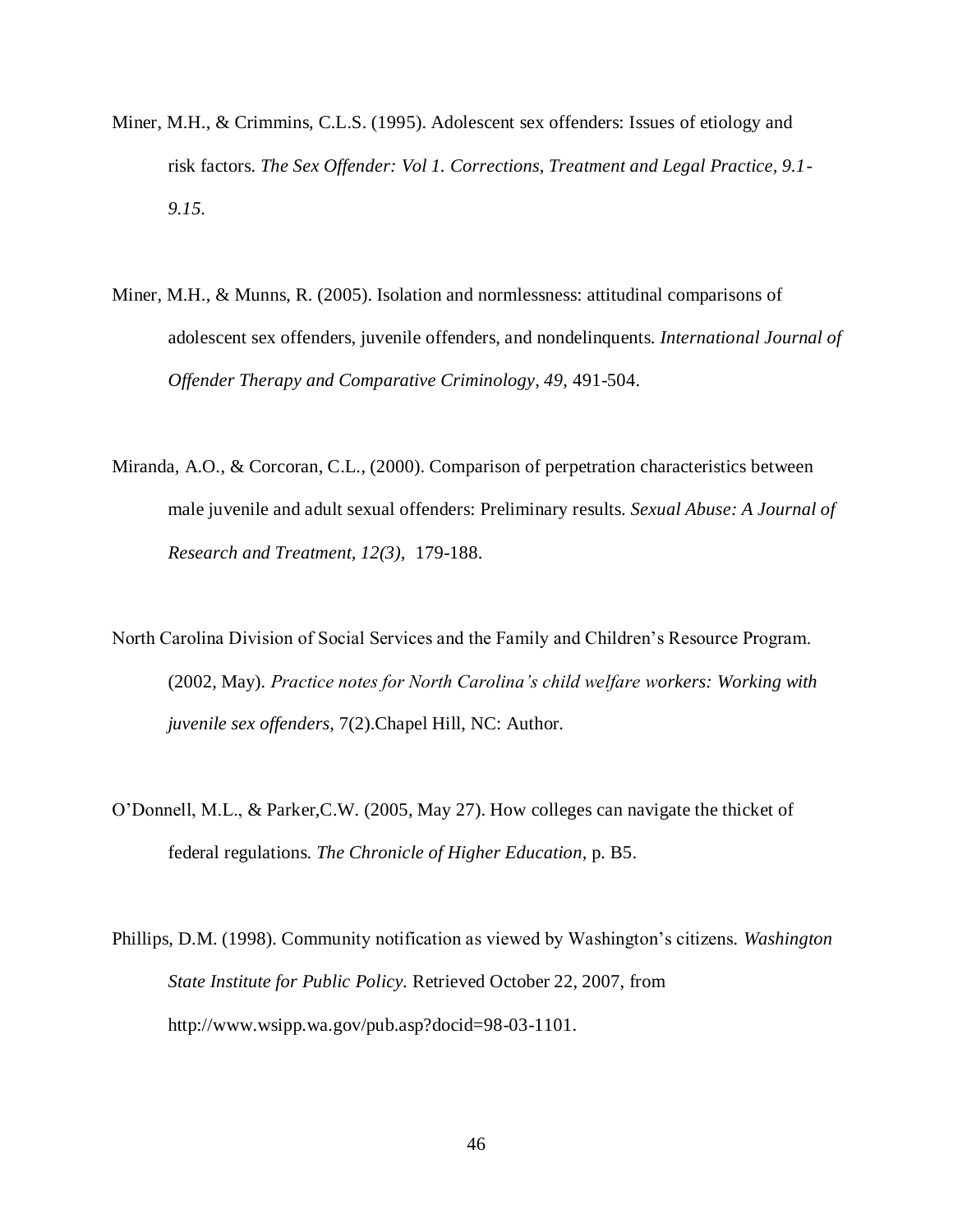- Prentky, R., Lee, A., Knight, R., & Cerce, D. (1997*).* Recidivism rates among child molesters and rapists: A methodological analysis. *Law and Human Behavior, 21, 635-659.*
- Righthand, S., & Welch, C. (2001). Juveniles who have sexually offended. Washington DC: Office of Juvenile Justice and Delinquency Prevention.
- Ryan, G. (2000). Childhood sexuality: A decade of study. Part 1-research and curriculum development. *Child Abuse and Neglect,* 24(1), 33-48.
- Sabin, L.N. (1996). *Doe v. Poritz*: A constitutional yield to an angry society. *California Western Law Review, 1-32.*

Sex offender allowed in dorms. (2004, April 5). *The Lantern,* [Staff editorial].

- Singleton, D.A. (2006). Sex offender residency statutes and the culture of fear: The case for more meaningful rational basis review of fear-driven public safety laws. *University of St. Thomas Law Journal, 3(3), 600-628.*
- Sloan, D. (Executive Producer). (2008, March 14). *ABCNews 20/20: The age of consent* [Television broadcast]. New York: ABCNews.

Steinbock, B. (1995). A policy perspective. *Criminal Justice Ethics, 14(2), 4-12.*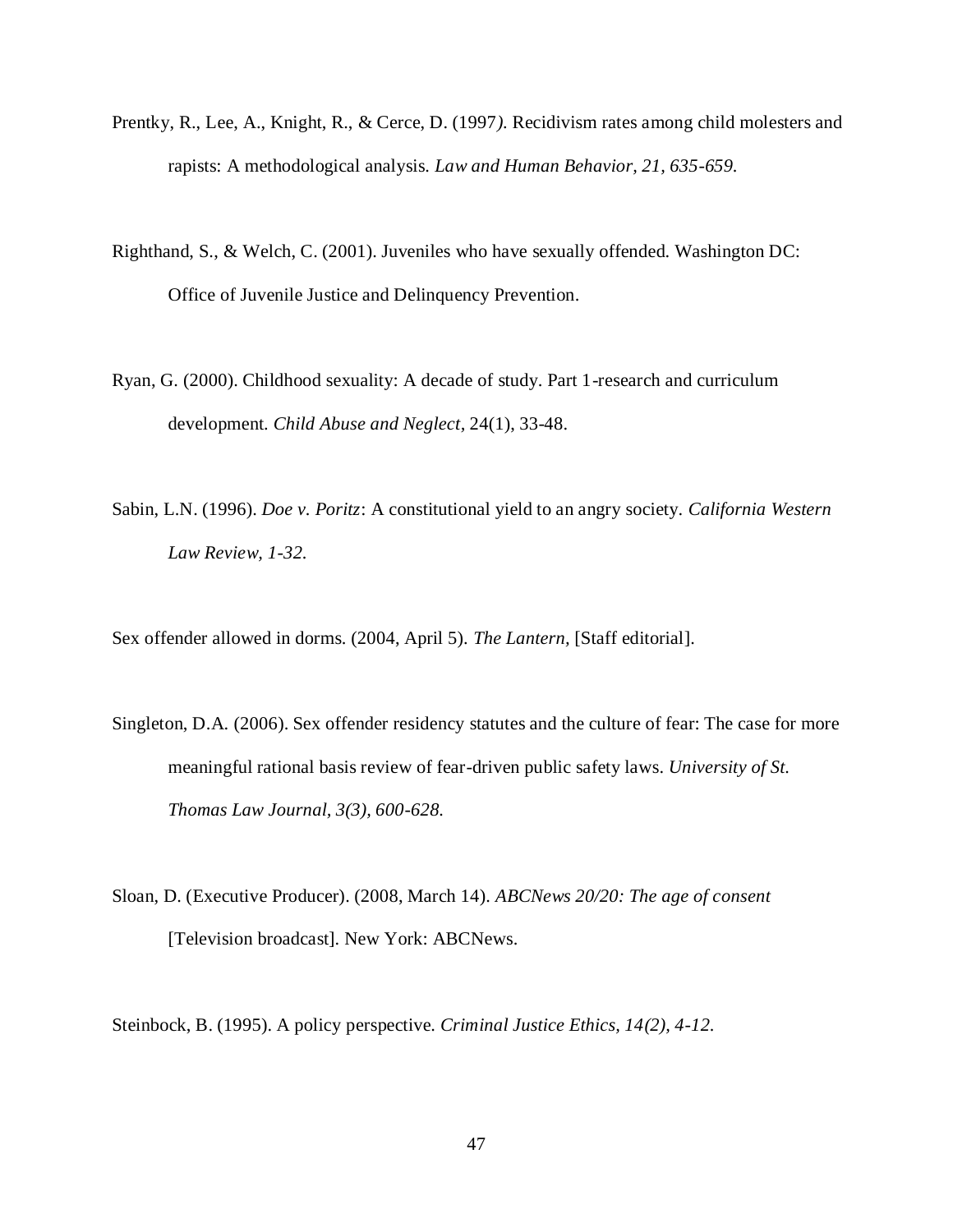- Stokes, J.W.D., & Groves, A.W. (1996). Rescinding offers of admissions when prior criminality is revealed. *New Directions for Higher Education, 1996, Fall (95), 55-71.*
- Stover, D. (2005). When a sex-offender enrolls in your school. *The Education Digest, 71(2), 13- 17.*
- Sulzen, L. (2006, August 21). K-State basketball player dismissed from team. *Kansas State Collegian.*
- Swearingen, M.J. (1997). Megan"s Law as applied to juveniles: Protecting children at the expense of children? *Seton Hall Constitutional Law Journal, (Winter), 525-566.*
- Trivits, L.C., & Reppucci, N.D. (2002). Application of Megan"s Law to juveniles. *American Psychologist, 57(9),* 690-704.
- Turrentine, C.G., Stites, P.T., Campos, M.T., Henke, P.A. (2003). The Campus Sex Crimes Prevention Act: What student affairs professionals need to know. *College Student Affairs Journal, 22, 150 – 166.*

Tysver, R. (2000, February 13). Sex offenders to go on notice. *Omaha World Herald, p.1b.*

U.S. Department of Labor (2003). *Job openings and education requirements.* Retrieved January 15, 2008 from http://www.business-schools-colleges.net/career-guide/requirements.asp.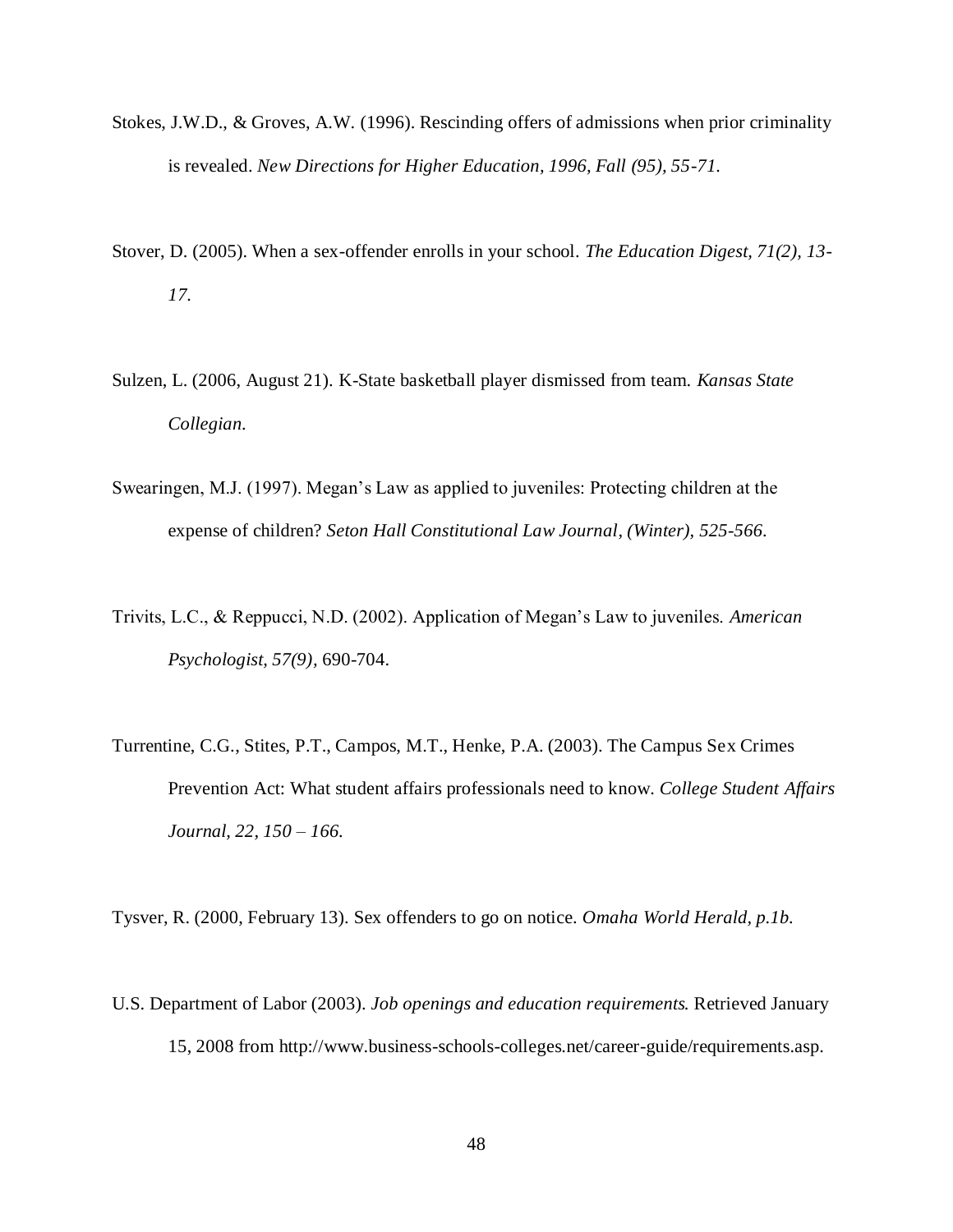- Waite, D., Keller, A., McGarvey, E.L., Wieckowski, E., Pinkerton, R., & Brown, G.L. (2005). Juvenile sex offender re-arrest rates for sexual, violent nonsexual and property crimes: a 10-year follow-up. *Sexual Abuse: A Journal of Research and Treatment, 17(3),* 313-331.
- Weiss, K.J., & Watson, C. (2008). NGRI and Megan"s Law: No exit? *Journal of the Academy of Psychiatry and the Law Online, 36 (1), 117-122.* Retrieved June 14, 2008, from http://www.jaapl.org/cgi/reprint/36/1/117.

Western Washington University, Department of Public Safety (2004, June). *Sex offender notification policy and procedures .*Retrieved January 22, 2008 from http://www.wwu.edu/policies/docs/5600%20Public%20Safety/POL-U5620.02%20Sex%20Offender%20Policy.pdf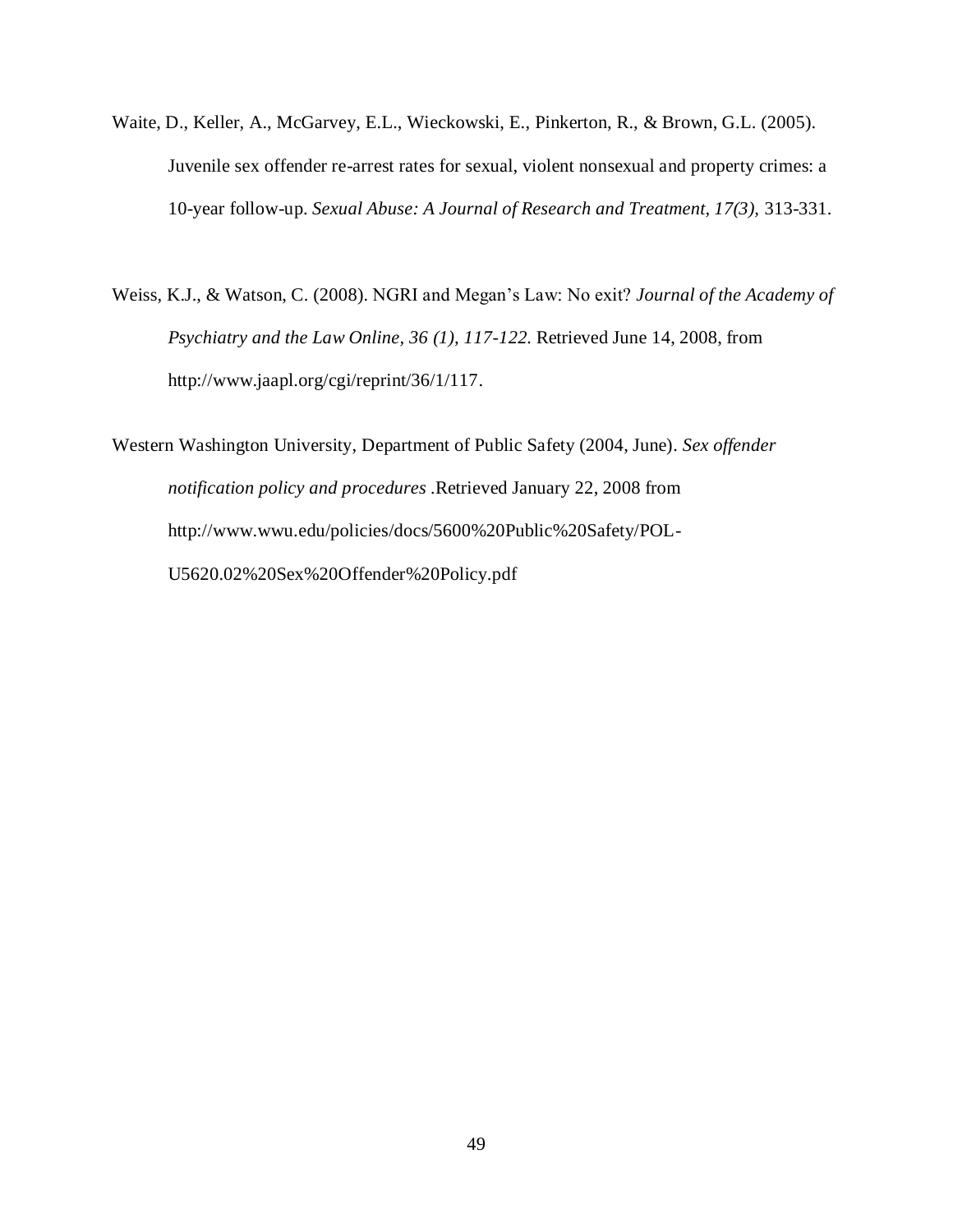# Appendix A

# Eastern Kentucky University Sex Offender Policy

Under the provisions of the Family Educational Rights and Privacy Act, as amended by the Campus Sex Crimes Prevention Act, Eastern Kentucky University will disclose information concerning registered sex offenders.

The purpose of this reporting is to ensure that members of the campus community have information available concerning the presence of registered sex offenders. Any person who is required to register as a sex offender in Kentucky shall provide notice as required under state law. The state is required to report such information concerning registered sex offender's enrollment or employment and to make this information available promptly to the EKU Police Department.

The Registry of Sex Offenders in Kentucky can be obtained by checking the State Police website at [http://kspsor.state.ky.us.](http://kspsor.state.ky.us/) Upon receipt of notification, the Police Department will notify the Director of Human Resources if the registered offender is an employee, or Judicial Affairs if the registered offender is a student. Human Resources/Judicial Affairs will contact the employee/student to clarify his/her status and to advise him/her of applicable University policy and procedure.

# **Procedures**

- Registered Sex Offenders are not barred from employment or enrollment with EKU. Limitations and restrictions on employment must be both reasonable, job related, and directly related to areas of potential risk.
- Registered sex offenders will be posted on the web site of the University Police Department upon confirmed notice.
- All registered sex offenders are required to self report their status to the Police Department upon employment or enrollment. If designated as registered sex offender, after employment or enrollment, the self-reporting must occur within one working day of the designation. Failure to self-report may result in disciplinary action up to and including termination of employment or expulsion.
- Registered/convicted Sex Offenders are prohibited from working in or being upon the premises without authority of any area of the University that is designated to provide service/care to children. This prohibition includes, but is not limited to, Model School and the Burrier Child Development Center. Other locations and/or events may be added at the discretion of Univeristy Administration.
- Supervisors of registered sex offenders should not assign the employee to an area from which they are prohibited if other employees are available to complete the assignment. If the assignment of the sex offender is essential, their immediate supervisor must escort them for the entire time that they are working in the prohibited location.
- Registered Sex Offenders are prohibited from working or living in University Housing and University Housing will not be provided to, or required of, any Registered Sex Offenders.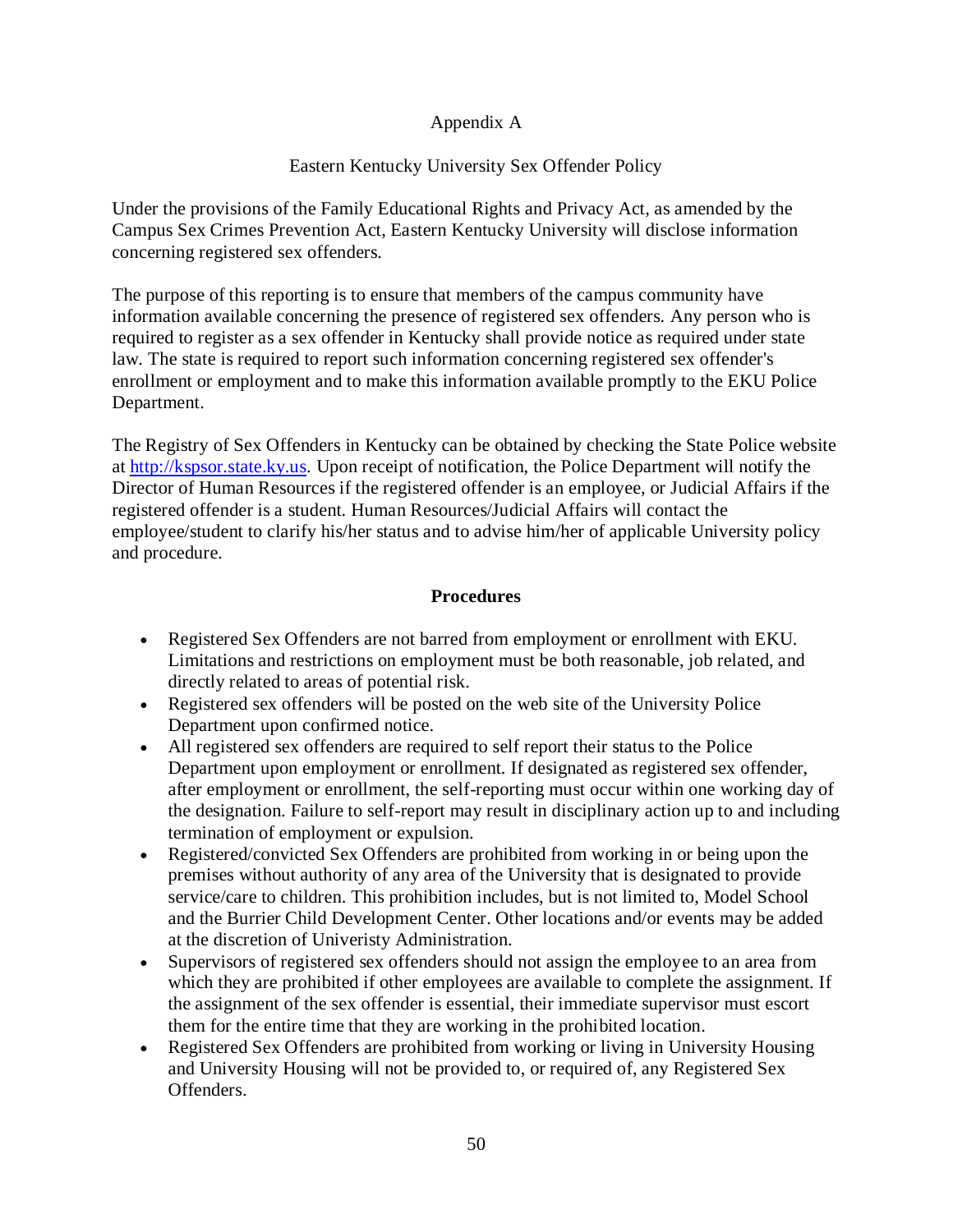Registered Sex Offenders are prohibited from being within the living areas of the University's Residence Halls and the Brockton Efficiency Apartments.

The state registry database is made available to alert possible victims of potential danger, not to punish or embarrass offenders. Pursuant to Kentucky Revised Statutes 525.070 and 525.080, use of such information to harass a sex offender is a criminal offense and is punishable by up to 90 days in the county jail or more severe criminal penalties may apply for more severe crimes committed against a sex offender.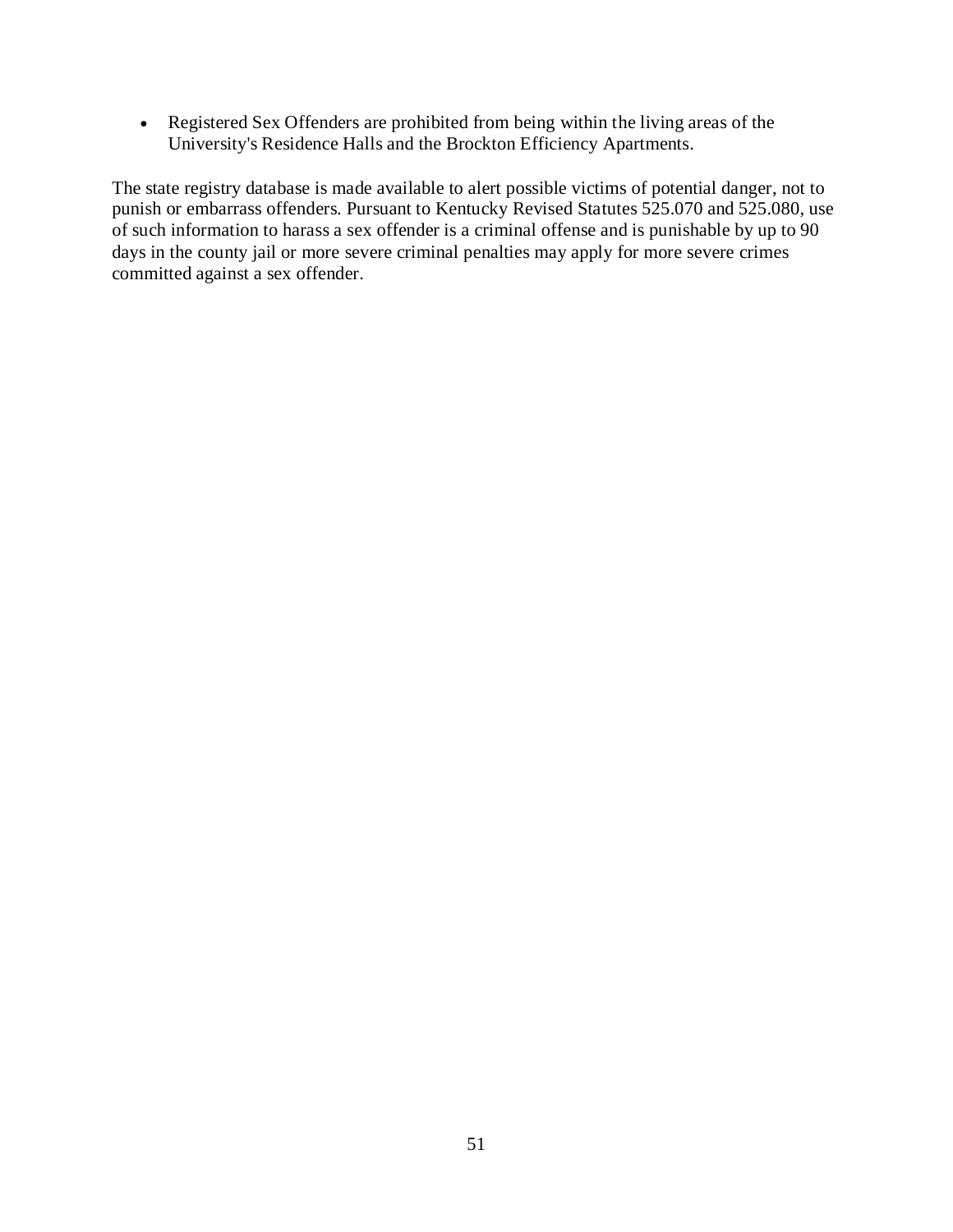## Appendix B

## Great Basin College Sex Offender Policy

## **POLICY AND PROCEDURE**

| <b>Procedure:</b>  | <b>CAMPUS SEX CRIMES PREVENTION ACTION PROGRAM</b> |
|--------------------|----------------------------------------------------|
| <b>Policy No.:</b> | 4.24                                               |
| Department:        | <b>Administrative Services</b>                     |
| <b>Contact:</b>    | Director of Health, Safety and Security            |

### **Policy**

Great Basin College and the Nevada System of Higher Education (NSHE) will comply with the *Campus Sex Crimes Prevention Act,* also known as the *Clery Act*. This act includes registration of sex offenders, registration of crimes against children offenders and sex offender notification.

### **Procedures**

This program outlines the procedures for identifying and registering offenders convicted of sexual crimes and crimes against children.

### **Definitions:**

## **Crimes Against Children Offender:**

Crimes against children are defined by NRS 179D.210. This includes a non-resident student or worker within the state.

**Sex Offender**

A sex offender is defined under NRS 179D.400. This includes a non-resident student or worker within the state

### **Offender**

For purposes of the program, the term "offender" refers to either a sex offender or crimes against children offender, as defined above.

**Registration Required***. Section 1601* of *Public Law 106-386* requires all offenders who are required to register pursuant to State law to provide notice as required under State law of each institution of higher education at which the person is employed, carries on a vocation, or is a student and of each change in enrollment or employment status of such person at an institution of higher education in the State.

Offenders who are students or workers as defined by *NRS 179D.110* and *179D.120* and all offenders who are present for forty-eight hours or more on the Great Basin College campus properties pursuant *to NRS 179D.240* and *179D.460*, must comply with the registration requirements of *NRS Chapter 179D* and register with the local law enforcement agency that has jurisdiction over that campus.

**Registration Procedure.** Offenders must identify themselves, in person, at the sheriff's office in Elko County, White Pine County, Lander County, Nye County or the Winnemucca police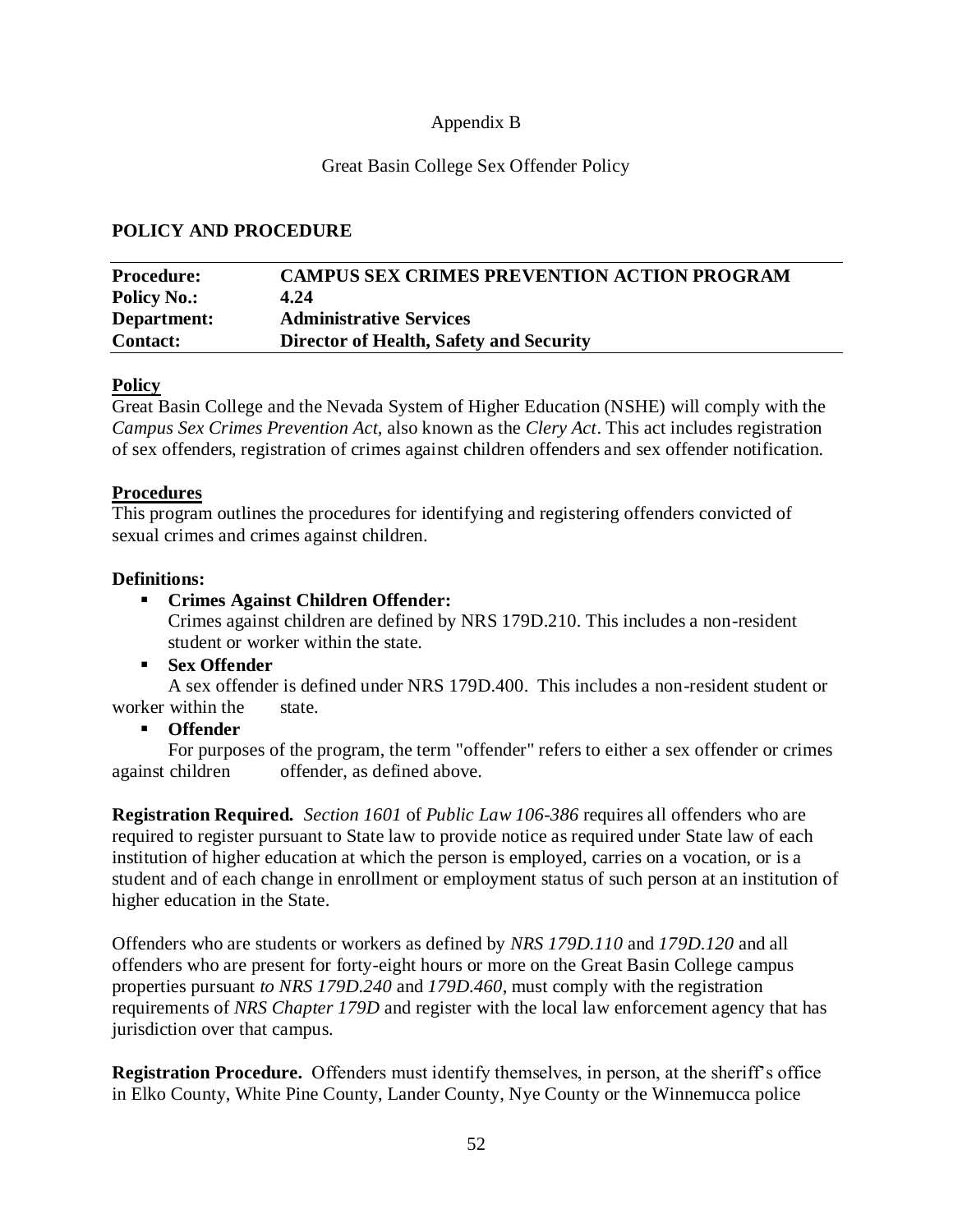department to complete the registration procedure. Each offender must complete an offender registration form, complete a set of fingerprints using the Federal Bureau of Investigation fingerprint standards and be photographed. Case files pertaining to offender registration will be maintained by the sheriff's office or police department, who will in turn notify the community.

**Sex Offender Notification—Elko.** Sex offender notification in Elko County will be made by the Elko police department by fax to the Great Basin College safety and security department. The director of safety and security will notify the appropriate police or sheriff"s department of any person(s) who self-identify when registering for classes or upon being offered employment.

Should the director of safety and security be notified by the Elko police department that a Tier 1 offender has registered, the director will notify the president and all vice presidents. The offender's name will be posted to the safety and security website including identifying whether the offender is living in the area, is a student or an employee.

Should the director of safety and security be notified by the Elko police department that a Tier 2 offender has registered, the director will notify the president and all vice presidents. The offender's name will be posted to the safety and security website including identifying whether the offender is living in the area, is a student or an employee. The web site posting may include the offender's picture and a description of the crime should the Elko police determine that the offender may be a danger to the Great Basin College community. The housing coordinator, SGA officers and director of the child center will be notified of the offender's presence in the community.

Should the director of safety and security be notified by the Elko police department that a Tier 3 offender has registered, the director will notify the president and all vice presidents. The offender's name will be posted to the safety and security website including identifying whether the offender is living in the area, is a student or an employee. The web site posting will include the offender's picture and a description of the crime advising that the offender may be a danger to the Great Basin College community. The housing coordinator, SGA officers, director of the child center and other members of the College community will be notified of the offender's presence in the community by email, flyers and any another means necessary to ensure that those persons likely to encounter the sex offender will be notified.

**Sex Offender Notification in Battle Mountain, Ely, Pahrump, and Winnemucca.** Sex offender notification will be to the campus directors in Battle Mountain, Ely, Pahrump, and Winnemucca. Notification at all four campuses will only be for those offenders who are determined by the local agency to pose a threat to persons in the area immediately surrounding the college or to those persons working at or attending the college. The director of safety and security will notify the appropriate police or sheriff's department of any person(s) who selfidentify when registering for classes or upon being offered employment (see forms, attached).

Should the campus director be notified by the sheriff or police department that a Tier 1 offender has registered, the director will notify the president, all vice presidents, and the director of safety and security. The offender's name will be posted to the safety and security website including identifying whether the offender is living in the area, is a student or an employee.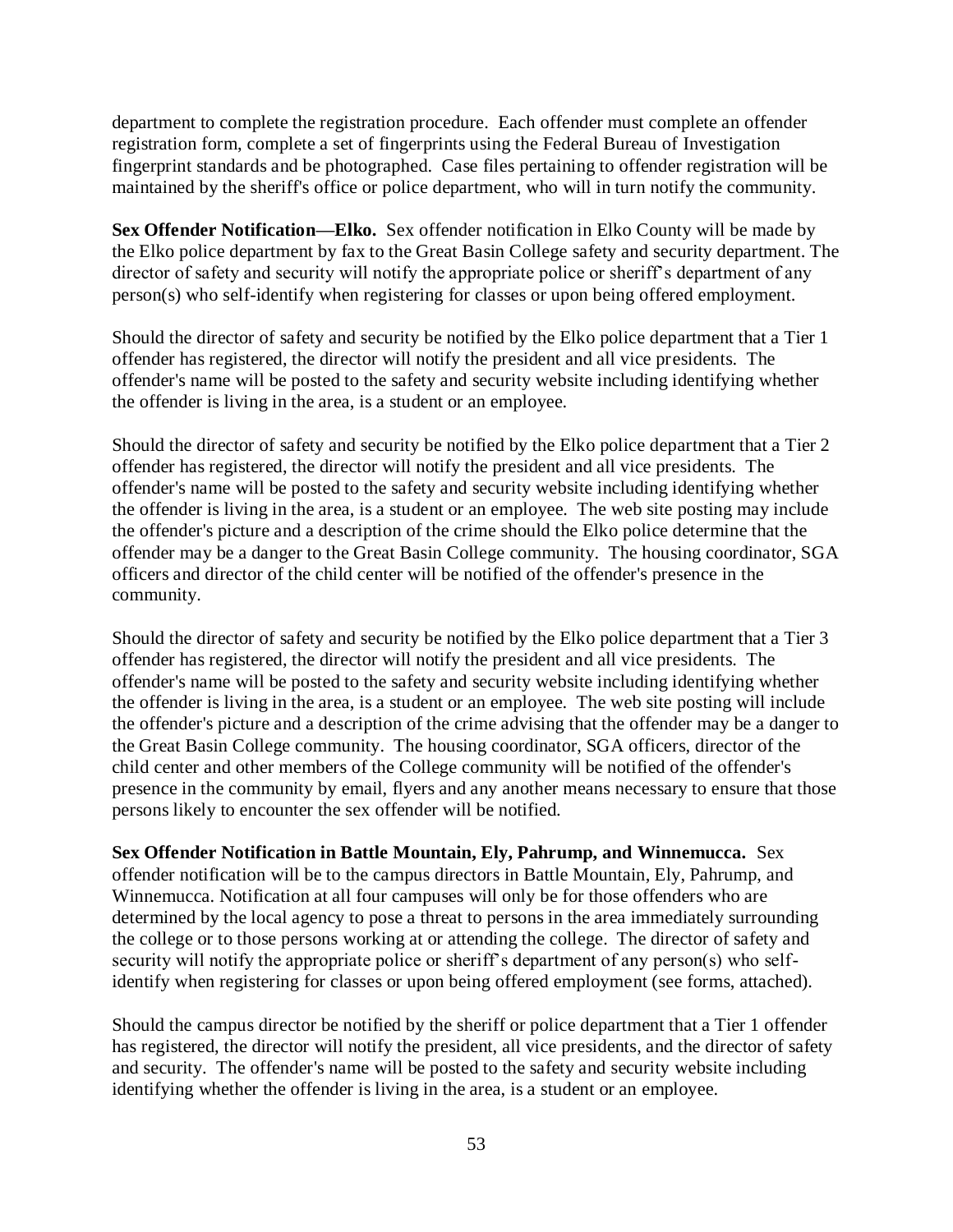Should the campus director be notified by the sheriff or police department that a Tier 2 offender has registered, the director will notify the president, all vice presidents, and the director of safety and security. The offender's name will be posted to the safety and security website including identifying whether the offender is living in the area, is a student or an employee. The web site posting may include the offender's picture and a description of the crime should the sheriff/police determine that the offender may be a danger to the Great Basin College community.

Should the campus director be notified by the sheriff or police department that a Tier 3 offender has registered, the director will notify the president, all vice presidents, and the director of safety and security. The offender's name will be posted to the safety and security website including identifying whether the offender is living in the area, is a student or an employee. The web site posting will include the offender's picture and a description of the crime advising that the offender may be a danger to the Great Basin College community. Members of the college community will be notified of the offender's presence in the community by email, flyers and any another means necessary to ensure that those persons likely to encounter the sex offender will be notified.

**Interagency Coordination.** The director of safety and security and/or the campus director will be responsible for coordinating with the sheriff or police department for any necessary notifications. The sheriff or police department will be responsible for any notifications that are required of the businesses and residents off of Great Basin College property. The director of safety and security will be responsible for notification of the appropriate persons within the campus community.

**Confidentiality of Victim.** The identity of the victim of a sex offender shall not be disclosed, except as provided for by state law. In no case will the identity of the victim be released as part of any community or campus notification under this general order.

**Student Sex Offender Notification.** Any student registered for classes at Great Basin College is hereby notified that this college does comply with the *Campus Sex Crimes Prevention Act*, effective October 27, 2002.

Section 1601 of *Public Law 106-386* requires all offenders who are required to register pursuant to state law to provide notice as required under state law of each institution of higher education at which the person is employed, carries on a vocation, or is a student and of each change in enrollment or employment status of such person at an institution of higher education in the state.

Offenders who are students or workers as defined by *NRS 179D.110* and *179D.120* and all offenders who are present for forty-eight hours or more on the Great Basin College campus pursuant to *NRS 179D.240* and *179D.460*, must comply with the registration requirements of *NRS Chapter 179D* and register with the police or sheriff for the jurisdiction that campus is located within.

**Employee Sex Offender Notification.** As an employee of Great Basin College you are hereby notified that this College does comply with the *Campus Sex Crimes Prevention Act*, effective October 27, 2002.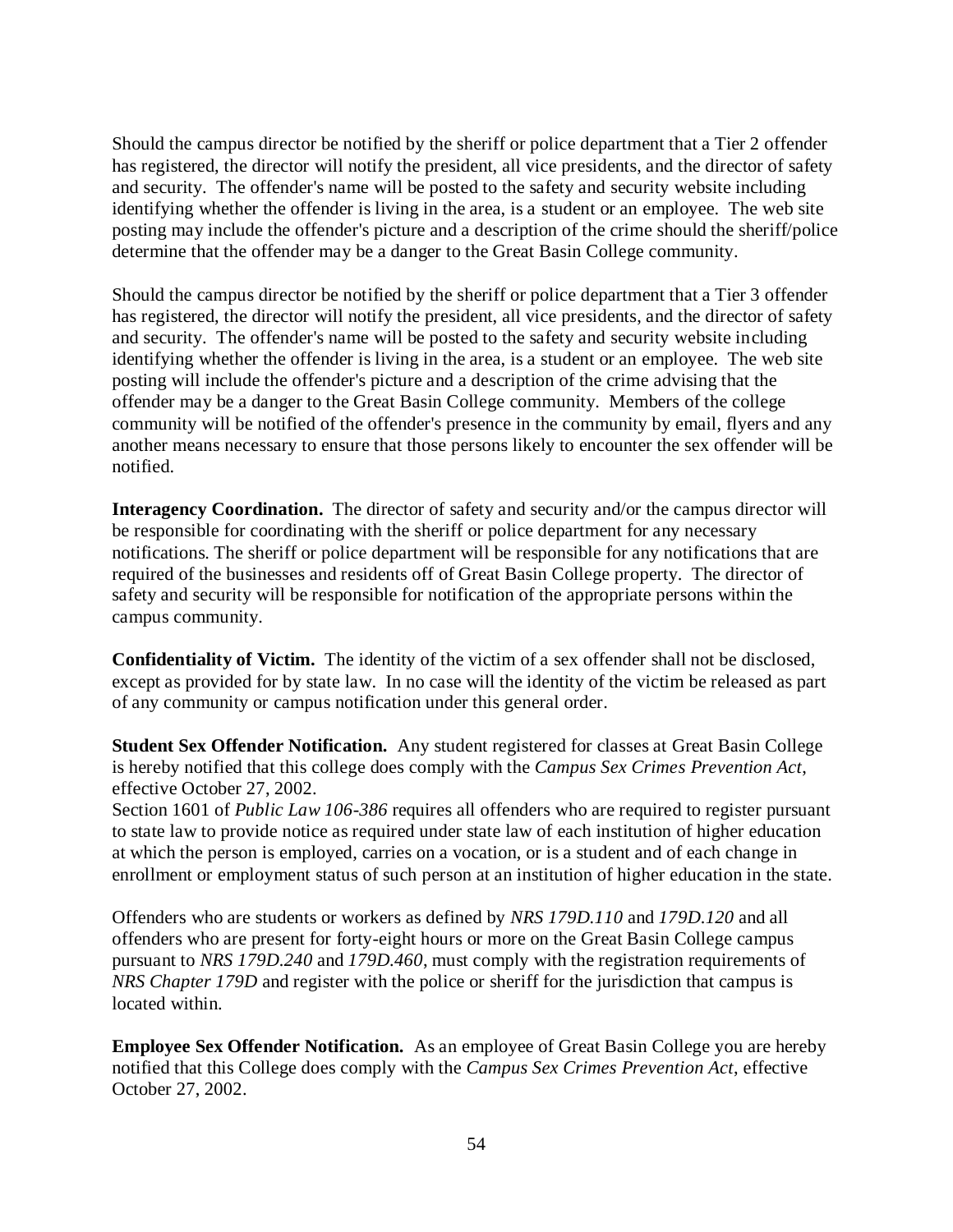*Section 1601 of Public Law 106-386* requires all offenders who are required to register pursuant to state law to provide notice as required under state law of each institution of higher education at which the person is employed, carries on a vocation, or is a student and of each change in enrollment or employment status of such person at an institution of higher education in the state.

Offenders who are students or workers as defined by *NRS 179D.110* and *179D.120* and all offenders who are present for forty-eight hours or more on the Great Basin College properties pursuant to *NRS 179D.240* and *179D.460*, must comply with the registration requirements of *NRS Chapter 179D* and register with the police or sheriff for the jurisdiction that campus is located within.

**Campus Report to the U.S. Department of Education.** As required by the *Clery Act*, yearly crime statistics for all Great Basin College campuses are reported to the U.S. Department of Education. Each yearly report may be reviewed at the U.S. Department of Education web site or at the Great Basin College web site, by clicking department, then security, and then the *Campus Report on Crime.* (*GBC Policies and Procedures*, 4.20)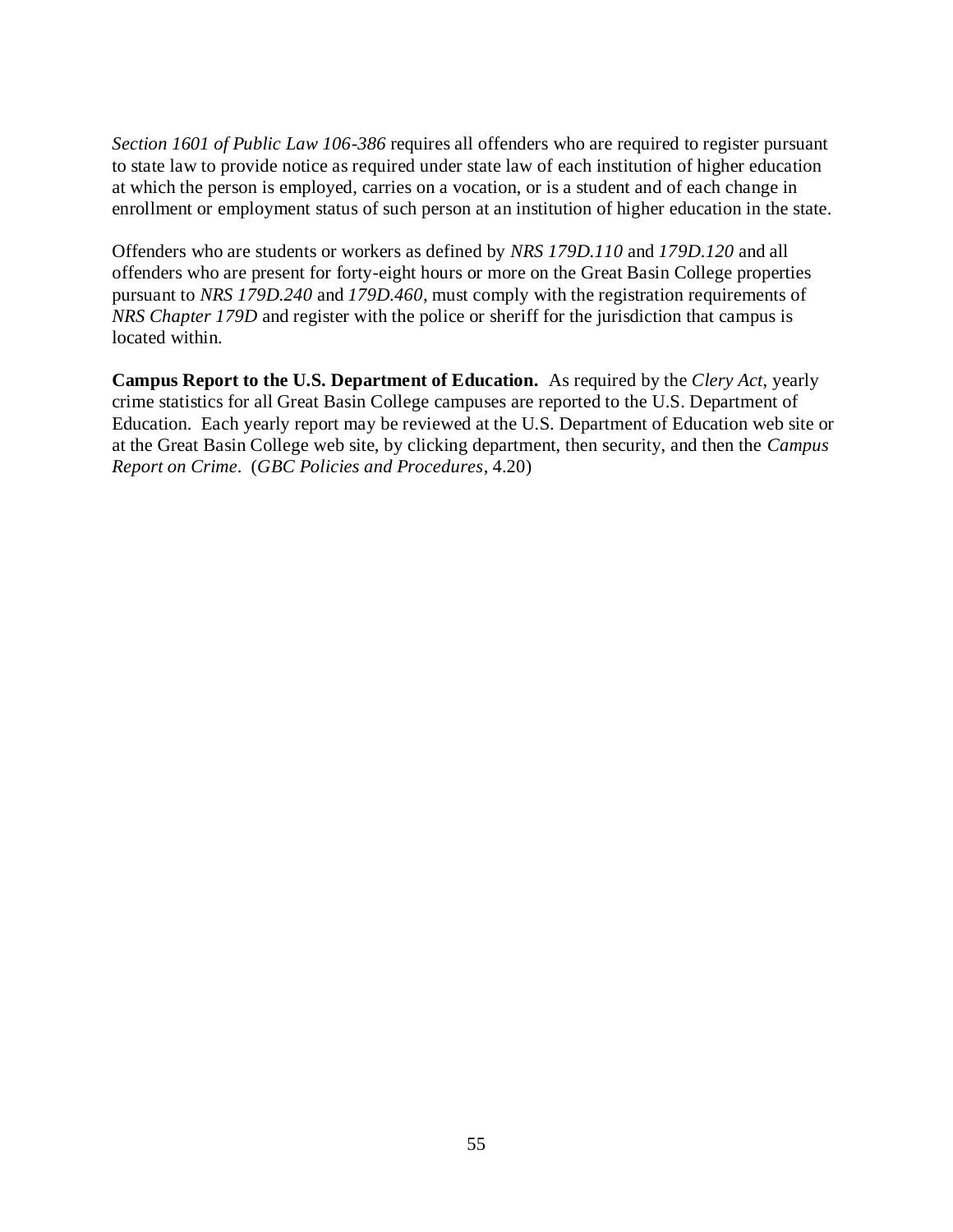# Appendix C

## Eastern Oregon University Sex Offender Policy

## **Sex Offender Statement and Protocol**

The Federal Campus Sex Crimes Prevention Act of 2000 (CSCPA), which became law October 28, 2000, but which delayed certain provisions until October 28, 2002, amends to Jacob Wetterling Crimes Against Children and Sexually Violent Offender Registration Act.

CSCPA provides special requirements relating to registration and community notification for sex offenders who are enrolled in or work at institutions of higher education. In addition to the Wetterling Act, CSCPA also amended the Calorie Act, an annual crime reporting law, and the Family Educational Rights and Privacy Act of 1974 to allow the disclosure of this information regarding students.

As provided in the Wetterling Act, any person required to register under a state sex offender registration program must notify the state regarding each institution of higher education in that State at which the person is employed, carries on a vocation, or is a student and must also alert the state of any change in enrollment or employment status. These federal requirements will require state law changes, expected to occur in 2003.

Under current state law, computerized sex offender information can be obtained through local law enforcement agencies and the Oregon State Police through their sex offender registration information line at (503) 378-3720 extension 4429. This computerized database can access sex offender information by name, address, zip code or county.

Rationale and Protocol for Handling Registered Sexual Offenders Rationale:

ORS 181.585 to 181.587 specifies how information related to registered sex offenders should be handled by community corrections personnel. A registered sex offender is defined as a person who exhibits characteristics showing a tendency to victimize or injure others and has been convicted of a sex crime listed in ORS  $181.594 (2)(a)$  to (d), has been convicted of attempting to commit one of those crimes, or has been found guilty except for insanity of one of those crimes. Under certain circumstances, community corrections personnel are required to engage in a notification process related to the registered sexual offender. In an effort to safeguard the health and well being of the campus community, this policy is enacted to further specify how EOU will respond when notified that a registered sex offender is present on campus.

(Note: At times, community corrections personnel may notify the college that a registered sex offender is enrolled or plans to enroll. In such cases, college staff may choose to follow and/or modify the procedure below to meet the needs of the situation.)

### Protocol:

1. When a person in the process of application to become a student is identified as a registered sex offender currently on supervision, the Parole and Probation Officer for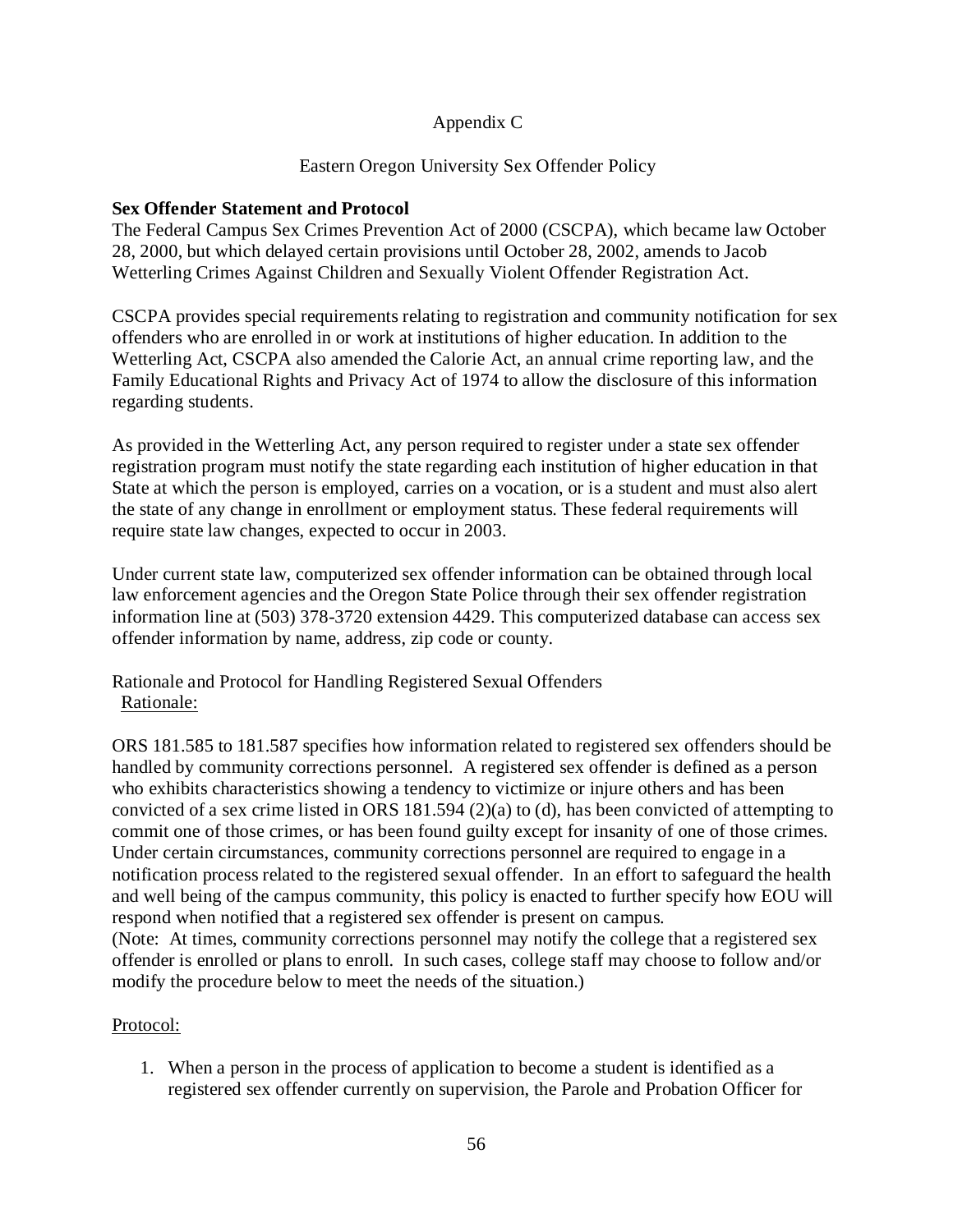Union County Community Corrections shall notify the EOU Vice President for Student Affairs.

- 2. Upon such notification, the Vice President for Student Affairs will consult with the Parole and Probation Officer to ascertain the level of risk posed by the student to the campus community, and to develop an appropriate plan to manage such risk. The Parole and Probation Officer is responsible for providing the college with accurate information related to risk level, and for recommending notification strategies.
- 3. In developing the college"s response to the individual and the level of risk, the Vice President for Student Affairs shall consider the following issues:

a) The risk assessment and recommendations of the Parole and Probation Officer shall be given primary consideration.

b) The interests of individuals in the campus community in having a safe learning, living and/or employment environment versus the privacy needs of the individual.

c) The educational context of the student"s intended enrollment (e.g., whether the registered sex offender, currently on supervision, is required by the college to have close contact with an individual(s) in a private setting).

d) Other factors appropriate to the individual sex offender, and the work, academic or living environment setting.

- 4. The student will be required to meet with the Vice President for Student Affairs (or his/her designee) to discuss Eastern Oregon University policies and procedures. The student will be required to enter into a behavior contract with the institution. The contract will be reviewed quarterly.
- 5. The Vice President for Student Affairs (or his/her designee) may work with other appropriate departments on campus if notification is considered necessary. Depending on circumstances, the following offices may be included in this notification process: the Provost's Office, the offices of the academic deans, individual faculty members, the Director of Housing, the Director of Counseling, the Director of the Student Health Center, the Director of Student Activities, the Security Supervisor, persons serving as direct supervisors of the offender, and other faculty and staff as necessary. Information which may be disclosed includes, but is not limited to, the person's name and address; a physical description of the person; the type of vehicle that the person is known to drive; any conditions or restrictions placed upon the person"s probation, parole, post-prison supervision or conditional release; a description of the person's method of offense; a current photograph of the person; and the name and telephone number of the person"s parole and probation officer.
- 6. The Parole and Probation Officer shall notify the Office of Student Affairs prior to the first term during which a registered sexual offender plans enrollment. The Vice President (or his/her designee) may consult as necessary to assess if modifications to the college"s intervention plan are necessary, and/or to notify parties based on changes in the student"s course schedule or college status.
- 7. A copy of the Behavior Contract will be forwarded to the appropriate Parole and Probation Officer.
- 8. All students that enter into a Behavior Contract are bound by all institutional rules and regulations, including the Student Code of Conduct. Therefore, those who do not cooperate will be subject to disciplinary action and/or emergency action upon the University"s directive.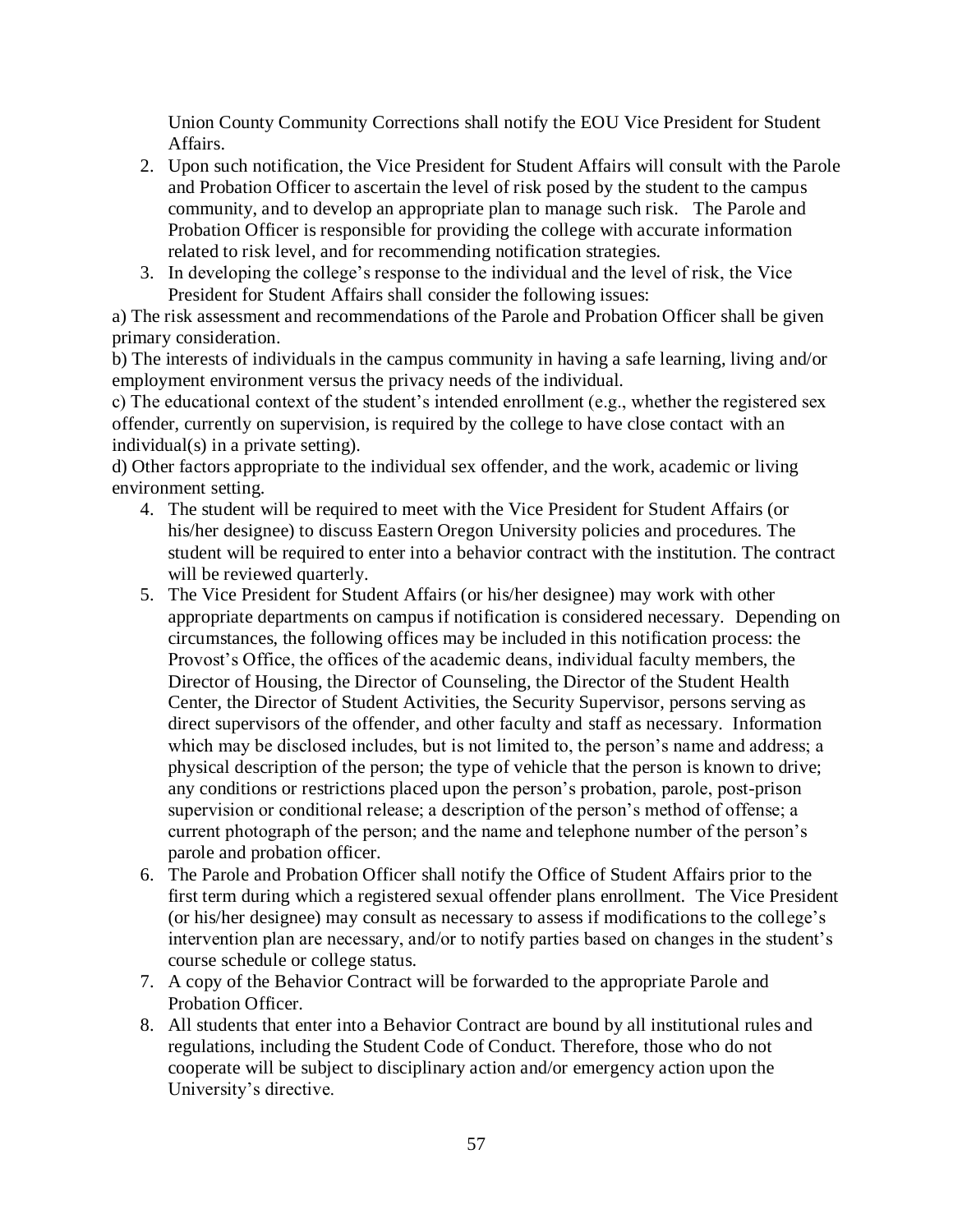# Appendix D

# Western Washington University Sex Offender Policy

It shall be the policy of the Western Washington University Police Department to operate an ongoing program to track and make appropriate community notifications concerning registered sex offenders whose presence may be reasonably expected on or near the University campus. Tracking and notification concerning registered sex offenders at University owned properties remote from the main campus will be the responsibility of the local law enforcement agency with jurisdiction. The University Police Department will request notification from local jurisdictions when a registered sex offender is believed to be living, attending or working at any WWU satellite location. The Department will coordinate with, and assist other law enforcement agencies, and will maintain documentation on offenders as appropriate.

AUTHORITY:

This program will be governed by Washington State Law, RCW 9A.44.130, RCW 4.24.550, and as informed by Washington Association of Sheriffs and Police Chiefs. RESPONSIBILITY:

Responsibility for the program shall be with the Chief of University Police or designee. BACKGROUND:

RCW 9A.44.130 requires the registration of sex offenders and establishes procedures, definitions, and penalties. It is the responsibility of the County Sheriff to administer the registration program. The University Police Department has no obligation or authority to register offenders.

RCW 4.24.550 authorizes public agencies to release to the general public certain information concerning sex offenders. The intent of the legislation is "to require the exchange of relevant information about sexual predators among public agencies and officials and to authorize the release of relevant and necessary information about sexual predators to members of the general public."

WWU, Public Safety Page 2 of 6

**Policy** 

Effective Date: June 2004

Approved By: Public Safety University

Police, BFA 6/94 Authority: RCW 9A.44.130 & 4.24.550

Cancels: See Also:

The Washington Association of Sheriffs and Police Chiefs has published a recommended policy concerning the release of information about sexual predators. This policy defines three levels of offenders.

The University Police Department does not have the responsibility for determining the appropriate level as used in the WASPC policy. The WWUPD policy deals with notifications and procedures based on offender level

determinations made by the Whatcom County Sheriff.

# DEFINITION:

For the purpose of this policy, a person is a registered sex offender if they are required to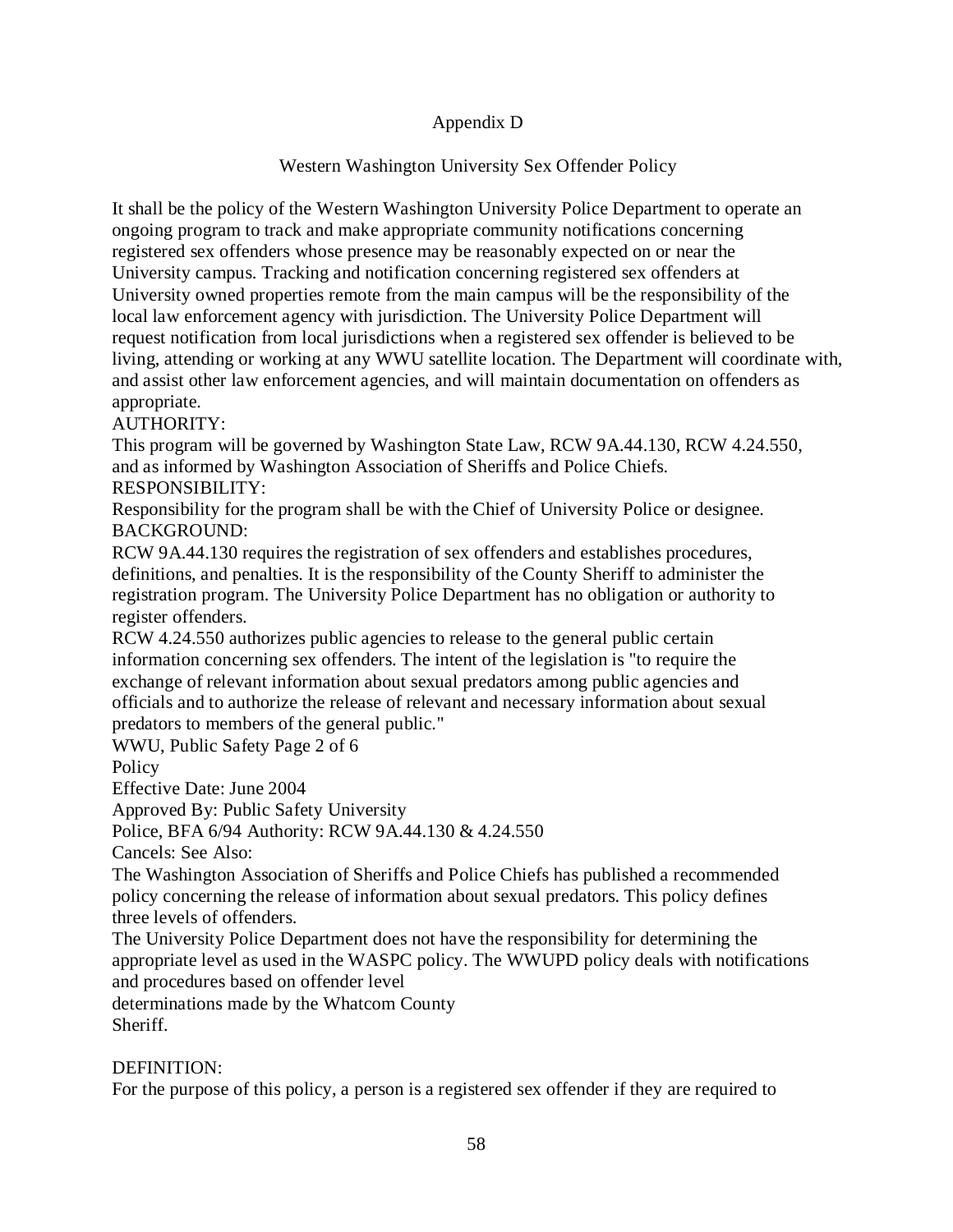register according to RCW 9A.44.130. Such persons include:

A. A person convicted of, or juvenile found to have committed, a sex offense as defined by RCW 9.94A.030;

B. A person found not guilty of a sex offense by reason of insanity under Chapter 10.77 RCW;

C. A person found incompetent to stand trial for a sex offense and subsequently committed under Chapter 71.05 or 71.34 RCW;

D. A person committed as a sexual psychopath under Chapter 71.06 RCW; or

E. A person committed as a sexually violent predator under Chapter 71.09 RCW. PROCEDURES:

The Whatcom County Sheriff's Office (WCSO) policy indicates that the Sheriff's Office will register and classify sex offenders. WCSO will provide all county law enforcement agencies with offender registration information, photograph and risk level assessment rating. In the case of a Level III offender residing in the county, informational flyers will be sent to all local law enforcement agencies. In the case of registered sex offender residing in the City of Bellingham ,WCSO will make notification to the Bellingham Police Department (BPD) and provide appropriate information. The Bellingham Police Department will be responsible for notification. In the event that a registered sex offender notifies the Sheriff"s Office that (s)he has enrolled at Western Washington University, the Sheriff"s Office is required by law to notify the University Police Department.

WWU, Public Safety Page 3 of 6

Policy

Effective Date: June 2004

Approved By: Public Safety University

Police, BFA 6/94 Authority: RCW 9A.44.130 & 4.24.550

Cancels: See Also:

When WWUPD is notified by WCSO or BPD of a registered sex offender who either resides on or near campus, works on campus, or otherwise is reasonably expected to be on campus, community notifications will be made based on the risk assessment level as determined by the Whatcom County Sheriff's Office.

RECORDS:

WWUPD will maintain records files on all registered sex offenders covered under this policy.

The files will include:

1. Copies of all files, photos and other correspondence provided by other agencies.

2. A record of all notifications made.

3. Copies of all community advisory flyers or other public notices, including press clippings.

4. Copies of any WWUPD case files or follow up

investigation reports concerning the

offender.

RISK ASSESSMENT LEVELS:

LEVEL I Low

Risk

A. Low risk to the community.

1. Includes all offenders required to register.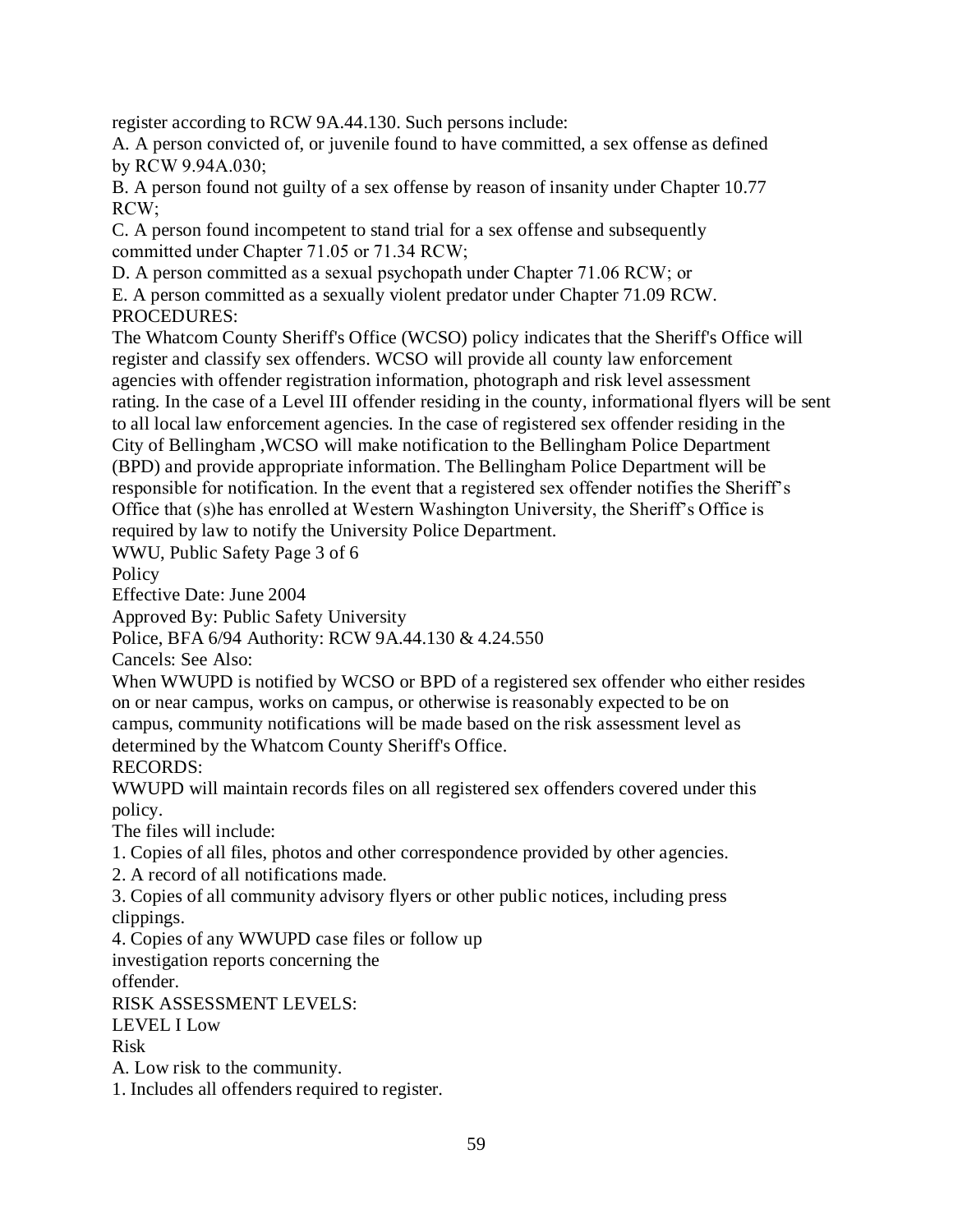2. Offense is nonviolent.

- 3. Offense is committed in a family setting.
- 4. Offender has successfully completed a treatment program.
- 5. Overall the offender is a low risk to the general public.

LEVEL II Intermediate

Risk

A. Intermediate risk to the community.

1. Crime occurs outside of a family setting.

2. Victim not a blood relative.

- 3. Offender may or may not have successfully completed a treatment program.
- 4. Commission of multiple offenses.

5. Offender poses a risk to the general community who reside in immediate proximity to the offender.

WWU, Public Safety Page 4 of 6

**Policy** 

Effective Date: June 2004

Approved By: Public Safety University

Police, BFA 6/94 Authority: RCW 9A.44.130 & 4.24.550

Cancels: See Also:

6. Offender has predatory tendencies in the sense that they involve themselves into families or neighborhoods where there is opportunity to groom victims.

LEVEL III High

Risk

A. High risk to the community.

1. Offender exhibits predatory tendencies as defined by state law RCW 71.09.020.

2. Criminal history of repeated sexual offenses (acts may or may not have included violence).

3. Offender has not completed a treatment program.

4. Acts directed toward strangers / general public.

5. Offender expresses intentions and / or desires to continue committing offenses.

6. Diagnosed as a sexual predator by mental health professional.

7. Acts directed towards individuals with whom a relationship has been established or promoted for the primary purpose of victimization.

NOTIFICATIONS:

LEVEL I Low

Risk

1. Vice President

for Business and Financial Affairs.

2. University Police Officers and all other WWUPD classified staff.

3. Vice President

for Student Affairs

4. Dean of Students

*No general public notification*

LEVEL II Intermediate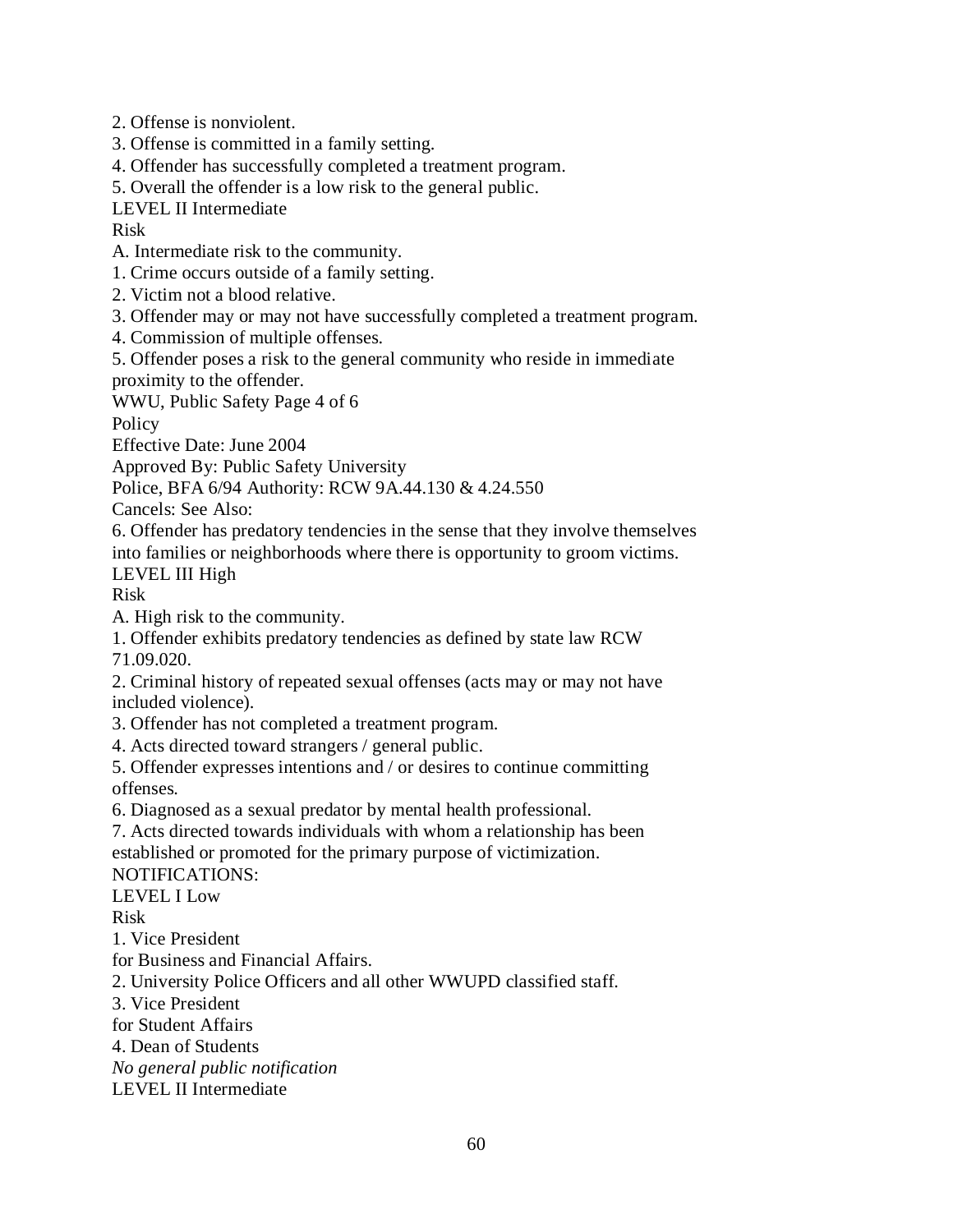Risk

1. All LEVEL I notifications.

2. President

3. Provost/Vice President for Academic Affairs

4. Director of University Residences if offender is a resident student or employee of

Food Service, Viking Union or University Residences.

5. Director of Human Resources if offender is an employee.

6. Public Safety Department student security employees.

WWU, Public Safety Page 5 of 6

**Policy** 

Effective Date: June 2004

Approved By: Public Safety University

Police, BFA 6/94 Authority: RCW 9A.44.130 & 4.24.550

Cancels: See Also:

7. Community Advisory flyer prepared and distributed to affected University units (such as employer, instructors, library, food services). With notice of confidentiality – for staff only.

8. Child Care Center

9. Director of remote site if affected.

*No general public notification*

LEVEL III High

Risk

1. All LEVEL I and LEVEL II notifications.

2. Community Advisory flyer distributed to all departments via interoffice mail.

3. Community Advisory flyers distributed to University Residences for posting in Residence Halls.

4. Notices to Western Front, KUGS and FAST.

5. Notice posted on University Police Web site.

6. Posters may be posted in public areas of campus.

IMMUNITIES:

RCW 4.24.550 provides immunity to Western Washington University, its officials and employees:

1. Public Agencies are authorized to release relevant and necessary information regarding sex offenders to the public when the release of the information is necessary for public protection.

2. Except as otherwise provided by statute, nothing in this section shall impose any liability upon a public official, public employee, or public agency for failing to release information as provided in subsection (2) of this section.

3. Nothing in this section implies that information regarding persons designated in subsection two (2), is this section in confidential except as otherwise provided by statute.

Further immunities are proscribed in RCW 4.24.470, Liability of officials and members of governing body of public agency Definitions

and RCW 4.24.490, Indemnification of state

employees.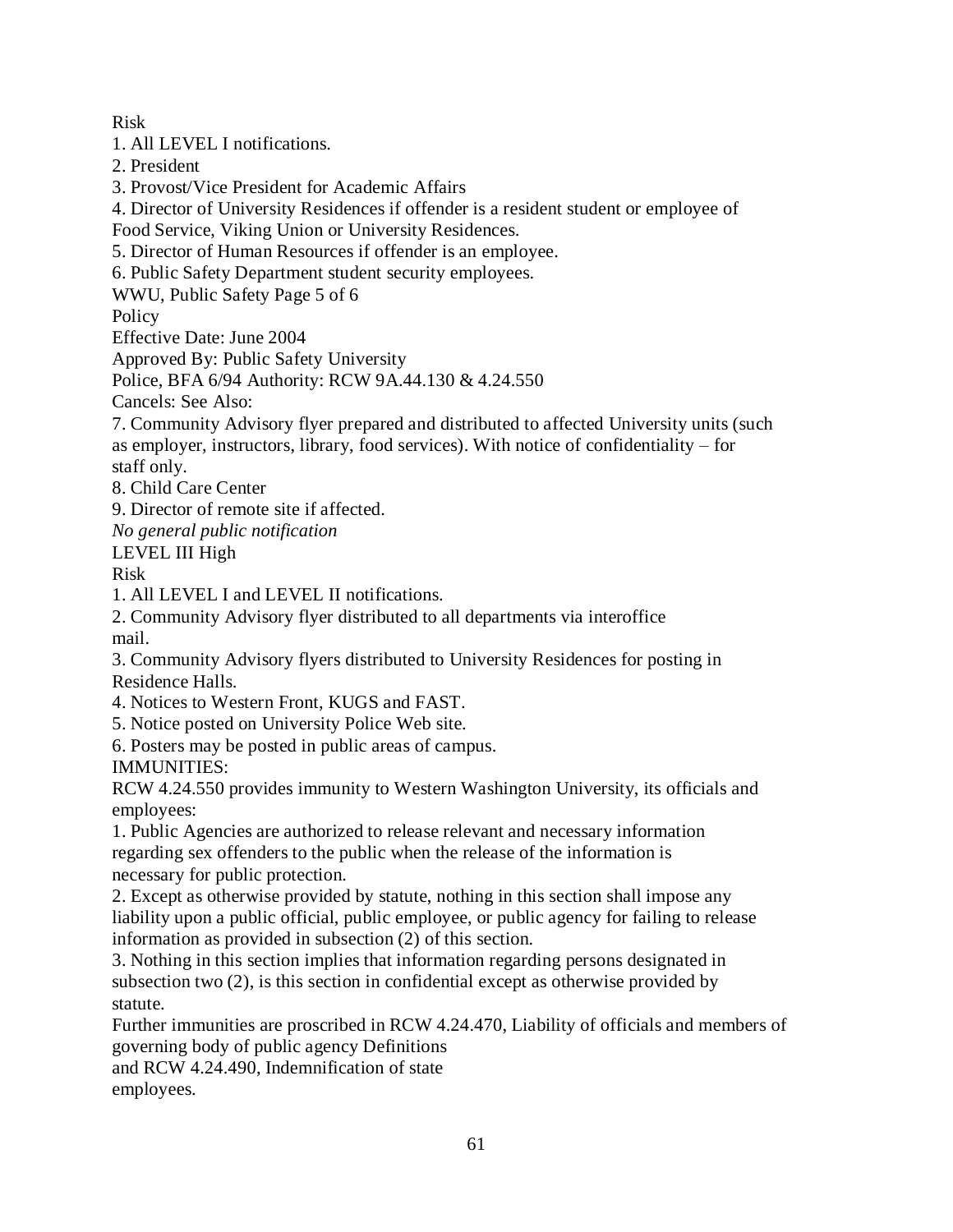Copies of relevant portions of these statutes are included in this document.

WWU, Public Safety Page 6 of 6

Policy

Effective Date: June 2004

Approved By: Public Safety University

Police, BFA 6/94 Authority: RCW 9A.44.130 & 4.24.550

Cancels: See Also:

STATEMENT of LEGISLATIVE INTENT:

The Washington State Legislature, in passing RCW 4.24.550, described its intent as follows:

*"The legislature finds that sex offenders pose a high risk of engaging in sex offenses even after being released from incarceration or commitment and that protection of the public from sex offenders is a paramount governmental interest. The legislature further finds that the penal and mental health components of our justice system are largely hidden from public view and that lack of information from either may result in failure of both systems to meet the paramount concern of public safety. Overly restrictive confidentiality and liability laws governing the release of information about sexual predators have reduced willingness to release information that could be appropriately released under public disclosure laws, and have increased risks to public safety. Persons found to have committed a ex offense have a reduced expectation of privacy because of the public's interest in public safety and in the effective operation of government. Release of information about sexual predators to public agencies and, under limited circumstances, the general public, will further the governmental interests of public safety and public scrutiny of the criminal and mental health systems*

*so long as the information released is rationally related to the furtherance of these goals. Therefore, this state's policy as expressed in RCW 4.24.550 is to require the exchange of relevant information about sexual predators among public agencies and officials and to authorize the release of necessary and relevant information about sexual predators to members of the general public."*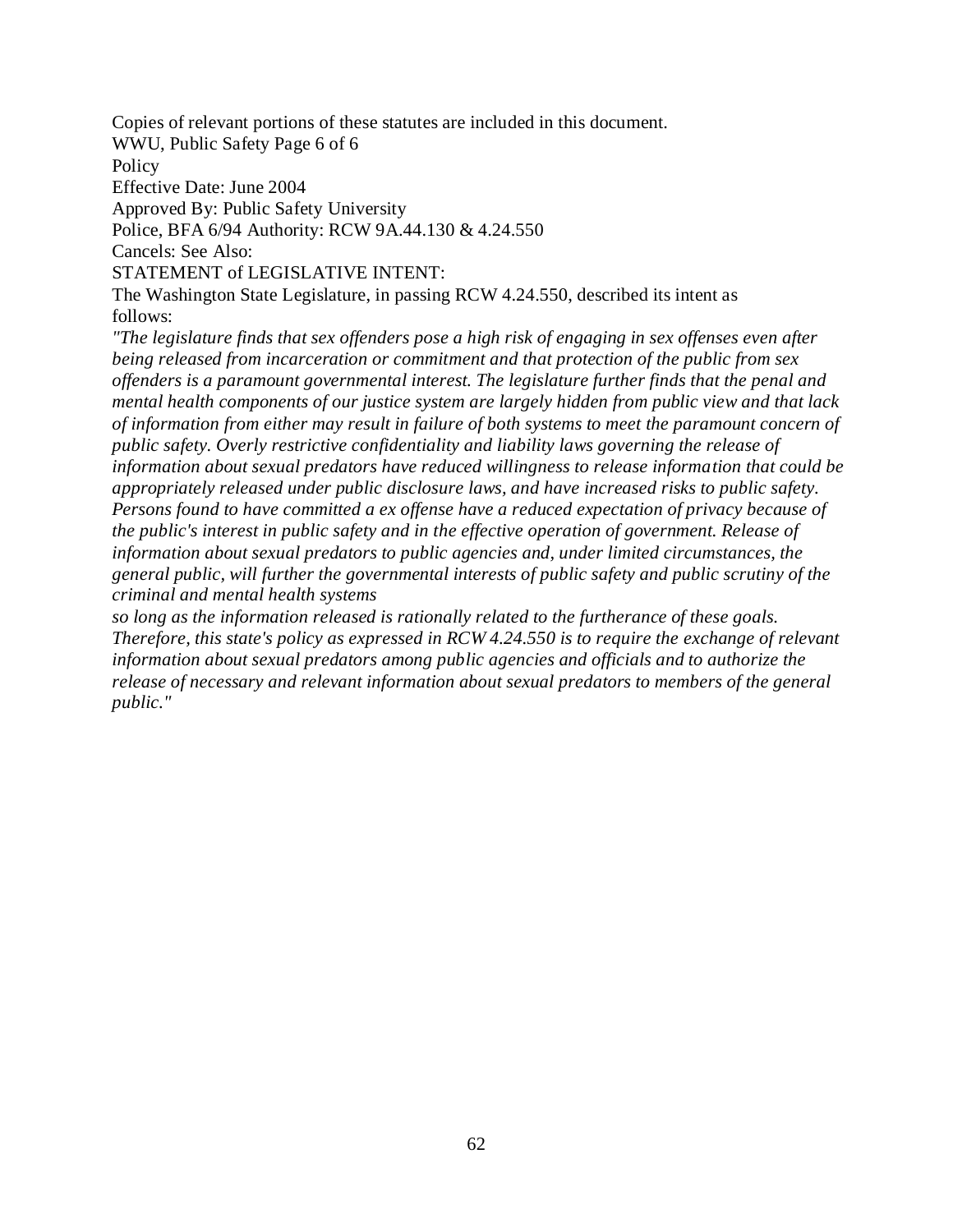# Appendix E

## Linfield College Sex Offender Policy

## **Linfield College Sex Offender Protocol**

The Campus Sex Crimes Prevention Act, and related federal and Oregon laws, provide special requirements relating to registration and community notification for sex offenders who are enrolled in or work at institutions of higher education.

In general, any person required to register under a sex offender registration program must inform the Oregon State Police when that person is employed or is a student at any institution of higher education in Oregon. The State Police will notify campus security whenever it receives such information. In addition, under certain circumstances, community corrections personnel are required to provide notice regarding registered sexual offenders in the local community.

### **Statement of Sex Offender Protocol**

Linfield wants its campuses to be a safe setting in which to learn, live and work. To safeguard the well being of its campus communities, this protocol specifies how Linfield will respond when notified that a registered sex offender is employed by or enrolled at the College. If warranted by the particular facts of any such notification, the College may modify any aspect of this protocol, which will also apply to the extent possible when the College is informed of any registered sex offender"s presence on campus.

A. Registered Predatory Sex Offender Protocol

Registered predatory sex offenders are prohibited from entering upon Linfield property, using any Linfield facility or attending any Linfield event, regardless of whether the property, facility or event is open to members of the Linfield community, including family members of the Linfield community and/or the general public.

- B. Registered Sex Offender Protocol
- 1. When a student or employee is identified as a registered sec offender, but has not been designated as a predatory offender, an appropriate College representative will consult with the Oregon State Police Sex Offender Unit and the sex offender"s parole officer, if any, in order to ascertain the level of risk to the campus community posed by the student or employee and to determine if a plan to manage such risk can be developed.
- 2. In assessing the level of risk and in developing the College"s action regarding the individual, the following factors shall be considered:
	- a. The risk assessment and recommendations of the sex offender"s parole officer.
	- b. The interests of the campus community in maintaining a safe learning, living and working environment versus the privacy needs of the individual.
	- c. The venue of the offender"s education program or work assignment (e.g., whether the registered sex offender would have close contact with any individuals in a private setting).
	- d. Other factors applicable to the individual sex offender, and the work, academic and/or living environment.
- 3. Subject to the development of a plan for managing risk, as a condition of continued student enrollment and/or employment, the registered sex offender will be required to enter into a Behavior Contract with the College.
- 4. The Dean of Faculty, the Vice President for Student Services and/or the Director of Campus Safety may work with other appropriate departments on campus if notification is